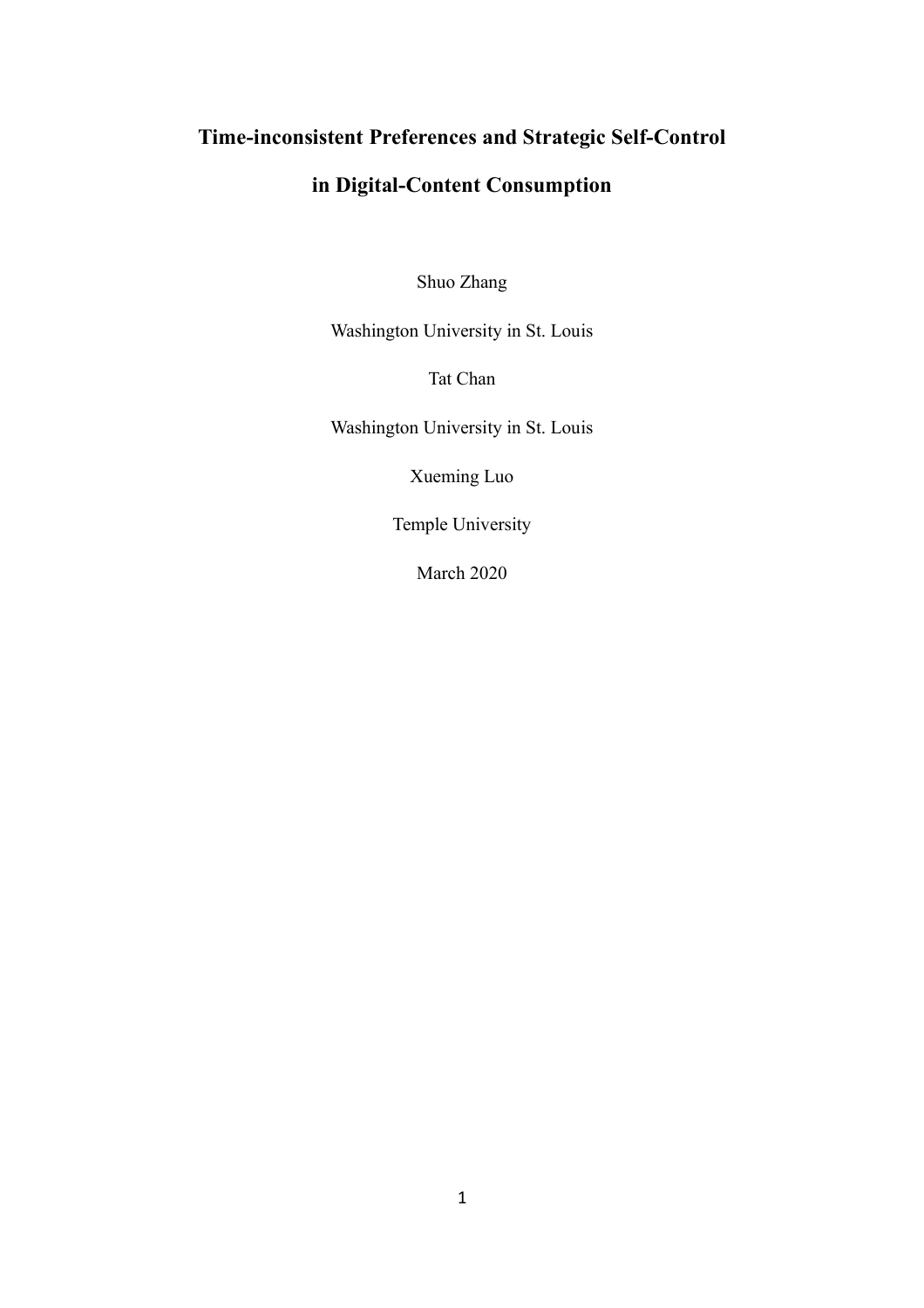## *Abstract*

This paper studies consumers' time-inconsistent preferences in digital-content consumption and their strategic self-control behaviors. We use a unique dataset obtained from a major digital book platform, where consumers can pay either by chapters or by monthly subscription, in China. One third of consumers in data consistently choose to pay by chapters even though monthly subscription would significantly reduce the monetary cost. We propose a dynamic structural model that incorporates time-inconsistent preferences and strategic self-control behaviors to rationalize the overpaying behavior. We first demonstrate analytically the existence of the unique equilibrium, and show how, under steady states, overpaying for reading may be optimal for consumers. We then estimate the model from the data. Results show that there is a large segment of consumers who are highly price sensitive. They are also willing to overpay in order to curb future consumption. Our counterfactuals show that eliminating the pay-per-chapter plan would hurt the consumer welfare and the platform's profit. Eliminating the monthly subscription plan, however, would increase the platform's profit but reduce the consumer welfare. We introduce a novel non-linear pricing plan with volume surcharge and show how it can simultaneously improve the platform's profit and the consumer welfare.

**Keywords:** Digital-content consumption, consumption stock, time inconsistency, strategic self-control, pricing plans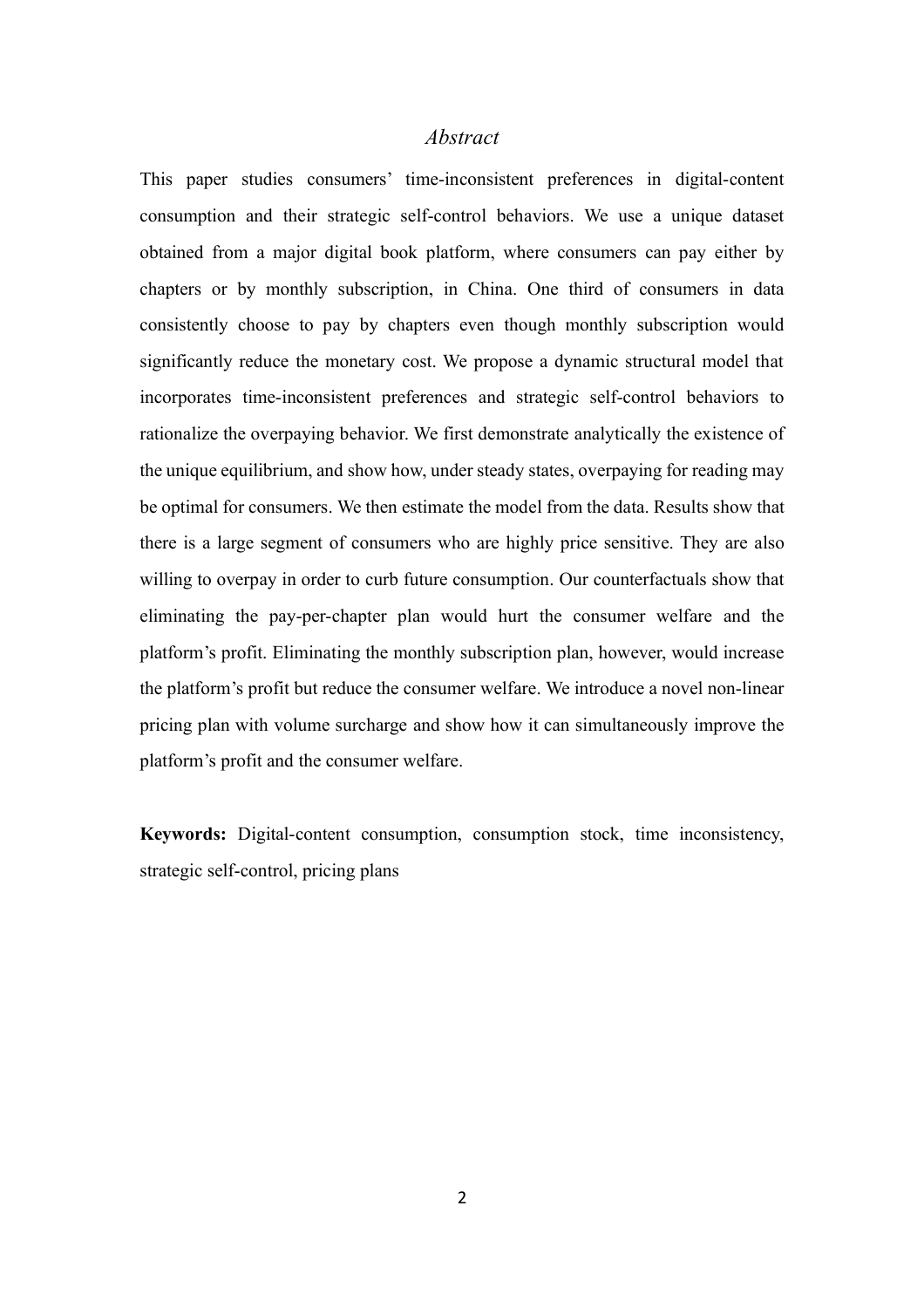# **1. Introduction**

Consumers widely embrace digital content such as social media, videos, music, and books. According to a report from eMarketer,<sup>1</sup> US adults on average spent 6 hours and 19 minutes per day on digital media in 2018, overtaking the time spent on traditional media for the first time. Online video has been the main driver of this phenomenon. Netflix, for example, gained more than 700 million subscribers in just four years from 2013 to 2017. Demand for other content has also significantly increased. The rapid growth in the consumption of digital content has raised concerns for the mental and physical well-being for consumers. Research on consumer digital content consumption decisions (e.g. Zhang et al 2012, Boumosleh and Jaalouk, 2017) has shown that when consumers indulge themselves inside the fantasy world created by video games, online videos and web fictions, they can lose self-control and spend more time and money than they originally intended to. Other consequences include various mental and physical problems. Such over-consumption behavior has been categorized as a clinical disorder in China since 2008.2 Being aware of the negative consequences of overconsumption, however, consumers may conduct self-control strategies in advance. Wertenbroch (1998), for example, documents that smokers may purchase small cigarette packets, with the goal of curbing future smoking. This strategy may also be used to control over-consumption in the digital content.

The goal of our study is to study consumers' digital-content consumption behaviors and their self-control strategies. We focus on a specific type of digital

<sup>1</sup> Source: https://www.emarketer.com/content/us-time-spent-with-media-2018.

<sup>2</sup> Source: https://www.theguardian.com/news/blog/2008/nov/11/china-internet.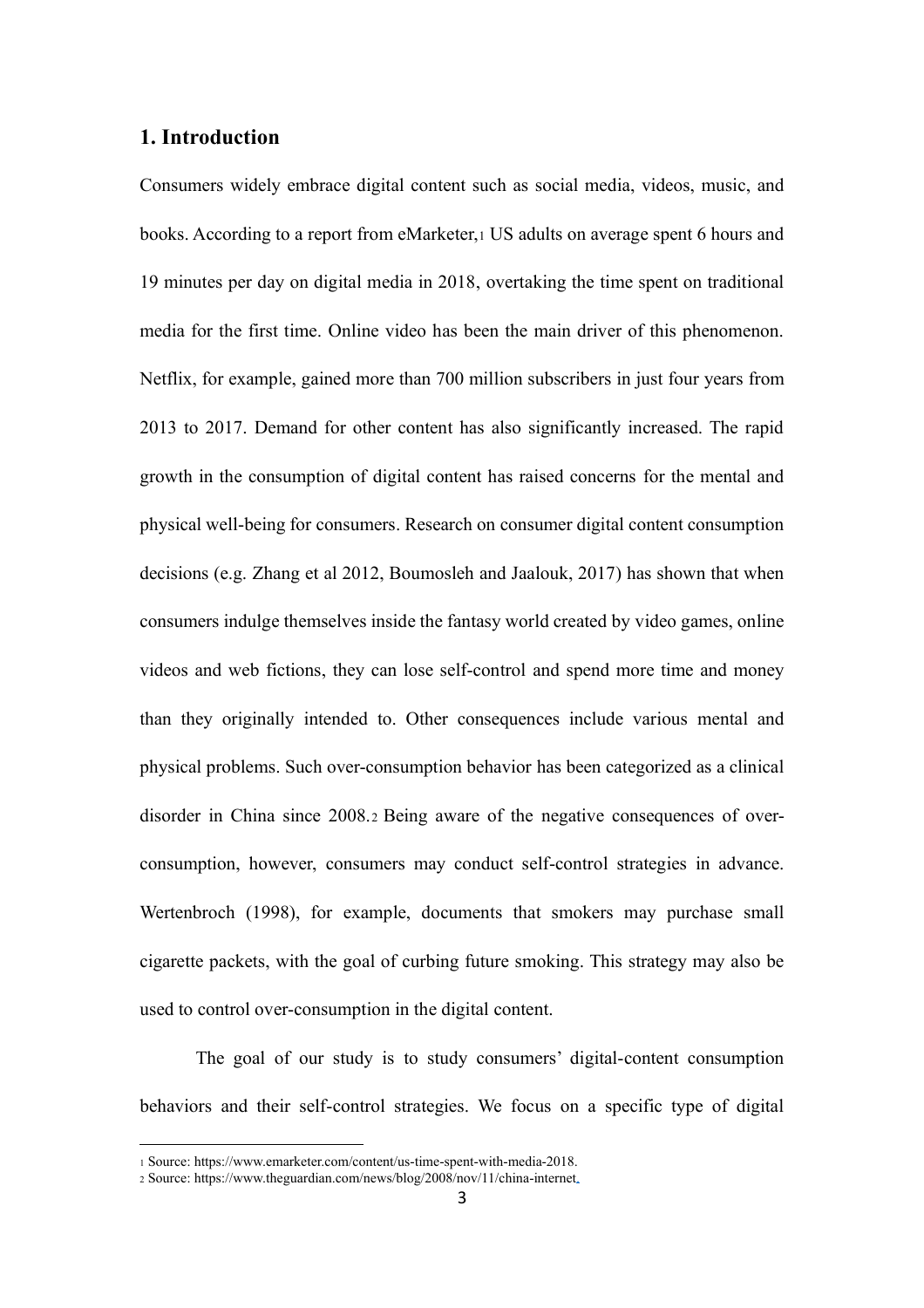content—web fiction. Web fiction is available primarily on the internet, usually released serially by chapters on a daily basis. Reading web fiction is prevalent among Asian consumers: according to a report, more than 400 million unique readers in China pay for some form of web fiction. A successful web fiction writer can earn more than 16 million dollars.<sup>3</sup> The market size reached 18 billion RMB<sup>4</sup> in 2018.<sup>5</sup> We use a unique dataset obtained from a major digital book platform in China that provides content to service subscribers. We observe several unique data features that are related to our research goal. First, individual consumers on average read about 500 chapters per month, with one-fourth reading more than 1,500 chapters. Assuming one chapter takes five minutes to read,<sup>6</sup> reading time per month is 42 hours for an average consumer and 125 hours for the top one-fourth, indicating individuals spend as much time on web fictions as on other digital media. Second, web fiction is different from literary fiction. It enables readers to immerse themselves in "fantasy pleasure" and can cause withdrawal symptoms when they try to stop reading. 7 Also, as payment from the platform to authors is linked to how many chapters an individual reads, authors have an incentive to include plot twists to keep readers following their books every day. These features may cause consumers to read more than they intend to on a regular basis. Finally, we observe an interesting overpaying phenomenon among consumers: to read web fictions an individual can choose either a pay-per-chapter plan (0.1 RMB for each

amazons-kindle/#7c48709f4a8c).

<sup>3</sup> Source: https://www.nytimes.com/2016/11/01/world/asia/china-online-literature-zhang-wei.html

<sup>4</sup> One RMB is about 0.15 US dollar.

<sup>5</sup> Source: "2018 China Digital Reading Market Industry Report" by ASKCI Consulting, 2018. Another article from Forbes described the rapid growth of web fictions in China that challenges Amazon's Kindle (see https://www.forbes.com/sites/jinshanhong/2017/07/17/chinas-online-reading-craze-is-so-big-its-challenging-

<sup>6</sup> A chapter contains about 1,000 Chinese characters

<sup>7</sup> Source: http://www.cnki.com.cn/Article/CJFDTotal-DDWT201701036.htm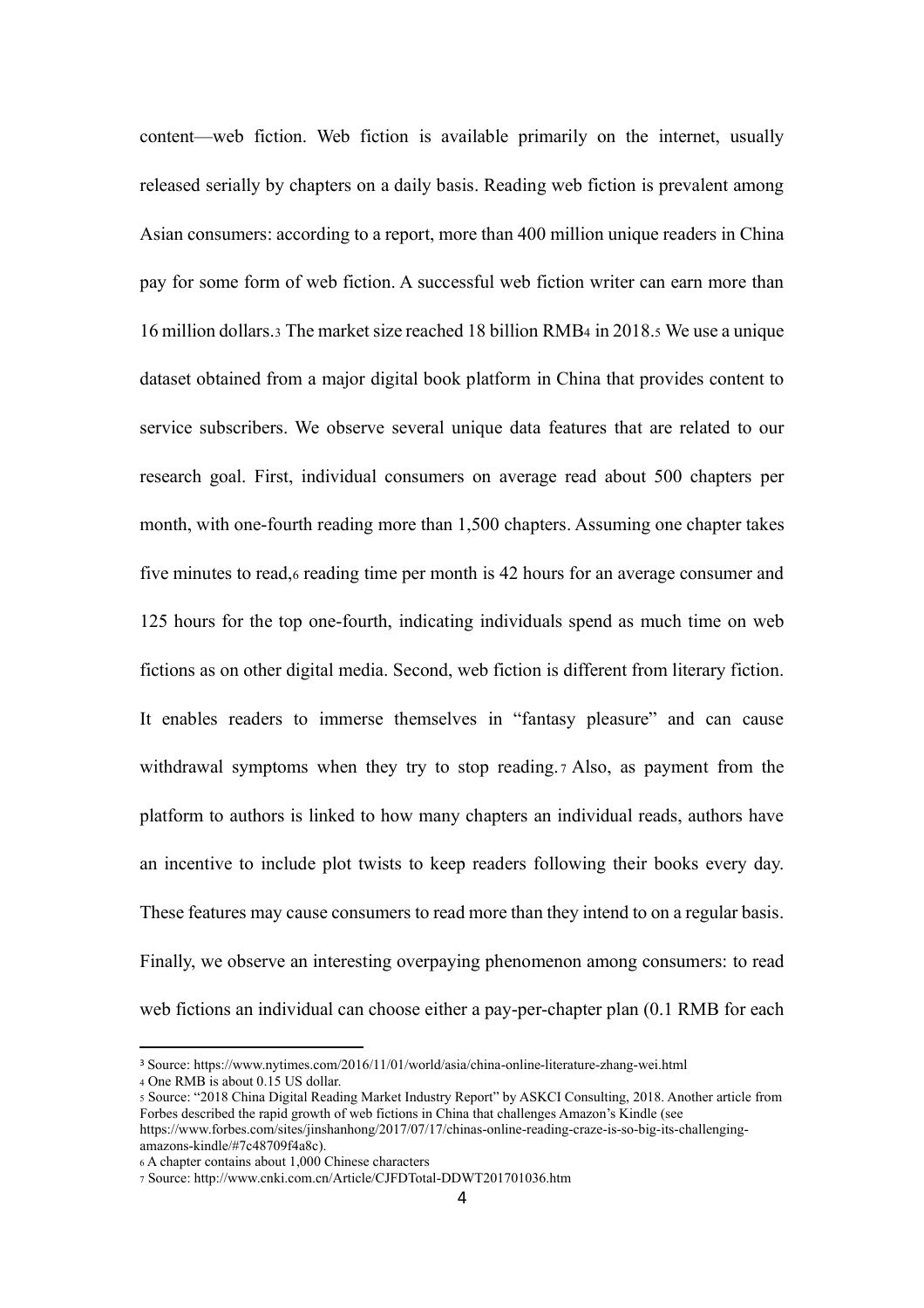chapter) or a monthly subscription plan (12 RMB each month). Anyone who reads more than 120 chapters under the former plan or fewer than 120 chapters under the latter plan will overpay for the reading. We find that, while only 6% of consumers overpay by choosing the monthly subscription, one third of them consistently overpay by choosing the pay-per-chapter plan. Among consumers who overpay, 60% switch plans later if they are under the monthly subscription, but only 20% switch under the pay-per-chapter plan. Furthermore, most switchers from the monthly subscription (including those who do not overpay) continue to read a lot after switching, as such the monetary cost would have been significantly lower if they did not switch. We argue that these overpaying behaviors are consistent with the idea that consumers use strategic self-control measures to curb over-consumption which can have negative long-term consequences.

To formalize the idea, we propose a dynamic structural model that allows consumers to have different consumption preferences during the reading plan choice and consumption choice stages. This characterizes a type of "time-inconsistent" preferences which can lead to the over-consumption behavior. Such time-inconsistent preferences apply to not only digital content consumption but also other types of behaviors such as gambling, use of drugs, alcohol and tobacco. Furthermore, the model allows for habit formation, as reading more today may increase the reading preference (and thus read even more) in the future. Anticipating the potential downsides of the time-inconsistent preferences and habit formation, rational consumers will impose strategic self-controls. One of the strategies is to choose a reading plan that will help curb their future reading, even doing so could incur a higher monetary cost. This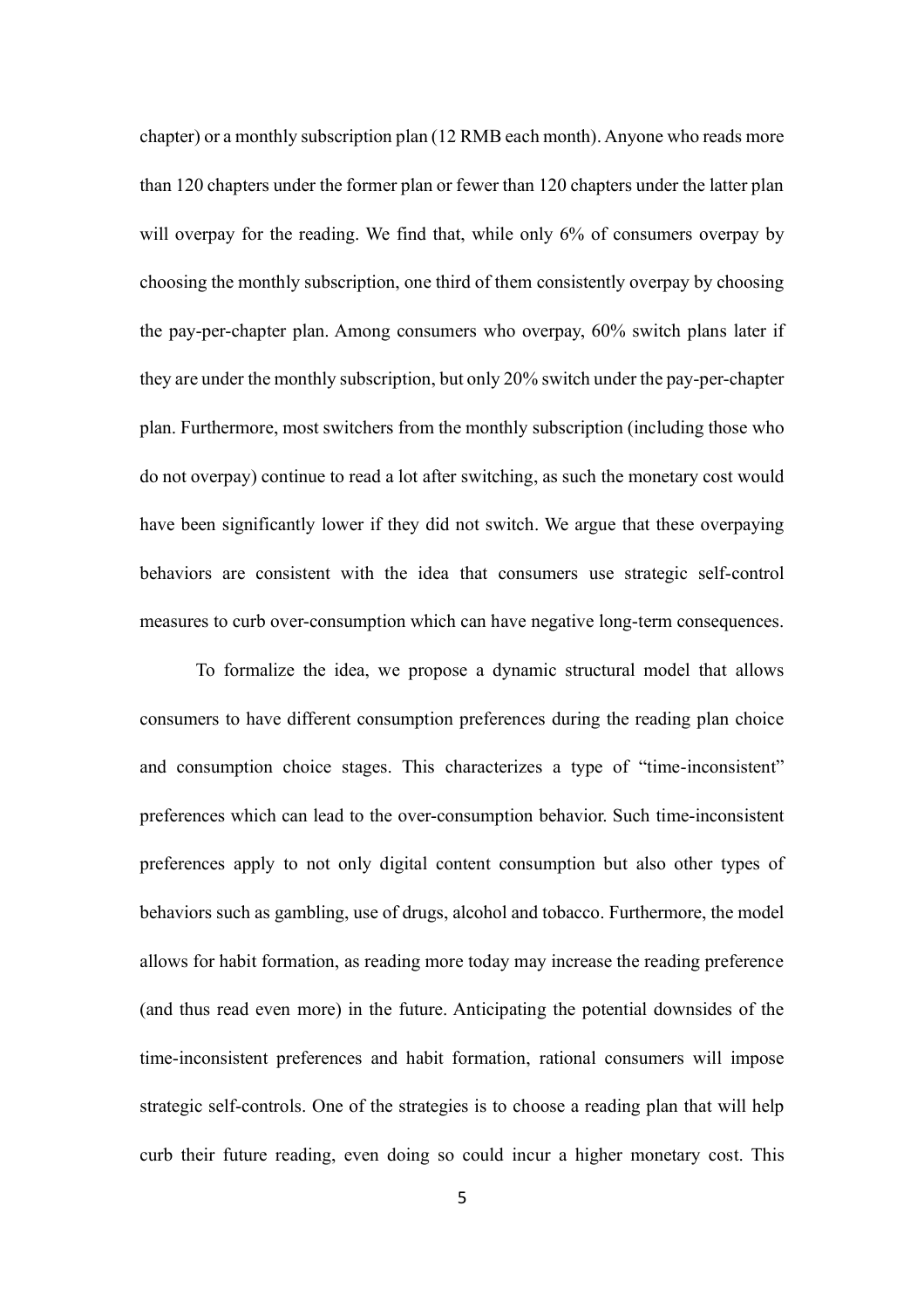decision implies that a forward-looking consumer, when choosing the plan, plays a game against the myopic self during the consumption stage.

We first use an analytical model to illustrate this argument. We show that, given a set of model parameters and state of reading preference, a unique equilibrium exists. We also show that, under reasonable assumptions, the equilibrium will converge globally to one of the three steady states: (1) Consumers choose the pay-per-chapter plan, and stay at a low reading preference; (2) consumers choose the pay-per-chapter plan and remain at a medium state; and (3) consumers pay by monthly subscription and stay at a high state. Depending on the utility parameters, we show that overpaying by choosing the pay-per-chapter plan can be optimal. We further show the standard recursive method that solves the optimal policy function in the dynamic programming literature can be used in our model, even though the agent exhibits time-inconsistent preferences.

We then construct an econometric model for the empirical analysis by incorporating unobservable and individual heterogeneities. Estimation results show that, out of the three latent segments of consumers, the first segment is more price sensitive and has a higher non-monetary cost of over-consumption. Interestingly, despite being more price sensitive, this segment actually overpays for the consumption due to the self-control reason. By contrast, segment 2 is less likely to overpay, and about half of the segment chooses the monthly subscription. Segment 3 is small in size; it has the highest reading preference and is most likely to choose the monthly subscription.

The findings of this study can have substantive implications not only for public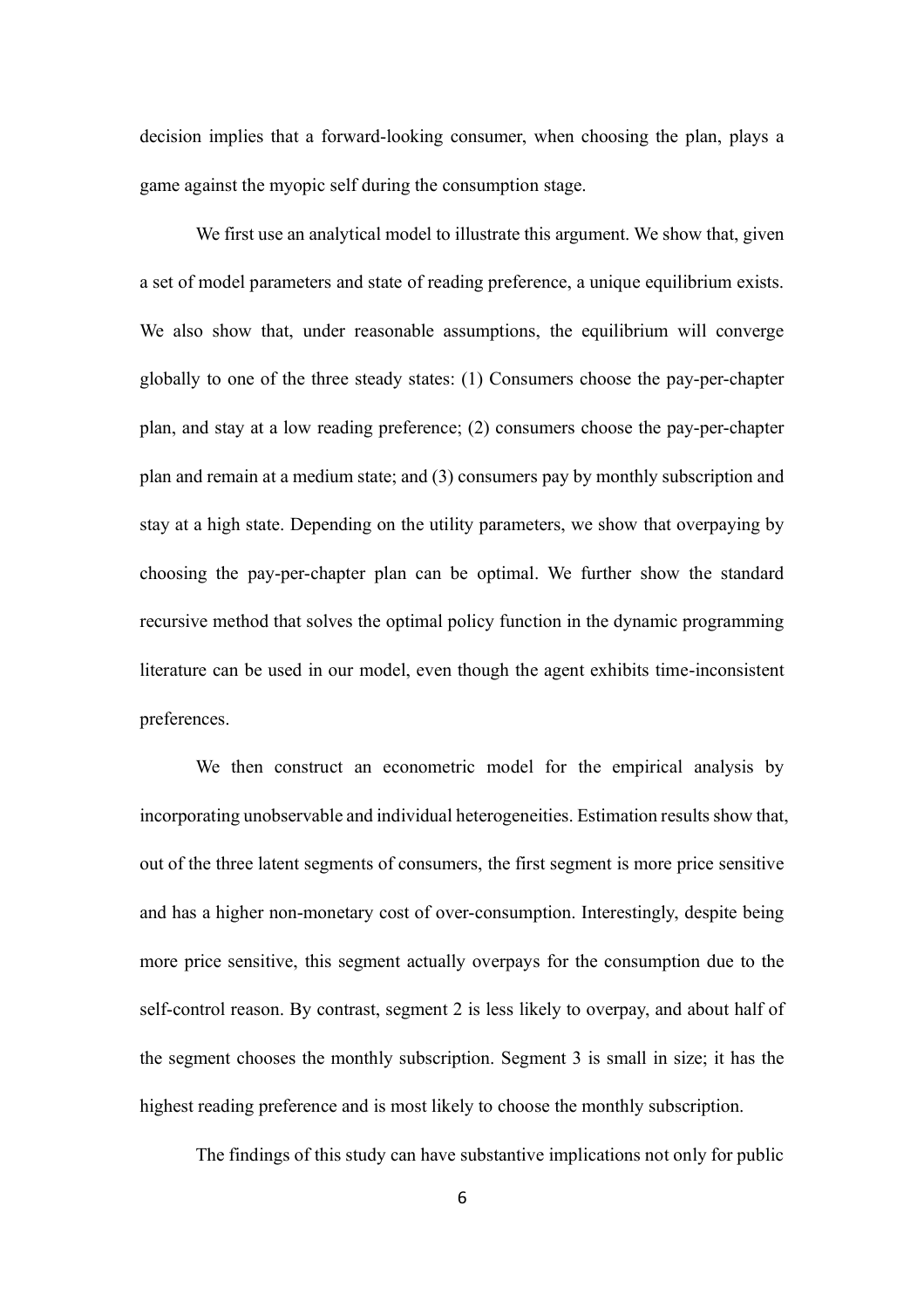policymakers but also for producers and distributors of digital content. We use counterfactuals to study the impacts of pricing plans on consumer welfare and the platform's profit. We find that if the platform were to eliminate the pay-per-chapter plan that helps curb consumption, not only would consumer welfare be hurt, but its profit would also drop by 76%. On the other hand, if the platform were to eliminate the monthly subscription that encourages more consumption, its profit would increase by 46%, whereas consumer welfare only decreases by 4.5%. Finally, we find that introducing a new nonlinear pricing plan with volume surcharge can simultaneously improve the platform's profit by 46% (almost the same as eliminating the monthly subscription) and the consumer welfare by 2.5%. It also dominates another nonlinear pricing plan with volume discount on both dimensions. Overall, our results show that, in contrast to the common belief that firms should offer pricing plans that encourages consumption (e.g. monthly subscription only), offering a plan that helps curb the consumption (e.g. paid-by-chapter and volume surcharge) can increase the firm profit when consumers have the motivation of self-control. This highlights the necessity of considering consumers' self-control behaviors when marketing managers design the pricing structure for digital content distribution.

The rest of the paper is organized as follows: Section 2 reviews the related literature. We describe the data and present some empirical data patterns in section 3 to motivate our modeling approach. Section 4 describes our structural model and estimation strategy. Section 5 presents the estimation results and counterfactual results. Finally, section 6 concludes.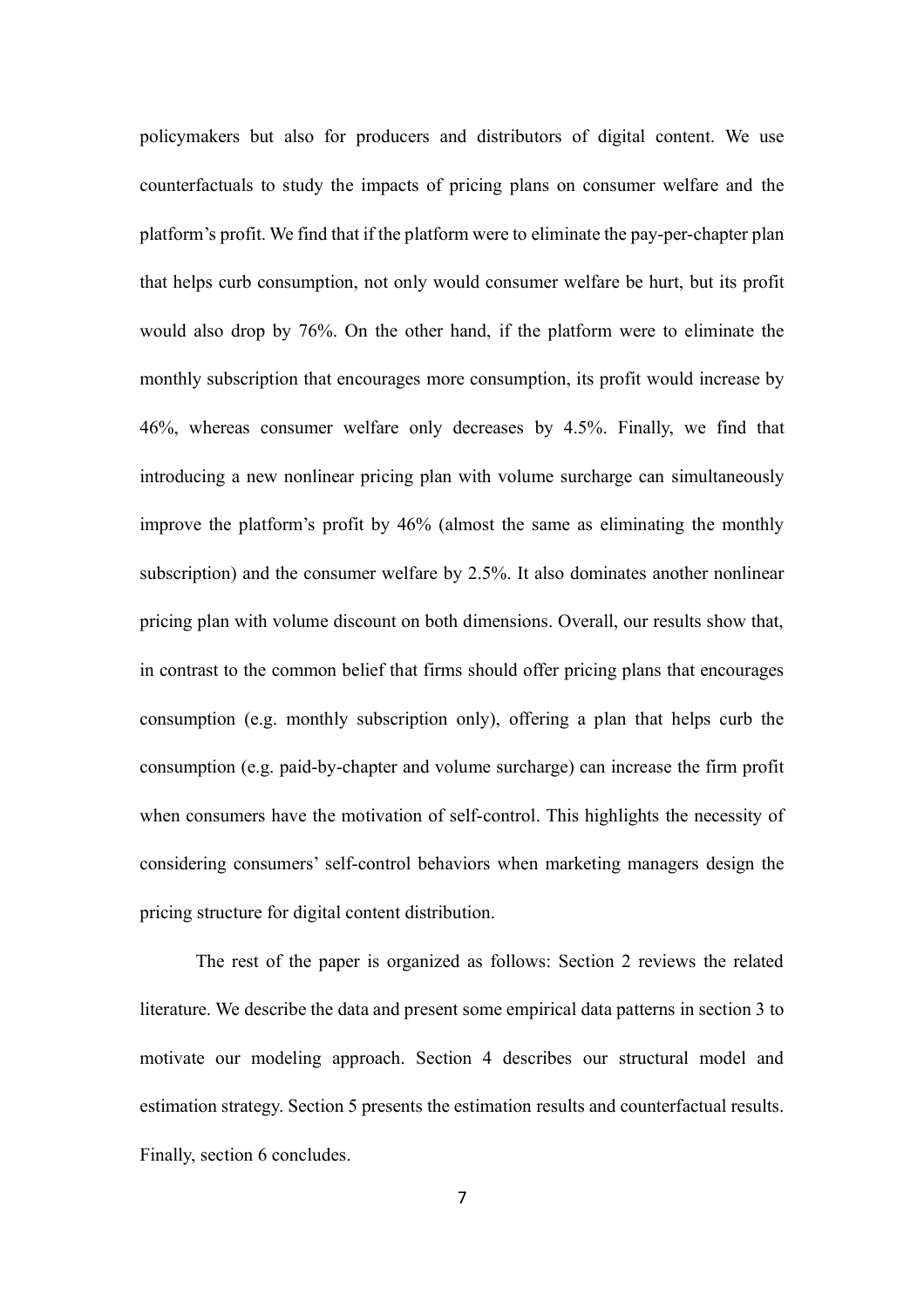# **2. Literature**

This paper is related to the literature on time inconsistency, a concept first formally introduced by Strotz (1956). Because preferences evolve over time, the optimal choice today may not be the best in the future. Since Strotz (1956), numerous experimental and empirical studies have shown different forms of time inconsistency (see Loewenstein and O'donoghue, 2002 for a summary). An example of time inconsistency is hyperbolic discounting, that is, the discounting rate is much higher for future outcomes. Hyperbolic discounting has found support in numerous studies using experiment or field data (e.g., Thaler, 1981; Benzion et al., 1989; Redelmeier and Heller, 1993; Chapman and Elstein, 1995; Chapman, 1996; Pender, 1996). Previous literature has also shown other forms of time inconsistency, for example, the "sign effect," whereby consumers value future loss more than gains (Mischel et al., 1969; Yates and Watts, 1975; Loewenstein, 1987; Benzion et al., 1989; MacKeigan et al., 1993; Redelmeier and Heller, 1993), and the "magnitude effect," whereby consumers discount small numbers more than large numbers (Thaler, 1981; Ainslie and Haendel, 1983; Kirby and Loewenstein, 1987; Benzion et al., 1989; Green et al., 1994a, 1994b; Kirby and Marakovic, 1995; Kirby, 1997). We model how individuals may ignore the consumption cost during the consumption stage yet they are fully rational when choosing the price plan. This is consistent with the general definition of timeinconsistency in Strotz (1956), but it is different from a typical hyperbolic discounting model setting.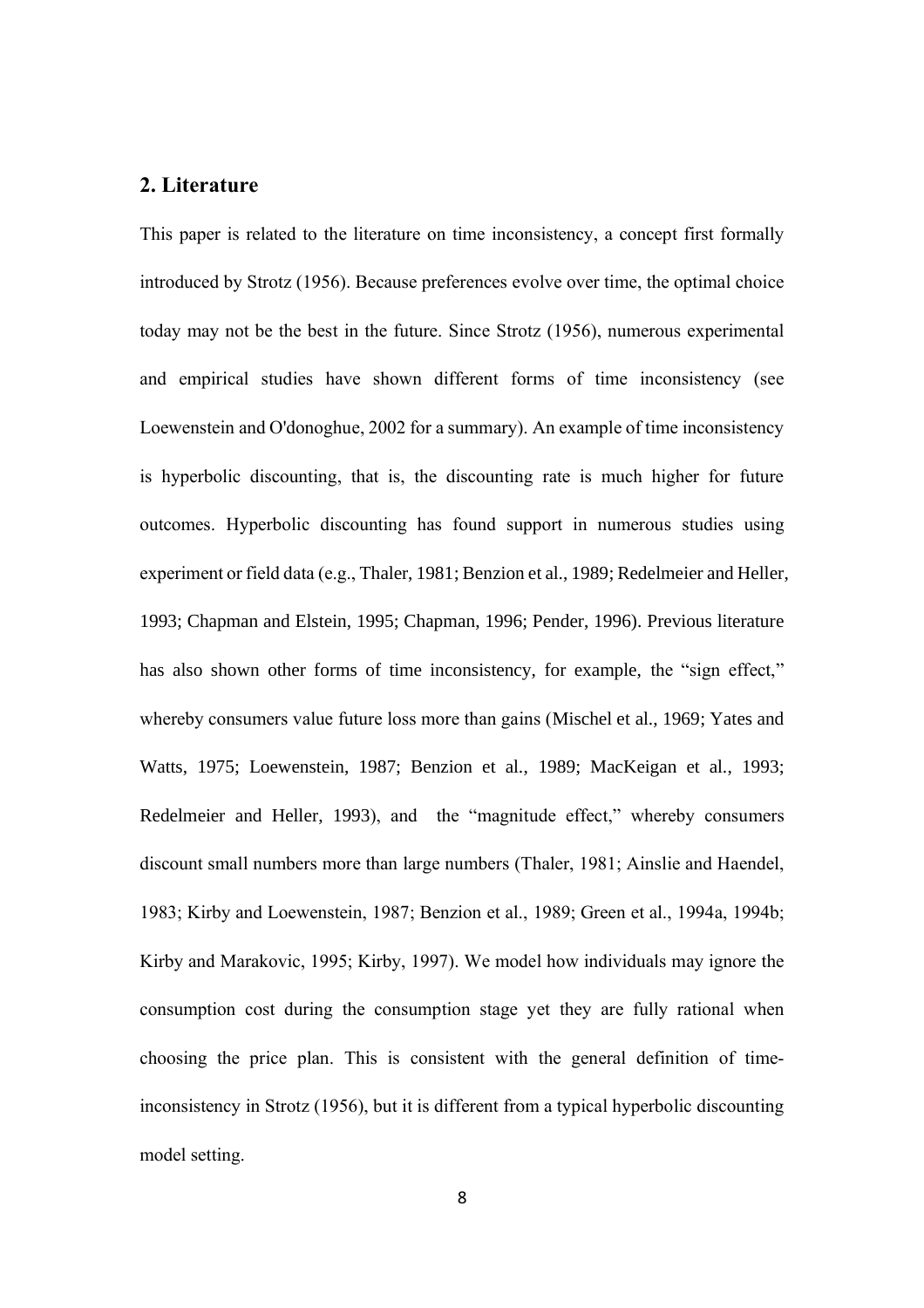Given the ubiquitous evidence for time-inconsistent behaviors, theoretical and empirical researchers have further studied to what extent consumers use self-control strategies to solve this problem, mostly in the form of hyperbolic discounting. Laibson (1997), for example, constructs a theory to show how dynamically inconsistent preferences could incentivize consumers to constrain their future choice. O'Donoghue and Rabin (1999) also use theoretical models to study how individual's self-control when the cost and reward of consumer decisions do not realize at the same time. Other works also study how consumers can achieve self-control by restricting the opportunity for additional purchases (Rachlin, 1995), or reducing temptation through substitution (Hoch and Loewenstein, 1991). The concept of time inconsistency has also been adopted in empirical studies to explain various types of consumer behaviors that seem to be inconsistent with classical economics theories. Wertenbroch (1998), for example, uses both experiment and field data to show how consumers strategically ration the purchase quantity to restrict excessive consumption. DellaVigna and Malmendier (2006) find from data that individuals overpay for the gym membership. They argue this overpaying is a strategy to increase future gym use. We study a similar behavior; however, we show that consumers overpay to curb over-consumption that will result in future utility loss. Gruber and Köszegi (2001) develop a utility function with time inconsistency and addictive consumption behaviors. Due to the technical barrier of estimating such a dynamic model, they calibrate model parameters to show that, due to smokers' time-inconsistent preferences, the optimal cigarette tax should be higher than under the time consistent assumption. Our paper makes both methodological and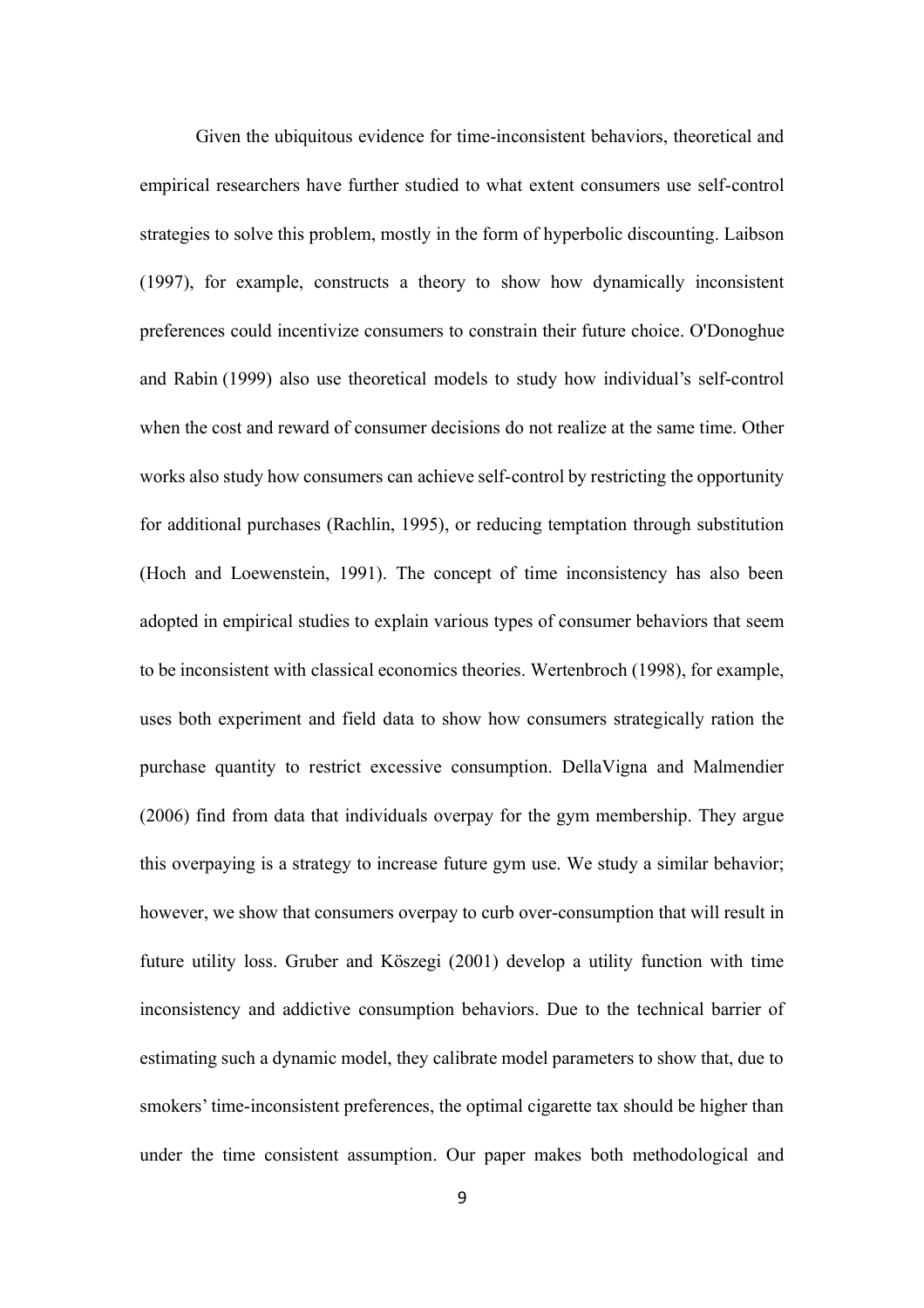substantive contributions to this stream of literature. On the methodological side, Caplin and Leahy (2006) have shown that the standard recursive iteration method cannot be applied to time-inconsistency models when more than three time periods exist. They further suggest that equilibrium may not exist. We show that a unique equilibrium exists in our model setting and can be computed using the recursive method. Future researchers could use our method to study other types of time-inconsistency consumer behaviors in a wide range of markets including other digital contents and traditional product categories (e.g., tobacco, alcohol, and drugs). For the substantive contribution, we use counterfactuals to study the impacts of marketing actions on firm profit and consumer welfare. The implications will be entirely different without considering the consumer strategic self-control induced by time-inconsistent preferences.

The reason behind time-inconsistent preferences can be related to additive consumption. The theory of rational addiction in Becker and Murphy (1988) is based on the assumption that consumers can evaluate the monetary and non-monetary benefits and costs from consumption. This theory has been adopted in later empirical research studying different consumption behaviors including cigarettes (Chaloupka, 1991; Becker et al., 1994), alcohol (Baltagi and Griffin, 2002), drugs (Grossman and Chaloupka, 1998; Liu et al., 1999; Olekalns and Bardsley, 1996), and gambling (Mobilia, 1993). Arcidiacono et al. (2007) study how forward-looking consumers make decisions for consuming alcohol and tobacco. <sup>8</sup> Researchers have also investigated

<sup>&</sup>lt;sup>8</sup> In marketing, researchers have documented addictive cigarette consumption and the consequences of a cigarette tax on demand (Chen, Sun, and Singh, 2009; Wang et al., 2015). Gordon and Sun (2015) use a dynamic model of rational addiction to study the impacts of a permanent price shift induced by a new cigarette tax on the demand for cigarettes.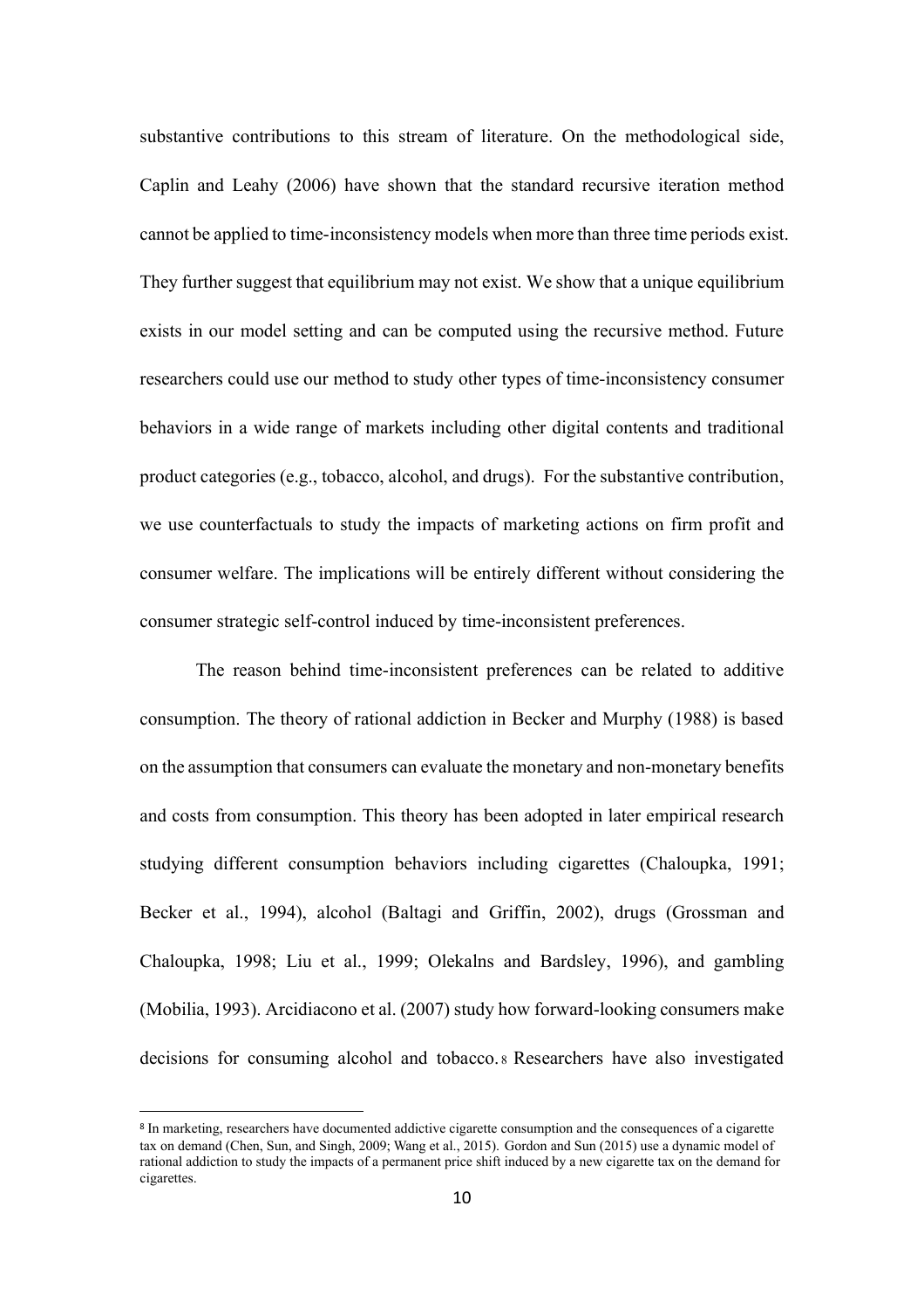addiction in social media consumption, internet browsing, and mobile apps usage (e.g. Young, 1998; Pelling and White, 2009; Wan, 2009; Kuss and Griffiths, 2011; Kwon et al. 2016). Our model differs from the rational addiction literature, as we allow consumers during the consumption stage to be myopic and ignorant of the cost of overconsumption. This is consistent with the medical literature (e.g., Nestler, 2013) which argues that, since consumption is intrinsically rewarding, consumers may not properly evaluate the short- and long-term costs during consumption. A recent study on addictive usage of smartphones by Boumosleh and Jaalouk (2017) also finds users usually do not consider health consequences during usage. However, like Becker and Murphy (1988) we allow consumers to form expectations of their future consumption when choosing the price plan.

## **3 Data**

Our data come from a major digital-book platform in China. The data sample includes the reading activity from 11,346 unique consumers, randomly selected among the existing subscribers of the platform, for six months from January to June 2017. The platform offers a rich collection of web fictions. Unlike online books provided by Amazon Kindle, web fictions are mostly written by amateurs. They are primarily published online, updated daily by chapters. The length of each book varies depending on whether it attracts readership. A complete one could easily exceed a thousand chapters. Each chapter is usually about 1,000 to 5,000 Chinese characters, requiring a few minutes of reading time. Distinct from literary fictions, which usually refer to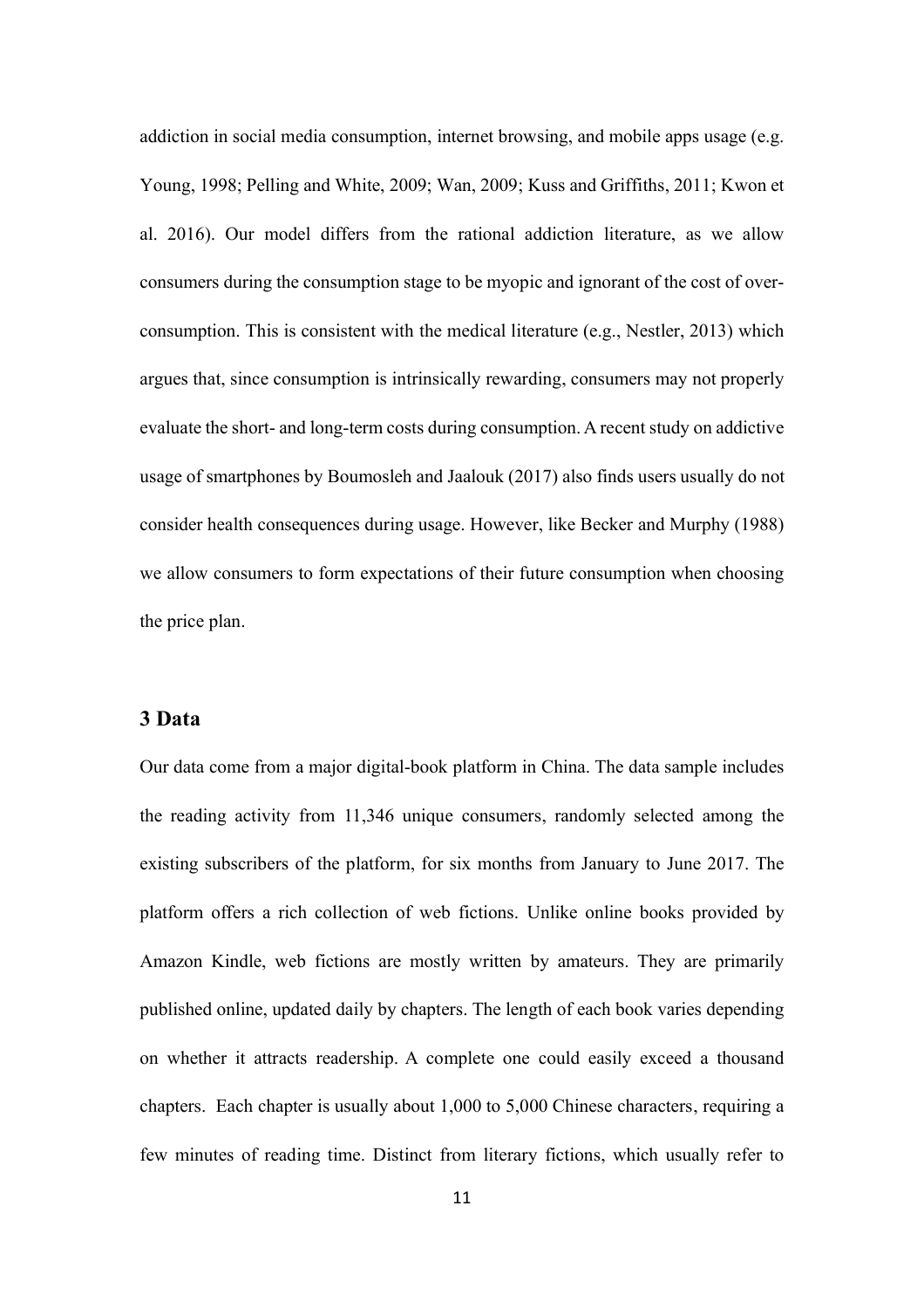fictions with literary merit, web fictions are classified by genres such as fantasy, romance, and science. Readers follow web fictions for entertainment, for a riveting story, and for escape from reality. Since each chapter is short, consumers often read multiple books each day. This is different from the "binge watch" behavior, of which consumers spend a short period of time on intensively watching a whole season of TV series and then stop.

The platform offers two pricing plans for readers: pay-per-chapter and monthly subscription. The prices are 0.1 RMB for each chapter under the former plan, and 12 RMB under the latter.<sup>9</sup> Under the pay-per-chapter plan, readers have to swipe a bar on their mobile phones to confirm the payment before reading each chapter. Under the monthly subscription, readers receive a text reminder for the payment due a few days before the subscription expires. If readers stop the subscription, they are automatically switched to the pay-per-chapter plan.

Each period is a month in our analysis. The number of chapters an individual reads in a month represents her consumption level. Because readers start and end monthly subscriptions at different times, we make an assumption when constructing the dataset: If a reader starts a subscription before the 15th of a month, we assume she starts the subscription at the beginning of this month; otherwise, her subscription starts at the beginning of next month. We tried different data-construction methods and find robust results.<sup>10</sup>

<sup>9</sup> These prices are equivalent to US \$0.015 for each chapter and \$1.80 for each month.

<sup>10</sup> For example, we change the date to the 7th or  $23\pi$  in each month, and find the data patterns that we present below remain similar. In the data, 84% of consumers change plans in the first or last week of a month; therefore, using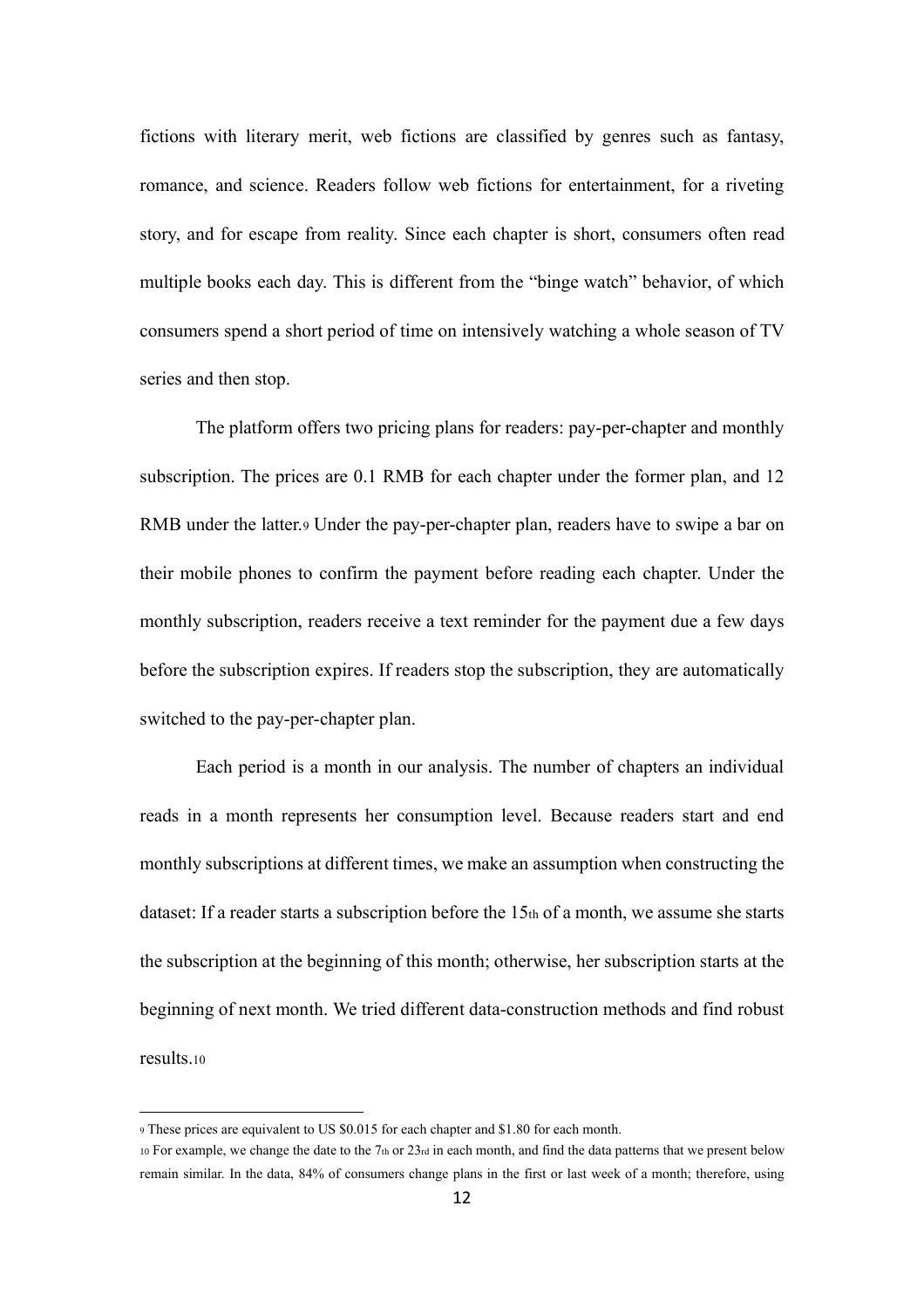### **3.1 Consumption Behaviors in Data**

We use the data to examine consumers' reading behaviors. We first present an overview of the reading amount, then look at whether there is a habit formation that is well-known in the marketing literature. Habit formation is characterized as past consumption enhancing the current consumption preference, thus creating dynamics in reading behaviors. Next, we investigate possible time-inconsistent preferences exhibited from the consumption and plan-choice stages. Finally, we examine evidence that consumers use self-control strategies. These are the two important components in our structural dynamic model.

## [Table 1 here]

Table 1 presents a glimpse of the consumption level. The first row shows that an average consumer reads about 500 chapters per month. Assuming consumers spend five minutes reading each chapter, this amount represents spending 2,500 minutes per month reading web fiction, or 83 minutes per day. Furthermore, 25% of consumers in the data read more than 700 chapters in a month, implying they spend about 60 hours a month, or almost two hours each day. If the average work day is eight hours, the above statistics suggest that in a month, the reading time is equivalent to 5.2 working days for an average consumer, and 7.5 working days for the top 25%. These suggest the nonmonetary costs (e.g., time cost and other adverse consequences) of reading could be very significant. A report from eMarketer shows that US adults, on average, spent 379

different cutoff dates does not affect the results.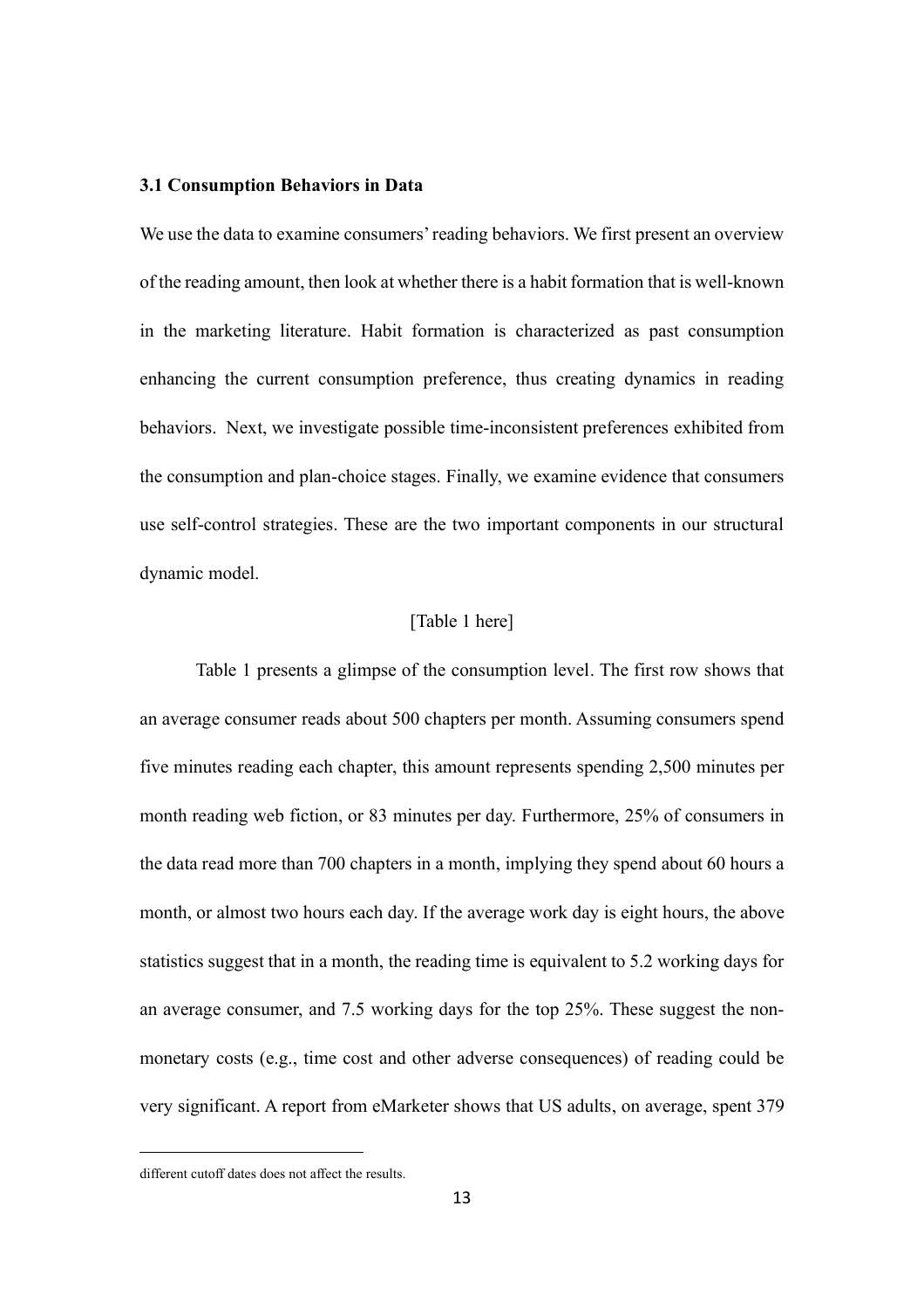minutes per day on digital media in 2018. Broken down by format, consumers spend 51 minutes per day on video games <sup>11</sup> and 135 minutes on social media. <sup>12</sup> The comparison suggests reading web fictions is as time-consuming as other digital contents.

We test whether increasing exposure from past consumption will increase the current consumption in our data. Following the model in Becker and Murphy (1994), we specify the habit stock as an accumulation of past consumption under depreciation. Denoting the state of individual *i* in month *t* as  $h_{it}$ , the depreciation rate as  $\delta$ , and the consumption as  $c_{it}$ , the habit stock evolves as the following:

$$
h_{i,t+1} = (1 - \delta)h_{it} + c_{it}.
$$
 (1)

To test the relationship between the habit stock and consumption, we run an OLS regression with the reading amount (from second to the last month) as the dependent variable and the habit stock in the previous month as an independent variable. Because the habit stock cannot be directly observed in the data, we calculate it in equation (1), restricting the value of  $\delta$  with a lower bound at 0.36, as suggested by Becker and Murphy (1990). We also assume every consumer starts at  $h_{i1} = 0$  in the first month. To control for the heterogeneity in reading preferences across consumers, we include individual fixed effects in the regression.

Regression results show the coefficients for  $h_{it}$  range from 0.05 to 0.005, for  $\delta$ within the range of 0.36 and 1. They are all significant at the 0.001 significance level. The results suggest past consumption is positively correlated with future consumption.

<sup>11</sup> Source: https://www.limelight.com/resources/white-paper/state-of-online-gaming-2018/#spend

<sup>12</sup> Source: https://www.statista.com/statistics/433871/daily-social-media-usage-worldwide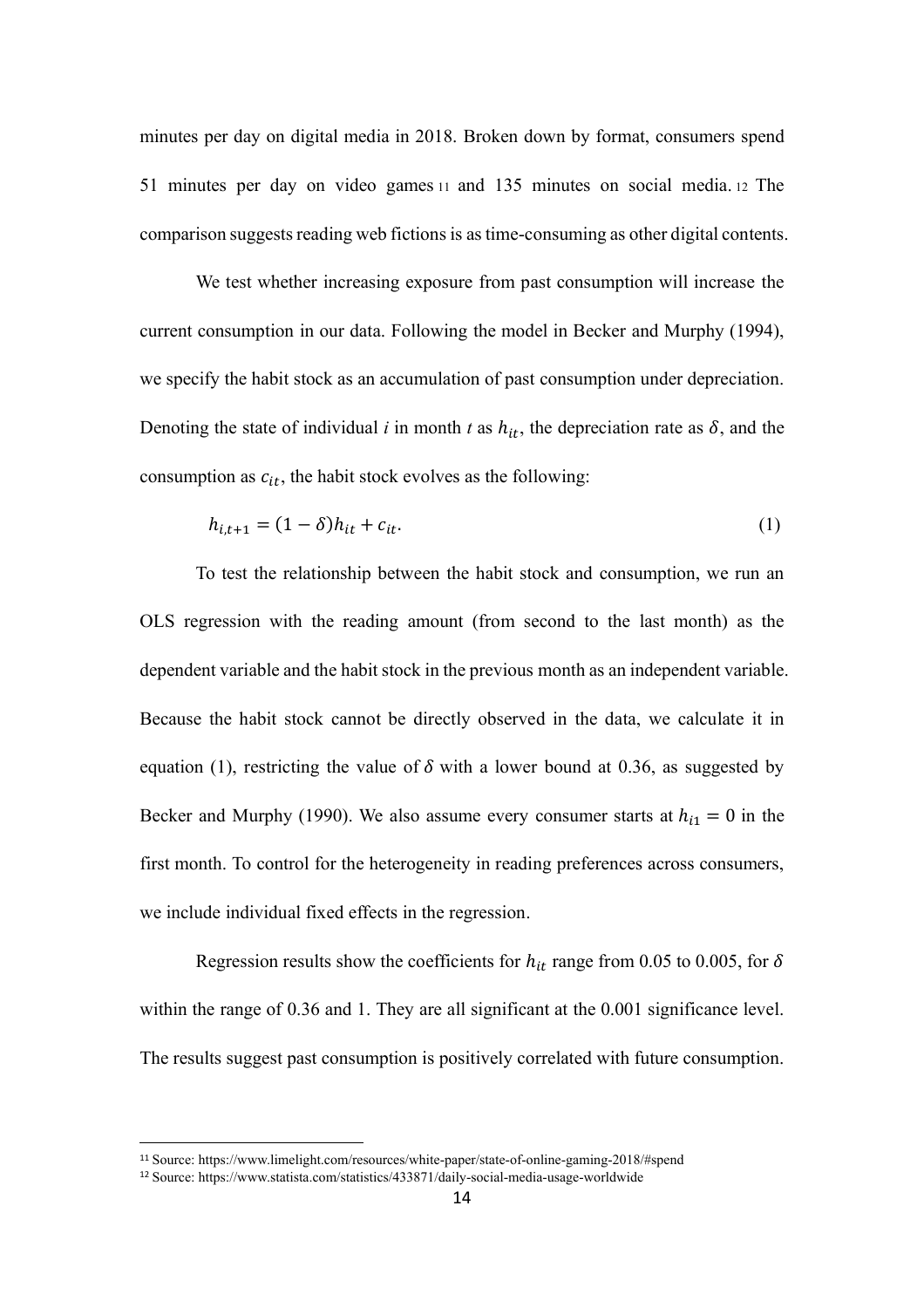To show evidence of time-inconsistent preferences is less straightforward, because we do not observe consumers' utility during the plan-choice and consumption stages. Our strategy is to show inconsistencies between the pricing plan consumers choose and their reading amount, as an indirect support of the assumption. The second and third rows of Table 1 show the majority (three fourths) of consumers choose the pay-per-chapter plan and, as expected, the number of chapters these consumers read is lower than the number of chapters consumers who choose the monthly subscription read. What is surprising is that the average number of chapters read by the consumers is 392, significantly higher than the 120 chapters over which the optimal plan choice should be monthly subscription. Furthermore, the last two rows of Table 1 show the majority of consumers who overpay choose the pay-per-chapter plan. Their average reading amount is 836 chapters, similar to consumers who choose the monthly subscription. All of these numbers suggest the reading amount of the majority of consumers who choose the pay-per-chapter plan is not consistent with their choice, indicating possible time-inconsistent preferences in the two stages.

Finally, we look for supportive evidence for the strategic self-control assumption. Assuming consumers know that during consumption they will not sufficiently take account of the costs, they will have incentive to take actions during the plan choice stage to curb future consumption. The most notable data pattern is the proportion of consumers who overpay under the pay-per-chapter plan and monthly subscription, as shown in Table 1. Over one third of consumers overpay by reading too much under the pay-per-chapter plan, whereas only 6.6% consumers overpay by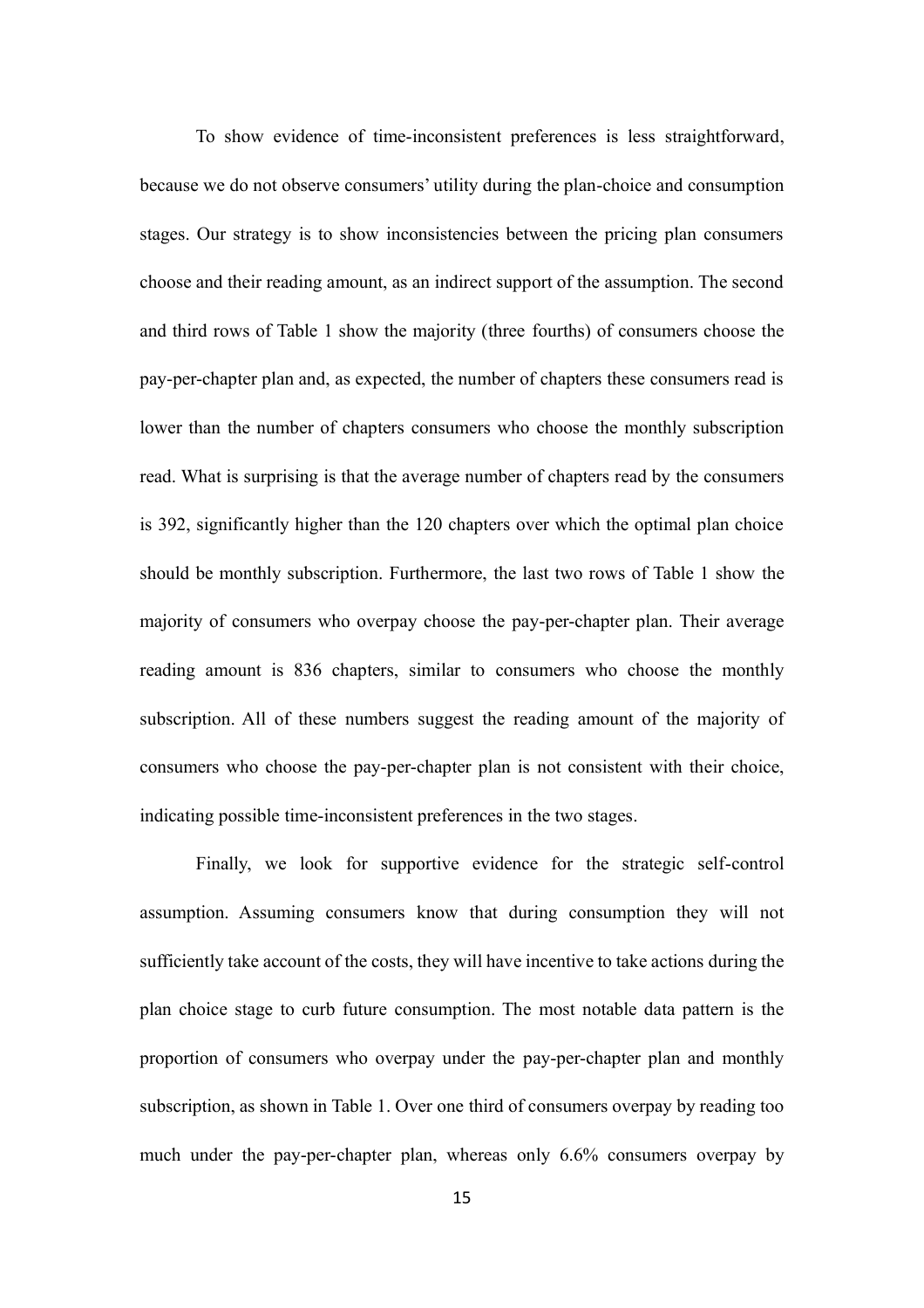reading too little under the monthly subscription. For the former consumers, the reading amount is 836 chapters, far higher than the 120 chapters over which they should choose monthly subscription. The asymmetric overpay ratios of consumers under the two pricing plans are consistent with the assumption that consumers strategically choose the pay-per-chapter plan in order to curb their future consumption.

#### [Table 2 here]

Table 2 offers further evidence in support of the strategic self-control assumption. The first column reports the probabilities that consumers switch away from the plan they chose last month. The proportion of consumers who switch away from monthly subscription is far larger than those who switch away from pay-per-chapter. The next column shows that for consumers who overpay for pay-per-chapter (by reading too much), only 22.7% switch to monthly subscription, whereas the switching probability for those who overpay for monthly subscription (by reading too little) is 58.4%. The high switch probability for monthly subscription suggests consumers pay attention to the monetary cost and adjust the pricing plan accordingly. The low switch probability for pay-per-chapter, on the other hand, implies consumers are willing to incur a higher monetary cost to curb future consumption.

## [Figure 1 here]

For self-control to work, one necessary assumption is that consumers are responsive to the monetary cost during the consumption stage. We find from data that after a consumer switches to pay-per-chapter, the average reading amount drops from 794 to 395 chapters per month. Figure 1 breaks down reading amount in the six months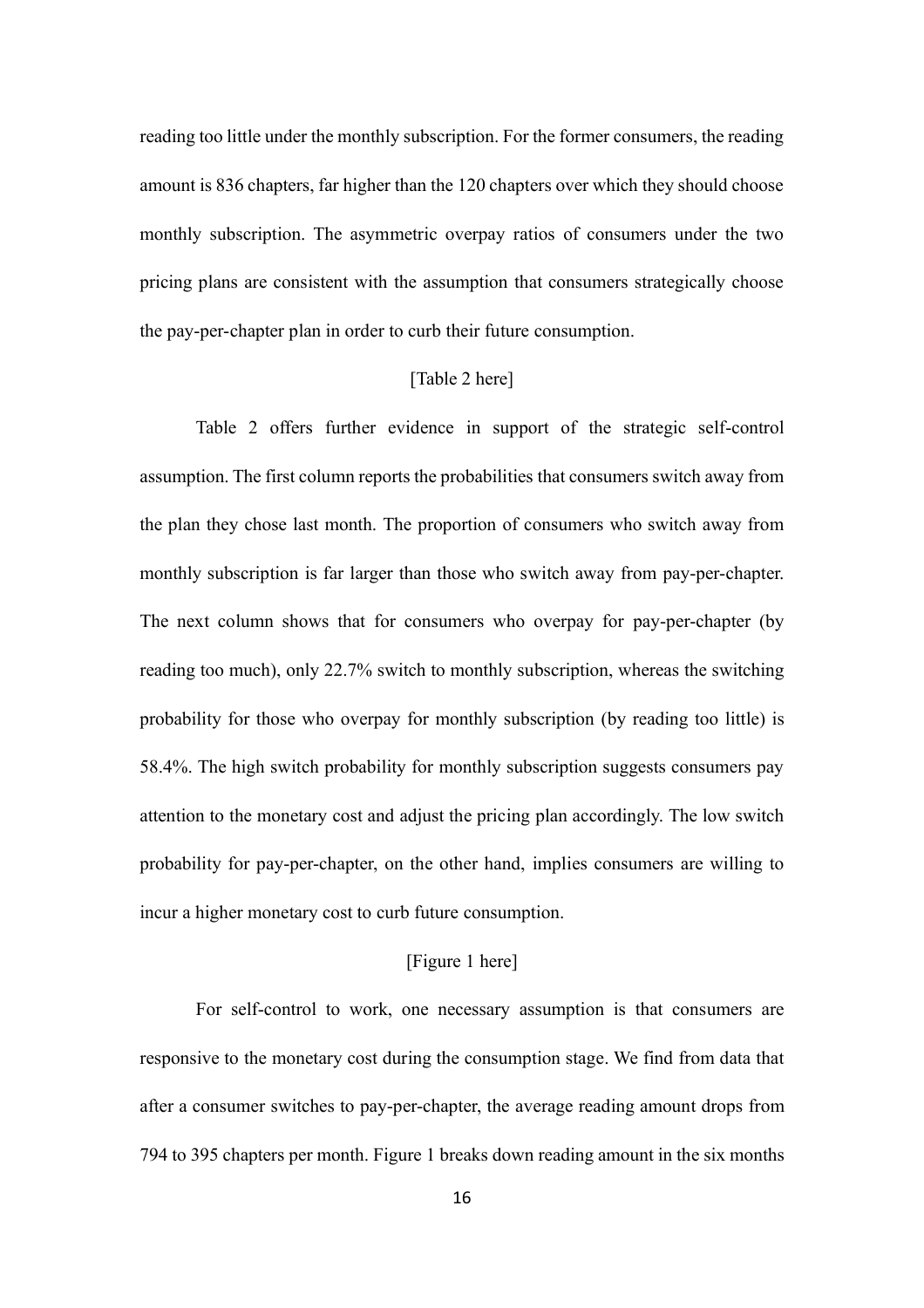of the sample period by consumers who always choose monthly subscription, always choose pay-per-chapter, and subscribe in months 1 and 2, 2 and 3, and 3 and 4, before they switch to pay-per-chapter. The figure shows the consumption level of consumers who always choose monthly subscription increases over time (from 1,063 to 1,171 chapters). The consumption level of consumers who always choose pay-per-chapter is steady between 200 and 300 chapters a month. The consumption level of consumers who switch from monthly subscription to pay-per-chapter drops significantly after the switch. These data patterns suggest switching to pay-per-chapter helps curb consumption. Interestingly, we find these consumers still overpay for their reading after they switch.

### **3.2 Alternative Explanations**

In this subsection, we examine whether several alternative explanations adopted from the past literature can explain the data patterns presented above. The first one is the *rational addiction* theory developed by Becker and Murphy (1988). The habit formation specification we presented above is based on their work. However, they do not consider time-inconsistent preferences. Consequently, the consumption is optimal and consumers will choose the pricing plan consistent with their consumption level. In this case, the asymmetrical pattern of overpaying we show in Table 1 should not exist. Therefore, we conclude the rational addiction theory cannot explain why overpaying predominantly comes from pay-per-chapter. Later in the model estimation we further show that without time inconsistency, the model fails to predict the asymmetric overpaying behavior where a large proportion of consumers stay with their pay-per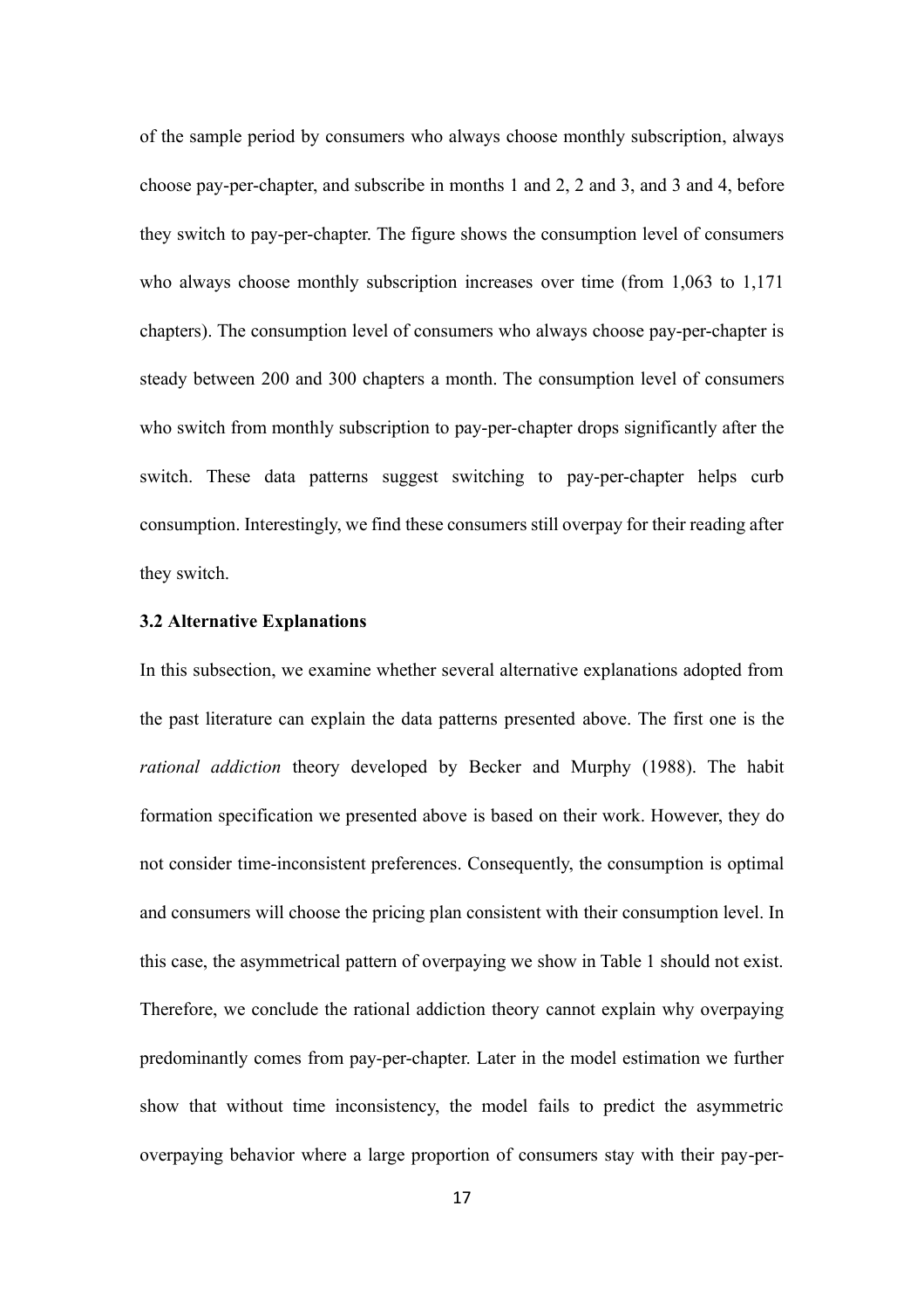chapter plan and keep overpaying their readings.

Another alternative explanation is that because consumers first make the plan choice and then go through the consumption process, their reading preferences can experience *random shocks* in the second stage. This explanation still cannot explain the asymmetric overpay patterns. We use a simulation exercise for illustration. For each individual, we assume the reading amount follows an individual-specific normal distribution. Before making the pricing-plan decision, the individual knows the distribution of her reading amount in the next period but not the exact amount, and makes the plan choice that minimizes the expected cost based on the information. We run the simulation that draws from the empirical distribution of the reading amount for each individual. We find that for consumers who choose pay-per-chapter, the average overpay ratio is about 11.7%, whereas that for those who choose monthly subscription is significantly higher at 17.9%. Overpaying for monthly subscription is higher because the plan puts an upper bound on the monetary cost if a positive shock occurs in reading preferences. The result contradicts the empirical data pattern. The data pattern also rejects the *risk aversion* or *option value* explanation for consumers who choose not to switch to monthly subscription. This is because the likelihood that a consumer reads fewer than 120 chapters per month is very small, but the chance that she reads a large amount is very substantial. A consumer should choose the monthly subscription if she is averse to overpaying. Likewise, choosing monthly subscription will have a higher option value (in the case she reads a lot in a month) than the pay-per-chapter plan.

*Consumer learning* is another explanation. It argues that the overpaying behavior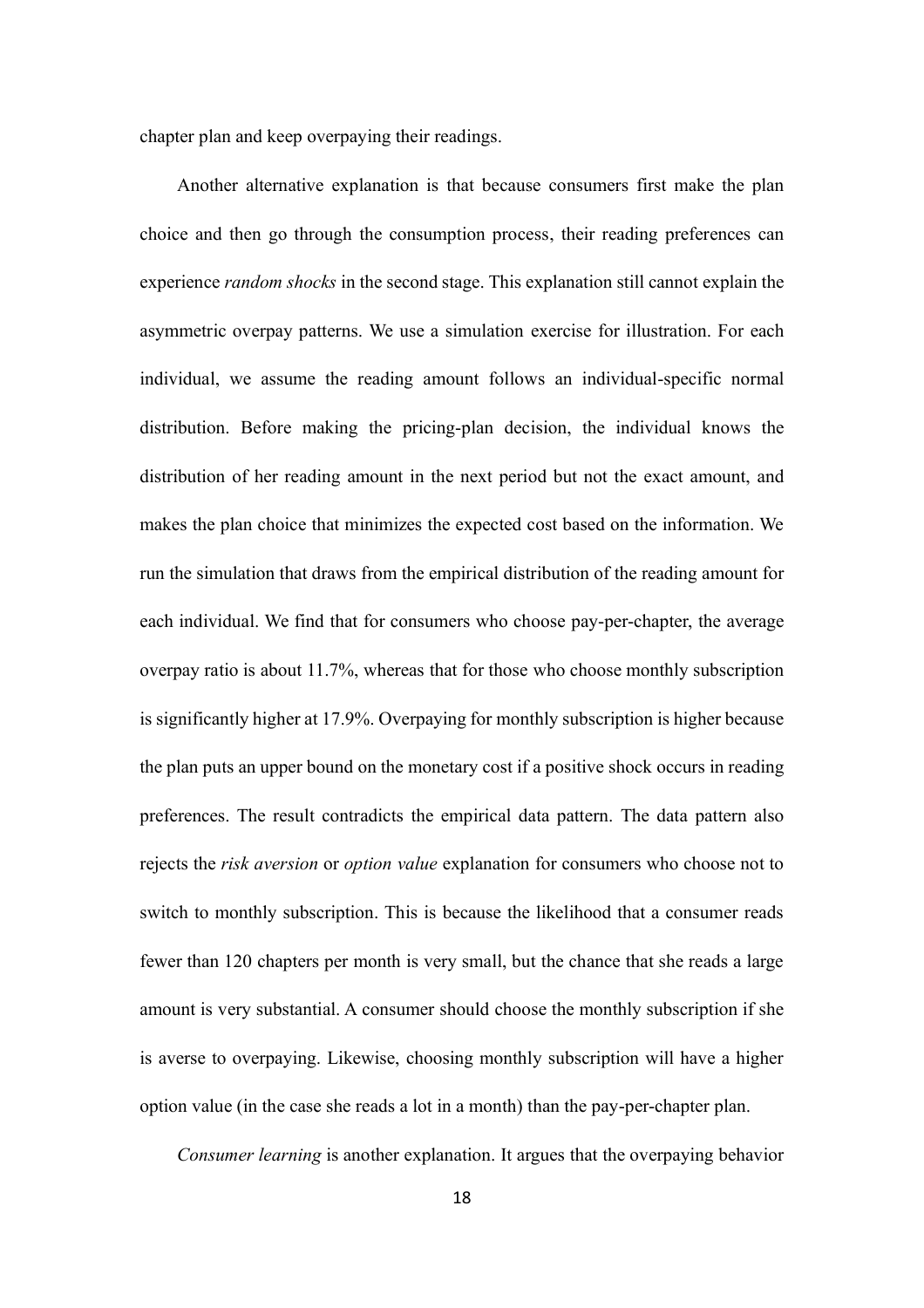can be a result of people learning about their true preferences over time. To test this explanation, we repeat the simulation described above, allowing each individual to update her belief of the mean reading amount in each month based on the reading amount in the previous month. With the learning, the proportion of consumers overpaying is reduced under the two pricing plans; however, the overpaying ratio under monthly subscription is still higher than that under the pay-per-chapter.

#### [Table 3 here]

Another way to test the learning story is to see how consumers adjust their pricing plans after overpaying. We calculate the average switch probabilities for consumers who overpay for one, two, and three months. The results are reported in Table 3. Despite the fact that overpaying predominantly comes from consumers who choose pay-per-chapter, their switching probabilities are consistently lower than those who choose the monthly subscription. Furthermore, the switch probabilities actually decline for those who overpay for a longer period. This clearly contradicts the learning story, which predicts consumers will adjust their choices accordingly over time.

As another alternative explanation, *consumer inattention* suggests consumers are not aware they are overpaying. Table 2 shows the switching probability is high (58.4%) when consumers overpay under monthly subscription for the previous month. Only consumers who overpay under paid-by-chapter plan do not switch. Consumer inattention cannot explain this asymmetric switching pattern. Furthermore, in our empirical context, consumers under pay-per-chapter have to agree to pay 0.1 RMB each time they read a new chapter. Because they are constantly reminded of the payment,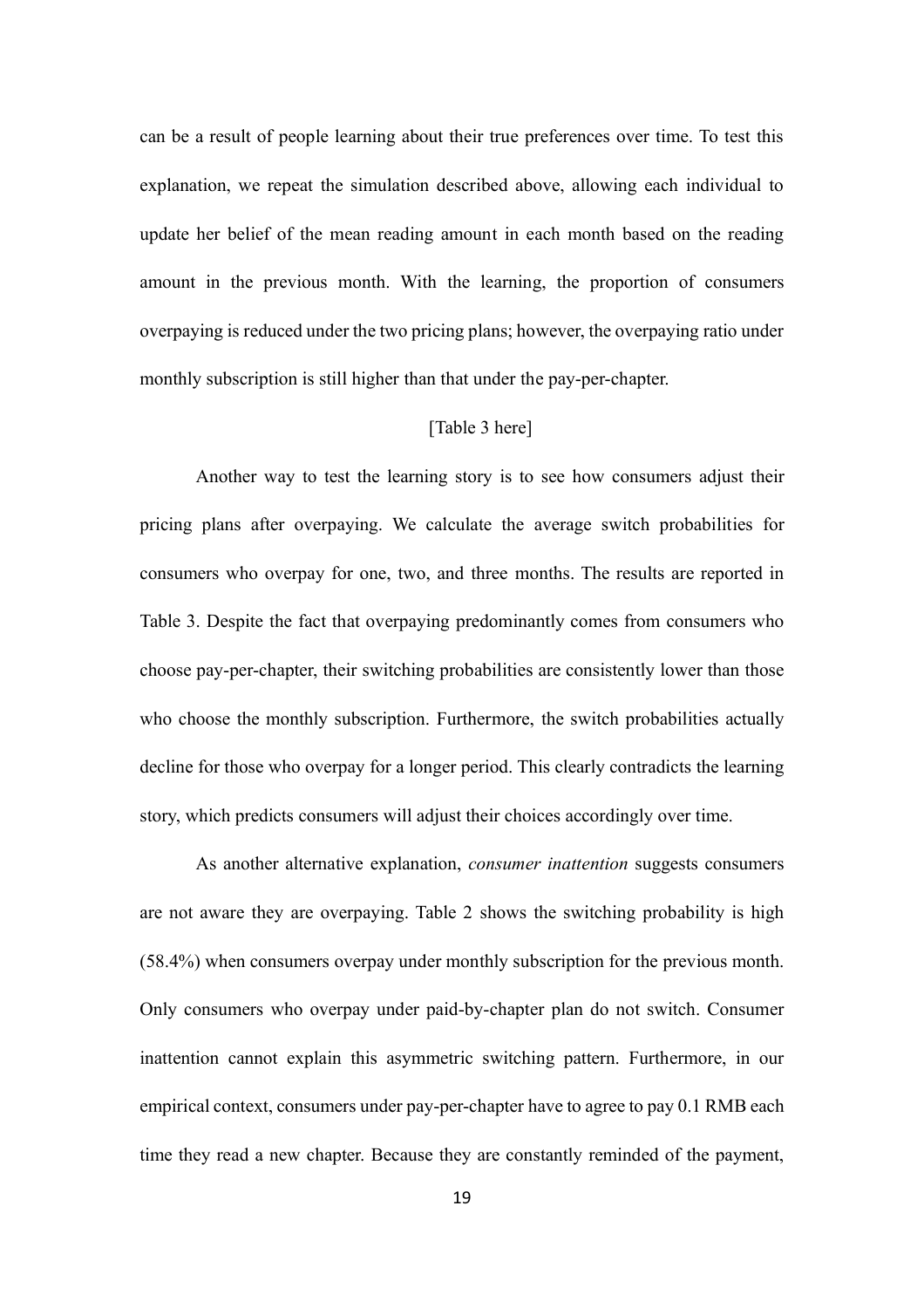inattention does not seem to be the main reason behind the massive scale of overpaying for such a pricing plan.

*Transaction cost* or *consumer inertia* as an alternative explanation for the asymmetric overpay patterns suggests that consumers find switching from pay-perchapter to monthly subscription to be too costly. We do not have direct evidence to rule out such an explanation. In our empirical context, however, consumers are already registered users of the platform. Because they do not have to provide any personal information or change their payment method, consumers can switch with just one click. Given the average overpaying amount is more than four times the cost of a monthly subscription, transaction costs are unlikely to be the reason for not switching.

One may argue that the costs are not about registration but are related to the effort of making payment. However, under the pay-per-chapter plan, consumers need to swipe the bar on their smartphones to pay for each chapter they read. Such effort is costlier than making one upfront payment for a monthly subscription. Again, the transaction-cost explanation does not seem to hold in our empirical context.

The asymmetric overpay pattern may be explained by the *non-monetary benefit of pay-per-chapter*. For example, once a consumer pays for a chapter, she can always re-read the chapter, whereas that option is not available for monthly subscription once she stops the subscription. This is not true in our context. Once the consumer pays for one chapter, she can only read it within 30 days. This restriction makes access to any chapter under pay-per-chapter identical to monthly subscription. Another potential nonmonetary benefit of pay-per-chapter for consumers lie in its option value in the sense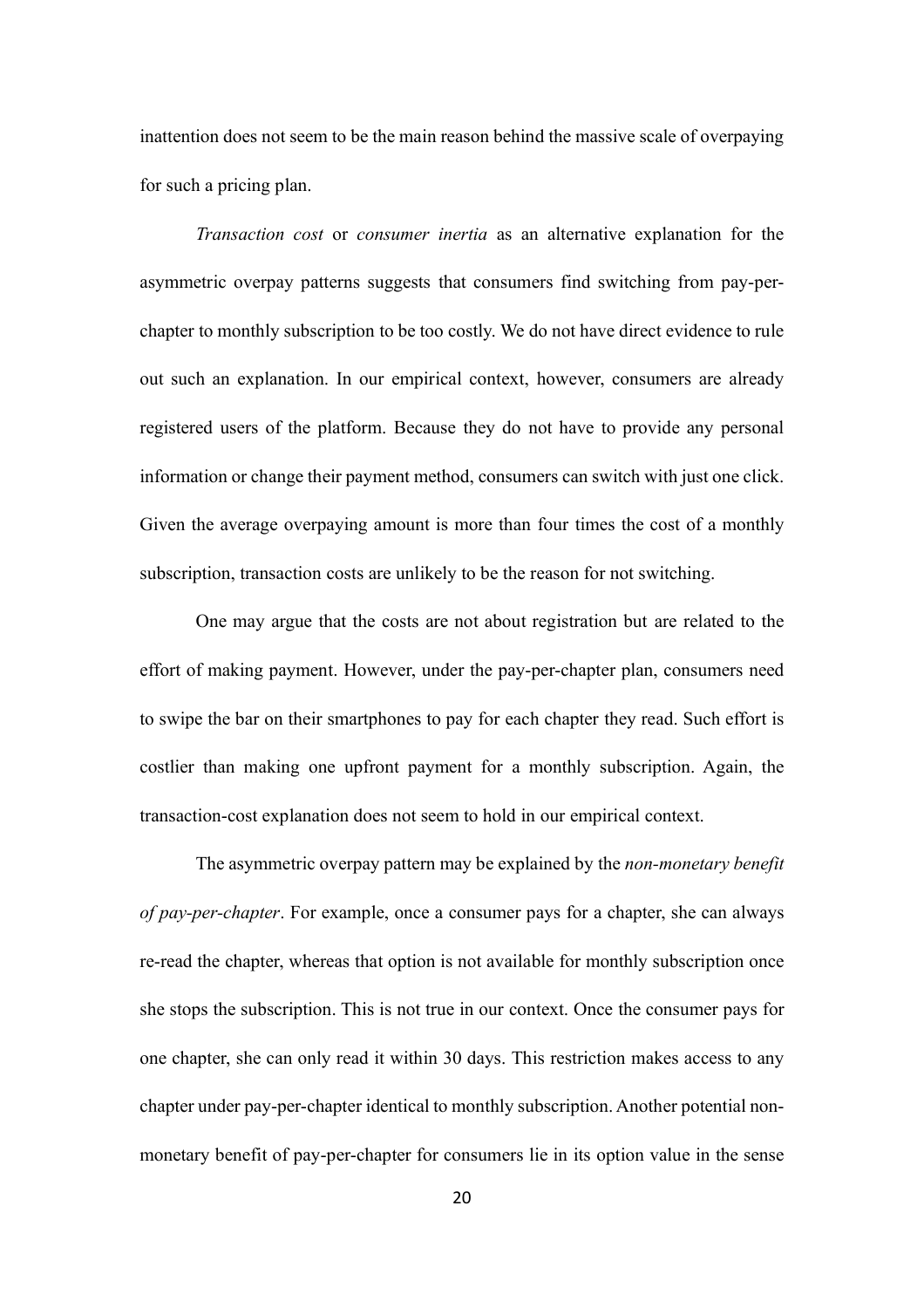that consumers can always switch from pay-per-chapter to monthly subscription but cannot freely switch back to pay-per-chapter within one subscription cycle (30 days). There can be psychological benefit due to the payment flexibility. We find from data that consumers who pay by chapters read on average 800 chapters per month, and more than 80% of them never read below 120 chapters. Given the consistently high reading amount, consumers have to have exceedingly large psychological benefit for the payper-use plan for them not to switch.

Another alternative explanation, *over-confidence,* suggest that consumers overestimate their self-control ability in the future and thus underestimate the future reading amount. The assumption behind is that they are *naïve time-inconsistent* consumers who are not aware how they will make choices during the consumption stage. Although this explanation cannot be completely ruled out, we find it is not likely to be the main reason consumers overpay for their reading. The majority of those who overpay with pay-per-chapter keep their plan for more than four months. It is unreasonable to assume that, after such a long time, consumers still believe that they can keep their reading amount below 120 chapters, when the actual average reading amount is consistently far higher than that. We should observe consumers to eventually switch to monthly subscription. The same argument is made in DellaVigna and Malmendier (2006). As a more formal test, we estimate a model with naïve timeinconsistent consumers. Estimation results suggest that consumers would need to underestimate future reading by an unreasonably large amount. Details are in the next section.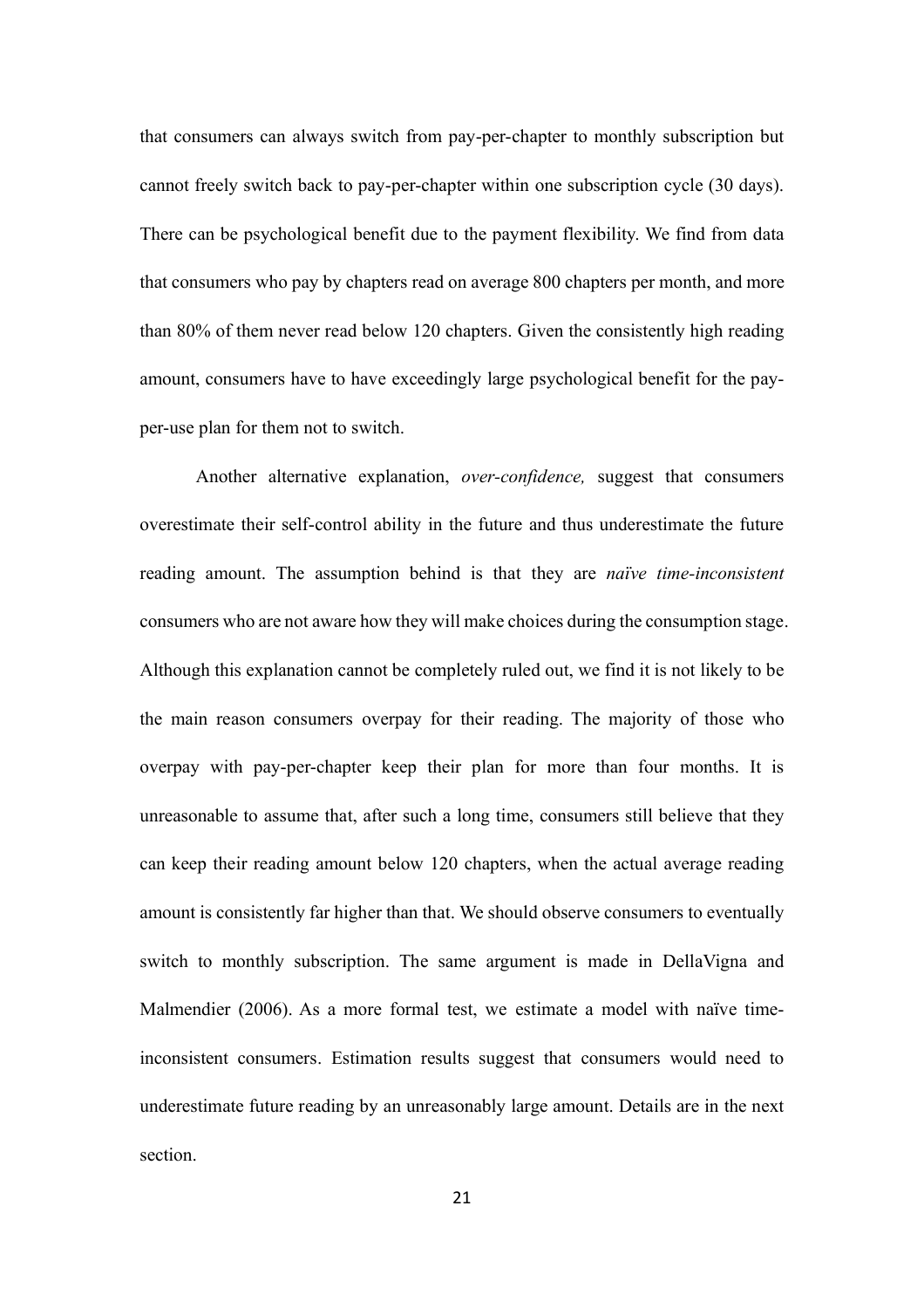The last potential explanation is that *consumers do not care about the small price* of 0.1 RMB under pay-per-chapter and end up overpaying. In this case, we should not find consumers reduce their consumption after they switch from monthly subscription to pay-per-chapter. In our data, however, the average reading amount after consumers switch to pay-per-chapter drops from 794 to 395 chapters per month, suggesting their consumption is responsive to the price of each additional chapter they read.

To conclude, although the alternative explanations we list above may explain some of the data patterns, they are inconsistent with either the asymmetric overpaying and switching patterns or the change in consumption behaviors in the data. We acknowledge that time-inconsistent preference and strategic self-control may not be the only mechanism driving the data observations; other potential behavioral explanations that we have not examined may still exist.

# **4. The Model and its Estimation**

In this section, we first use an analytical model to demonstrate under what conditions consumers will overpay as an optimal behavior. We then develop an econometric model with stochastic components and estimate the model from data. We discuss the estimation method and the model identification.

#### **4.1 An Analytical Model and Its Equilibrium**

In the dynamic programming literature, the recursive method has proved to be a useful tool to solve dynamic problems. When agents have time-inconsistent preferences,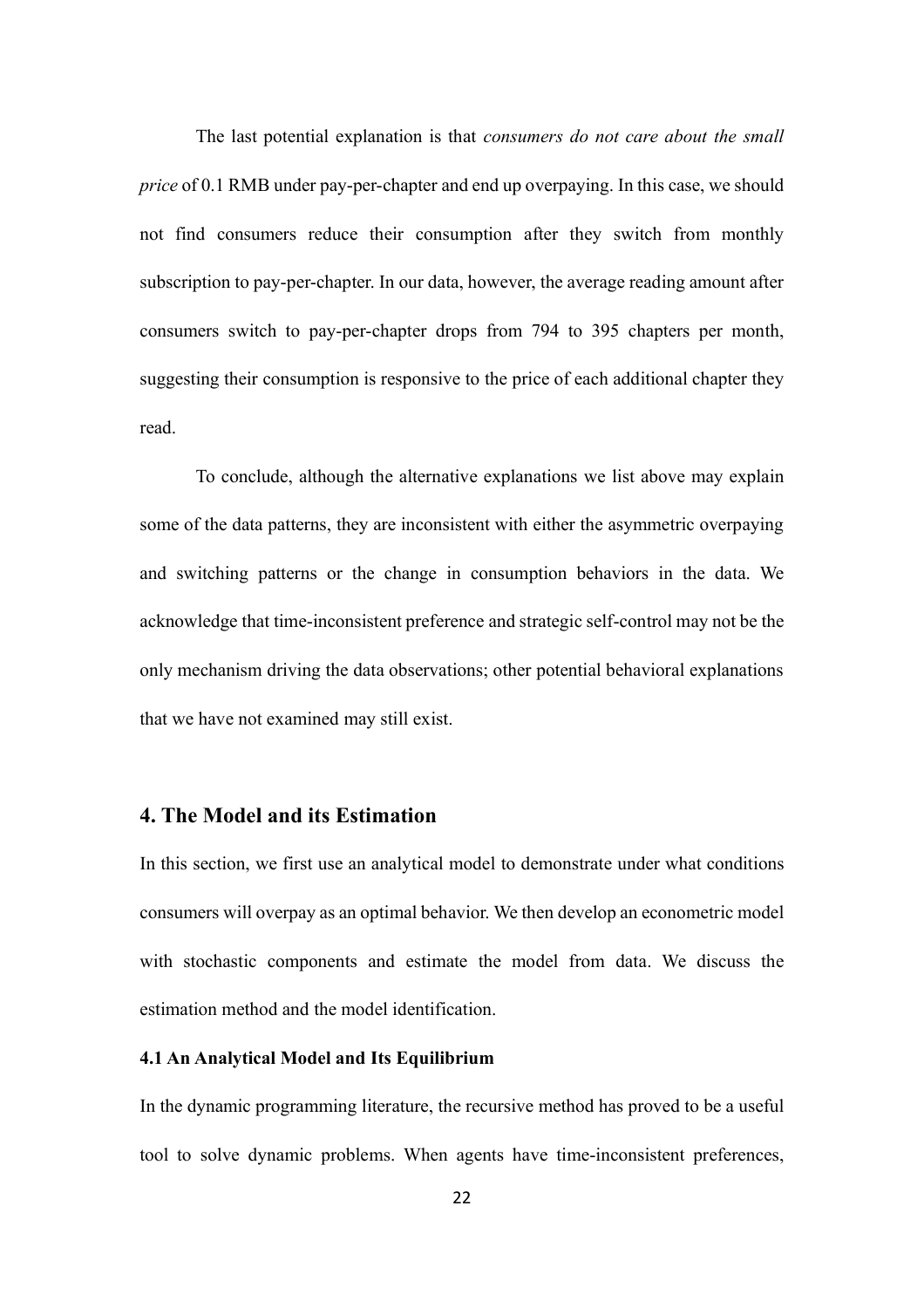however, equilibrium may not be computed using the solution concept (e.g., Peleg and Yaari, 1973; Caplin and Leathy, 2006), because value-function iteration may not converge, and thus the optimal policy function does not exist. Our model features both habit formation and time-inconsistent preferences under rational agent behavior. We show a unique equilibrium exists in the model. We further show the existence of a unique steady-state equilibrium. We characterize how the equilibrium varies depending on model parameters and the state of consumption stock.

In the model, a consumer chooses either pay-per-chapter  $(s = 0)$  or monthly subscription  $(s = 1)$  at the beginning of each period, then decides the level of consumption conditional on the chosen plan. The price for each chapter is  $p_c$  under payper-chapter, and  $p_s$  for the monthly subscription. The consumption utility is influenced by the habit stock, *h*. The utility during the consumption process is different from the utility when the consumer makes the pricing-plan choice.

Starting with the utility function during consumption, we specify a quadratic utility function as follows:

$$
u_c(c, s, h) = (\alpha_c + \alpha_{ch} \cdot h) \cdot c - \alpha_{cc} \cdot c^2 - \mu \cdot p_c \cdot 1\{s = 0\} \cdot c \tag{2}
$$

where  $a_{ch}$  captures how the habit stock *h* may change the marginal utility of consumption, and  $\mu$  is the price coefficient representing the marginal disutility of the monetary cost during the consumption stage. It only occurs if the consumer chooses pay-per-chapter; otherwise, the price of reading a chapter is zero. Given *s* and *h*, the consumer chooses the optimal  $c^*(s, h)$ . It is straightforward to derive that

$$
c^*(s, h) = \frac{a_c + a_{ch} \cdot h - \mu \cdot p_c \cdot 1\{s = 0\}}{2 \cdot a_{cc}} \text{ if } c^* \ge 0, \text{ and } 0 \text{ otherwise.}
$$
 (3)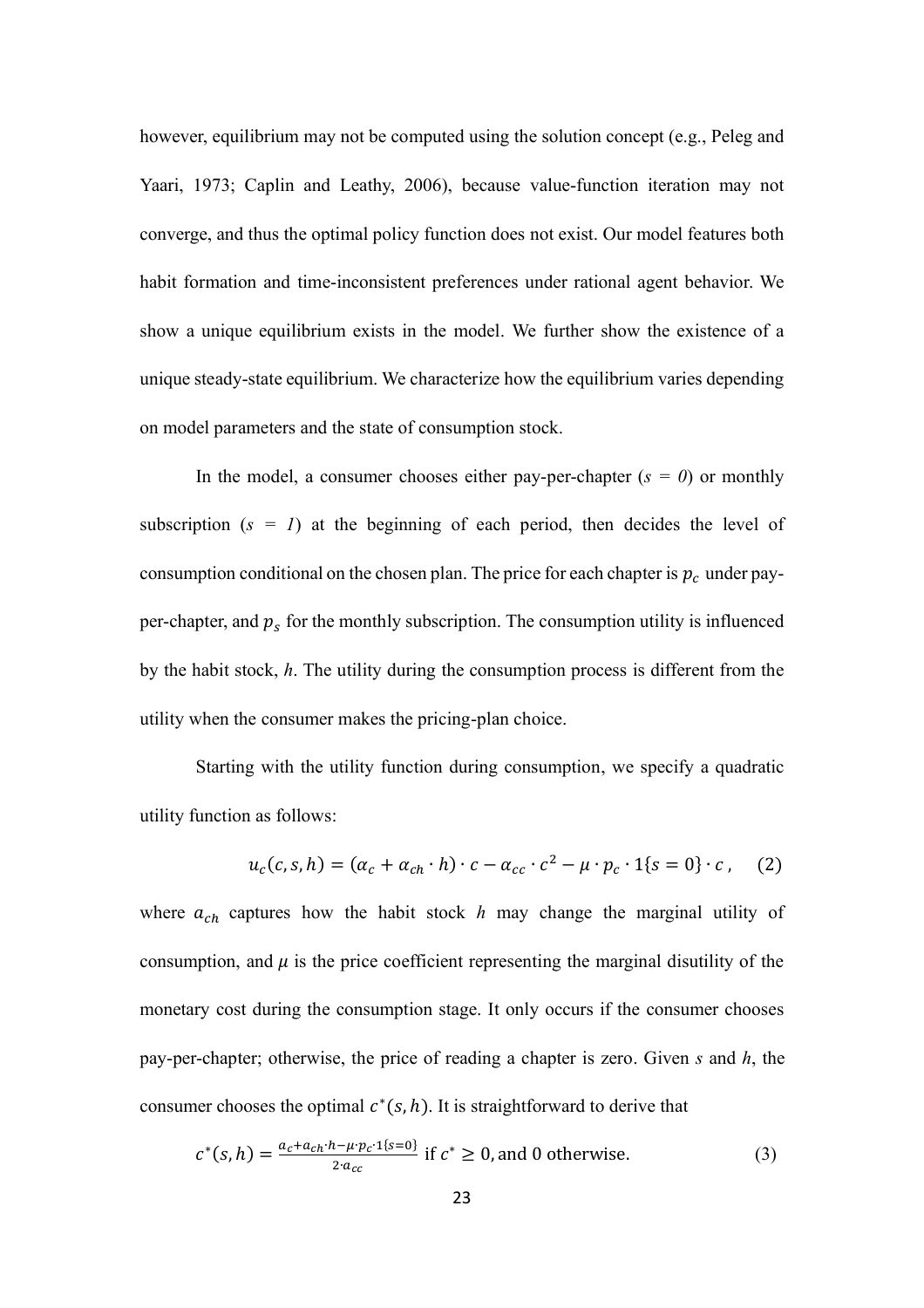Suppose  $\mu$  is positive. The optimal  $c^*$  when  $s=0$  is lower than that when  $s=1$ .

Time inconsistency in our model comes from consumers who, when choosing the pricing plan, consider the non-monetary costs of consumption (e.g., time, negative health impact from excessive smartphone usage) that they do not fully take into account in  $u_c(c, s, h)$ . A difference in the monetary cost between the consumption stage and plan-choice stage can also exist (e.g., the consumer may care less about price once she has indulged in reading). We use  $\gamma$  to represent the total difference in the marginal cost for reading each chapter. The utility function when the consumer chooses the pricing plan is specified as follows:

$$
u_p(c, s, h) = u_c(c, s, h) - \gamma \cdot c. \tag{4}
$$

We assume the consumer is a "sophisticated" type, as proposed by Strotz (1956). That is, the consumer is aware that during consumption her choice is  $c^*(s,h)$  in equation (3) without the cost  $\gamma \cdot c$ . Furthermore, she is forward-looking as she considers how her current consumption can affect her future habit and thus the consumption. Formally, the consumer chooses a pricing plan by solving the following value function:

$$
V(h) = \max_{s} u_p(c, s, h) - \mu \cdot p_s \cdot 1\{s = 1\} + \beta V(h'), \tag{5}
$$

where

$$
h' = (1 - \delta)h + c \tag{6}
$$

Equation (6) illustrates how the habit stock in the next period will evolve following the current consumption *c*.

Because the utility function is continuous under either pricing plan, value function *V* is continuous in state space *h*. Assuming *h* is a compact set bounded above,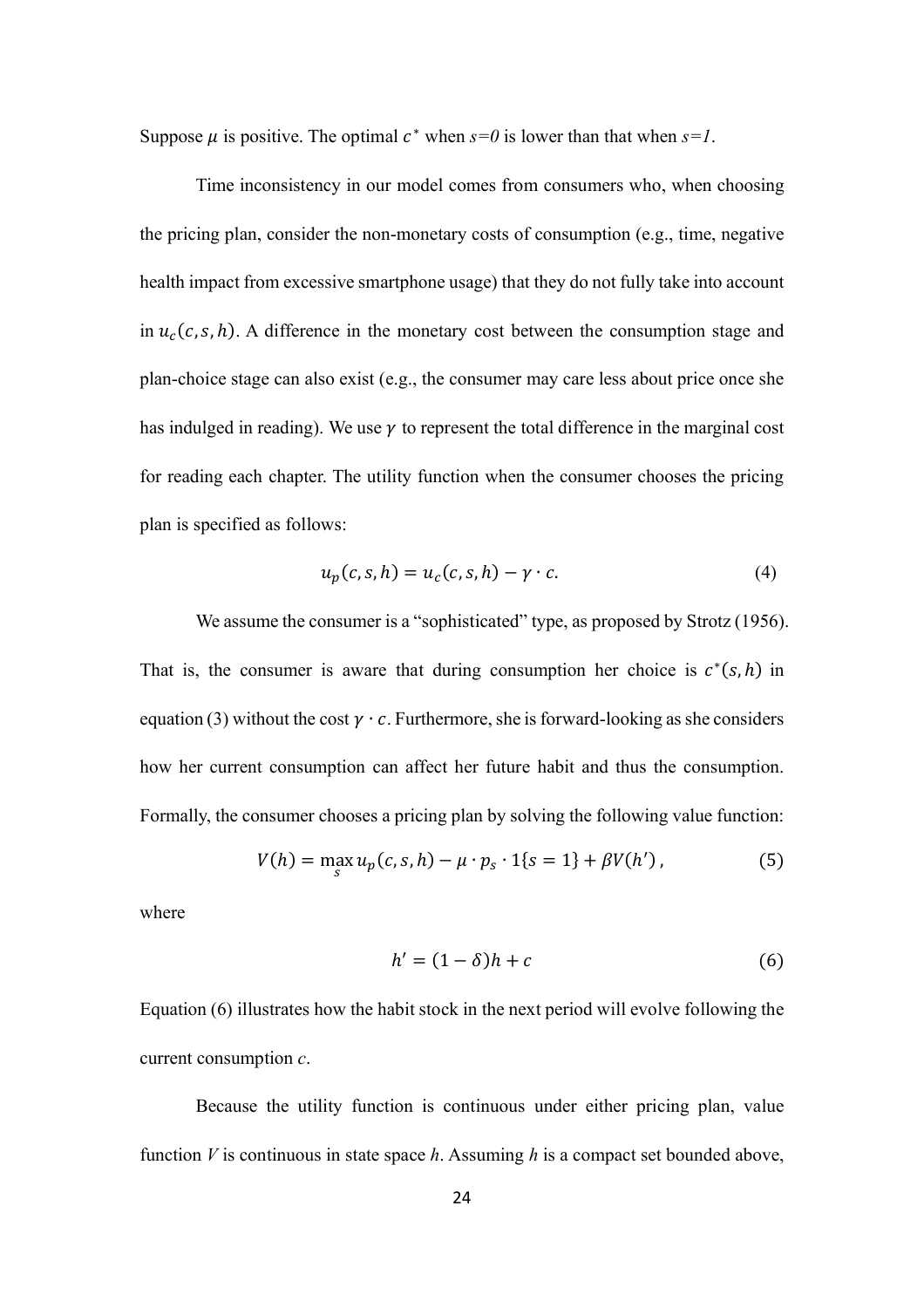for any parameter set, the contraction mapping theorem will hold so that the dynamic programming problem is guaranteed to have a unique fixed point for *V*. Therefore, for any *h*, a unique equilibrium exists in our model. This finding is different from other studies of time inconsistency in preferences, because we assume the consumer is myopic during the consumption stage. The optimal consumption thus can be solved as in equation (3) and, as a result, the optimal plan choice in equation (5) is reduced to a standard dynamic programming problem.

The unique optimal policy function that solves the dynamic problem in equation (5) is a function of *h* and model parameters. First, define the following variables:

$$
A = \frac{\alpha_{ch}^2}{4\alpha_{cc}}; \ e = (1 - \delta) + \frac{\alpha_{ch}}{2\alpha_{cc}}; \nB_0 = \frac{(\alpha_c - \mu p_c - \gamma) \alpha_{ch}}{2\alpha_{cc}}; \ C_0 = \frac{(\alpha_c - \mu p_c) (\alpha_c - \mu p_c - 2\gamma)}{4\alpha_{cc}}; \ f_0 = \frac{\alpha_c - \mu p_c}{2\alpha_{cc}}; \nB_1 = \frac{(\alpha_c - \gamma) \alpha_{ch}}{2\alpha_{cc}}; \ C_1 = \frac{\alpha_c (\alpha_c - 2\gamma)}{4\alpha_{cc}} - \mu p_s; \ f_1 = \frac{a_c}{2\alpha_{cc}}.
$$

Let

$$
\begin{cases}\n a_0 = \frac{A}{1 - \beta e^2}, \\
 b_0 = \frac{B_0 + 2\beta e f_0 a_0}{1 - \beta e}, \\
 c_0 = \frac{C_0 + \beta a_0 f_0^2 + \beta b_0 f_0}{1 - \beta},\n\end{cases}
$$

and

$$
\begin{cases}\n a_1 = \frac{A}{1 - \beta e^2}, \\
 b_1 = \frac{B_1 + 2\beta e f_1 a_1}{1 - \beta e}, \\
 c_1 = \frac{C_1 + \beta a_1 f_1^2 + \beta b_1 f_1}{1 - \beta}.\n\end{cases}
$$

Finally, define the "cutoffs" as

$$
h_1^{ss} = \frac{\alpha_c - \mu p_c}{2\delta \alpha_{cc} - \alpha_{ch}}, \ h_2^{ss} = \frac{\alpha_c}{2\delta \alpha_{cc} - \alpha_{ch}}, \text{and}
$$
  

$$
h_1^* = (c_0 - c_1)/(b_1 - b_0); \ h_2^* = \frac{(1 - \beta)(c_0 - c_1) + \beta(b_1 - b_0)f_1}{(1 - \beta e)(b_1 - b_0)}, \ h_2^{**} = \frac{(1 - \beta)(c_1 - c_0) + \beta(b_1 - b_0)f_0}{(1 - \beta e)(b_1 - b_0)}.
$$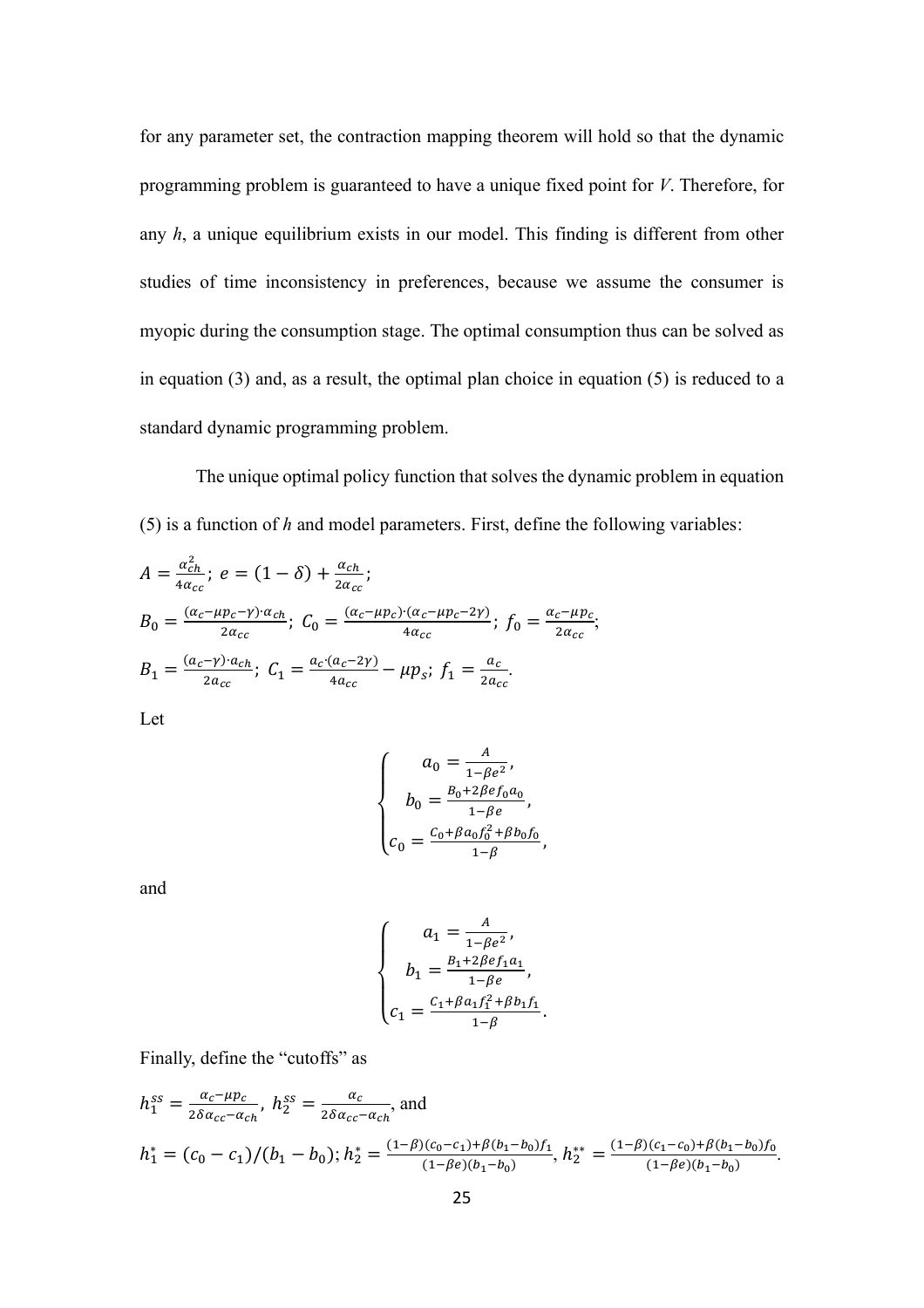We use the standard recursive method to solve for the value function and the optimal policy function, and obtain the following proposition:

**Proposition 1:** Assuming parameters  $\alpha_c$ ,  $\alpha_{ch}$ , and  $\lambda$  are nonnegative, the following *unique equilibrium exists:*

1A. If 
$$
h_1^{ss} \leq h_1^* < h_2^{ss}
$$
,

\n
$$
s^*(h) = \begin{cases} 1 \text{ for } h > h_1^* \\ 0 \text{ for } h \leq h_1^* \end{cases}
$$
\n1B. If  $h_2^{ss} \leq h_1^*$ ,

\n
$$
s^*(h) = \begin{cases} 1 \text{ for } h > h_2^* \\ 0 \text{ for } h \leq h_2^* \end{cases}
$$
\n1C. If  $h_1^* < h_1^{ss}$ ,

\n
$$
s^*(h) = \begin{cases} 1 \text{ for } h > h_2^{**} \\ 0 \text{ for } h \leq h_2^{**} \end{cases}
$$

*Proof: See Appendix 1.<sup>13</sup>*

Proposition 1 establishes that a unique equilibrium always exists. Depending on the parameter condition listed in 1A, 1B, and 1C, the cutoff points  $h_1^*$ ,  $h_2^*$ , and  $h_2^{**}$  will vary, and thus the optimal plan choice will be different. Following the equilibrium plan choice, the consumption level follows equation (3). Because now we have an analytical solution to our model, given an initial value *h*, we can predict how it will evolve and where the steady state is. Based on Proposition 1, we can derive how the plan choice and consumption level will converge to the steady-state equilibrium as follows:

<sup>&</sup>lt;sup>13</sup> We require steady states to be nonnegative in the proof. This requirement is not necessary for the general setup.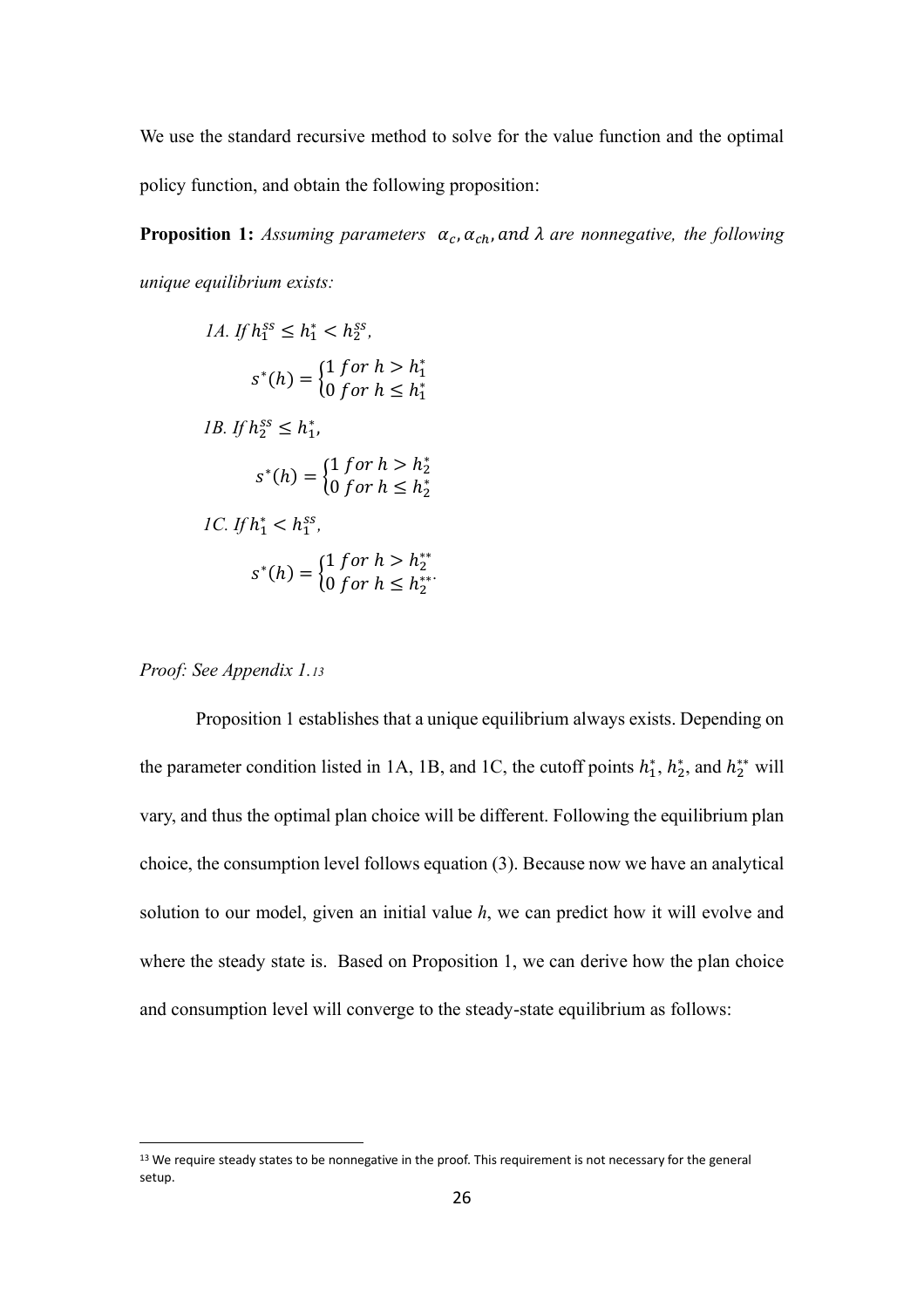**Lemma**: Based on Proposition 1, with any initial habit stock  $h_0$ , the following steadystate equilibria exist:

i) if the condition in 1A is satisfied,

$$
\lim_{t \to \infty} h_t = h_1^{ss} \cdot \{h_0 < h_1^*\} + h_2^{ss} \cdot \{h_0 \ge h_1^*\};
$$

ii) if the condition in 1B is satisfied,

$$
\lim_{t \to \infty} h_t = h_1^{ss}
$$

iii) if the condition in  $1C$  is satisfied,

$$
\lim_{t \to \infty} h_t = h_2^{ss}
$$

## [Figure 2]

The lemma essentially guarantees all steady states are globally convergent steady states. Figure 2 provides a graphic illustration. In each panel of the figure, the xaxis denotes the current-period habit stock, and the y-axis the next-period habit stock. The black solid line is the policy function which returns a unique value of next-period given current habit stock level, with arrows indicating how it evolves over time. The steady states are located at the intersection of the path and the 45-degree line, on which the state in the next period is the same as the current period. Under the condition in 1A in the top panel, if the habit stock starts below  $h_1^*$ , consumers will always choose payper-chapter, and  $h$  will converge to the "low" steady state  $h_1^{ss}$ ; otherwise, they will choose the monthly subscription, and  $h$  will converge to the "high" steady state  $h_2^{ss}$ . In the second panel, when the condition in 1B is satisfied*, h* will converge to the steady state  $h_1^{ss}$ , regardless of where the initial consumption stock state is. If the initial state  $h_0$  is very high (>  $h_2^*$ ), consumers first choose monthly subscription, then switch to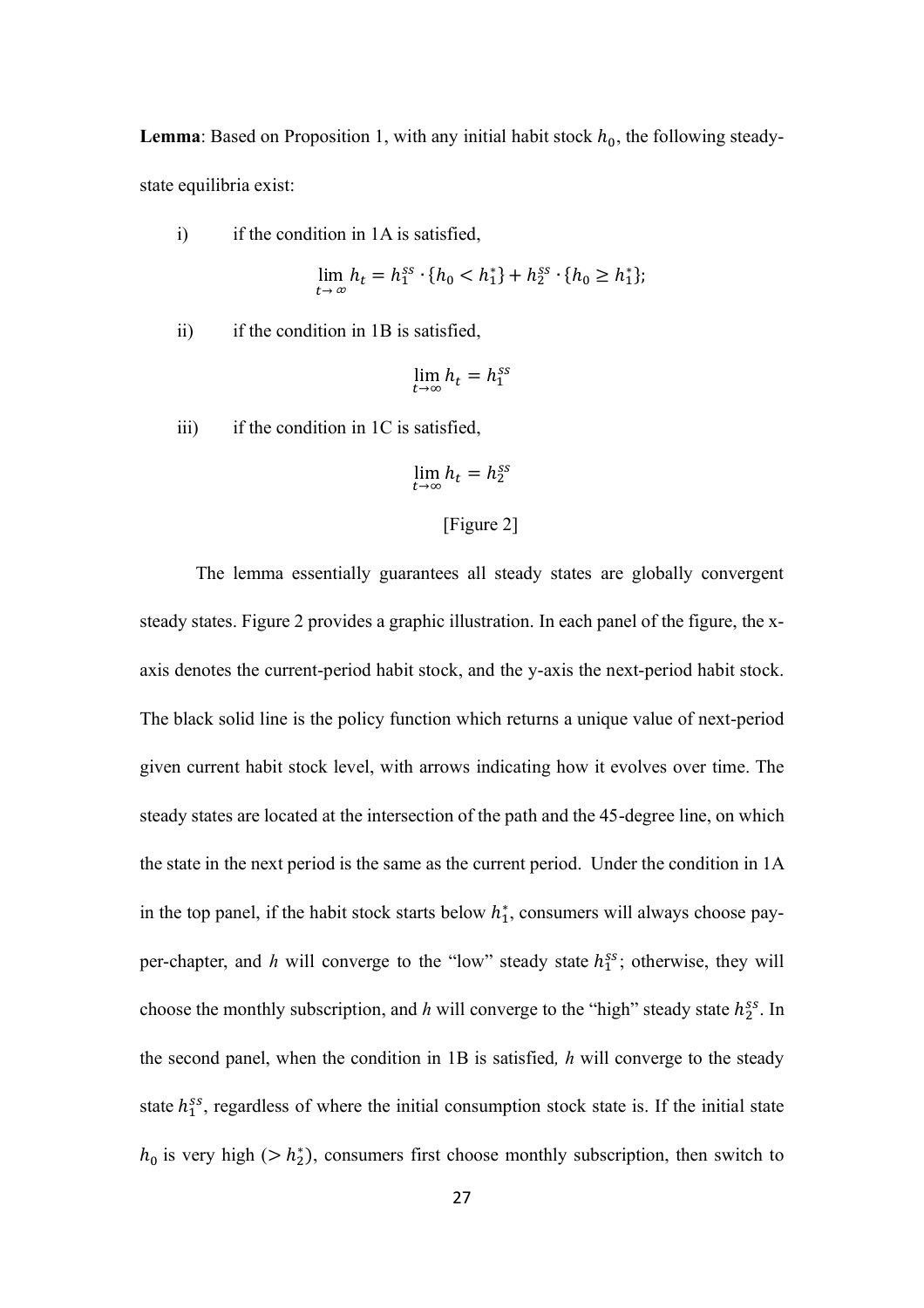pay-per-chapter *when h* drops below  $h_2^*$ . The gap on  $h_2^*$  indicates the change in consumption level when they switch plans. The last panel in the figure demonstrates when the condition in 1C is satisfied. Regardless of where the initial consumption stock state is, consumers will eventually choose monthly subscription and converge to the high steady state  $h_2^{ss}$ .

When no time inconsistency exists (either  $\gamma = 0$  or  $\gamma \cdot c$  also affects the utility function in the consumption stage), overpaying can never be the optimal choice. For any consumption amount above  $p_s / p_c$  chapters, consumers should always choose the monthly subscription. Under time-inconsistent preferences, however, consumers may overpay by choosing pay-per-chapter to prevent excessive consumption. The equilibrium characterized in proposition 1 provides a clear illustration on how timeinconsistent preferences and strategic self-control together can explain the unique data features we observe in section 3:

- 1. Consumers overpay by consistently choosing pay-per-chapter: In the first two panels of Figure 2, consumers choose the plan at the steady-state equilibrium even though  $h_1^{ss}$  can be at a level that is costlier for pay-per-chapter.
- 2. Consumers switch to pay-per-chapter but still overpay: The second panel indicates consumers in a high state will switch from subscription to pay-perchapter and decrease their consumption toward  $h_1^{ss}$ . During the process, consumers may overpay for pay-per-chapter. They may still overpay at the steady state  $h_1^{ss}$ .
- 3. Asymmetric overpay patterns: We have shown consumers have incentive to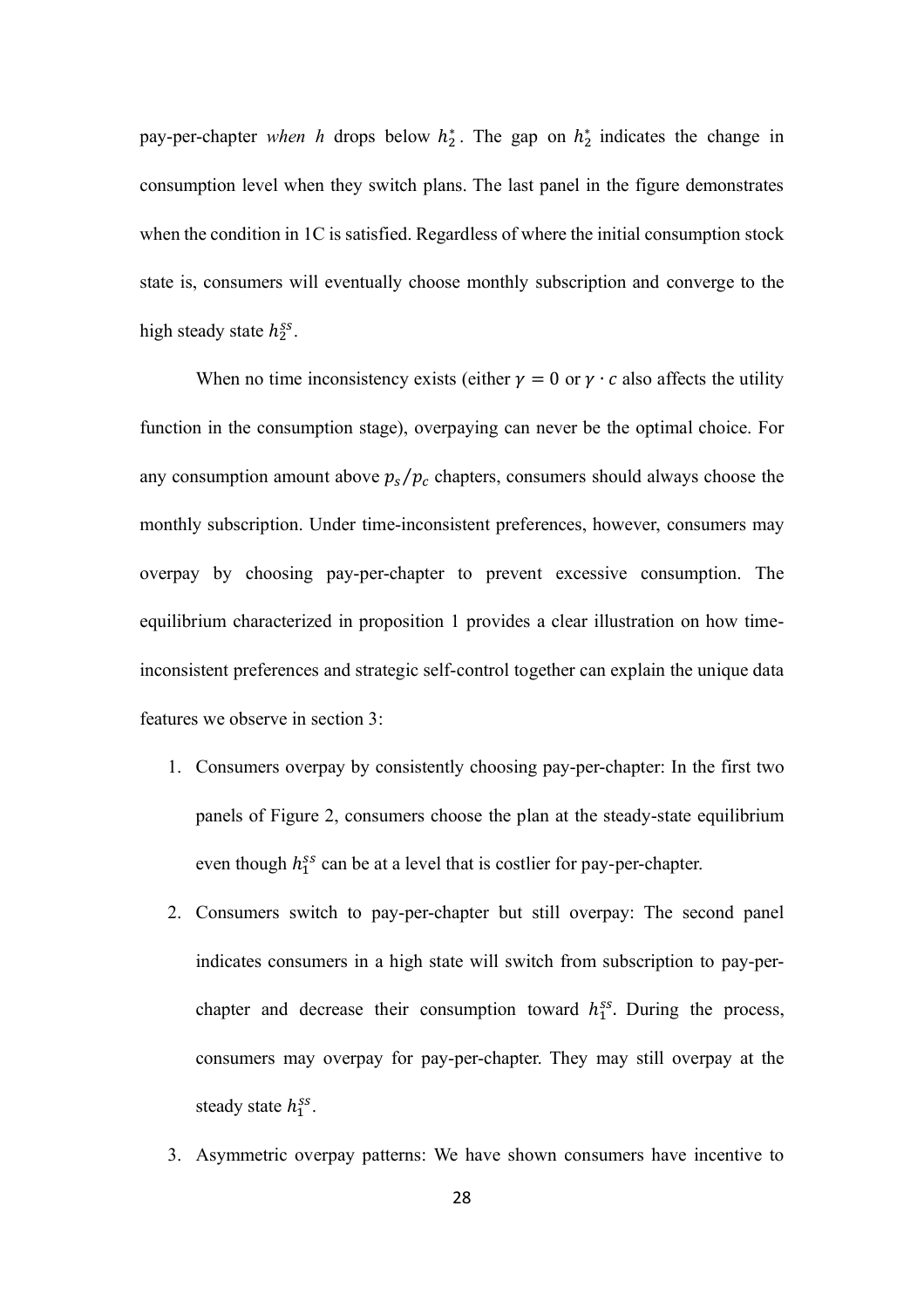overpay under pay-per-chapter. It is easy to show that when consumers choose the monthly subscription (i.e.,  $s^*(h) = 1$  in Proposition 1), their reading amount will never be below  $p_s / p_c$  chapters a month.

## **4.2 An Econometric Model**

In the analytical model, the plan choice and consumption level are deterministic. In reality, however, observed data will not be perfectly aligned with model predictions due to unobserved factors. To explain fluctuations in the plan choice and consumption across and within individuals, we construct an econometric model so that such fluctuations can be estimated from data. The model is similar to the analytical model, but it incorporates stochastic components in the utility functions. Furthermore, we allow heterogeneous model parameters across consumers to capture the fact that some consumers' reading preferences can be systematically different from the others. And we also allow the non-monetary cost of reading web fiction to change given different level of habit stock h. <sup>14</sup> For individual *i* in period *t*, the utility function during the consumption stage that corresponds to equation (2) is modified as follows:

$$
u_{it}(c_{it}, s_{it}, h_{it}) = (\alpha_{ic} + \omega_{it} + \alpha_{i, ch} \cdot h_{it}) \cdot c_{it} - \alpha_{i, cc} \cdot c_{it}^2 - \mu_i \cdot p_c \cdot 1\{s_{it} = 0\} \cdot c_{it} (7)
$$

In this function,  $\omega_{it}$  represents the unobserved factors that may affect the marginal utility of consumption in each period. The individual-specific model parameters capture the heterogeneity across consumers.

The consumption level that corresponds to equation (3) therefore is

<sup>&</sup>lt;sup>14</sup> Since such change of model setting do not affect the consumption stage decisions when compared to the baseline model, it is straightforward to see all essential model properties and proof are unaffected even if we apply such change into the analytical model we discussed in the last section.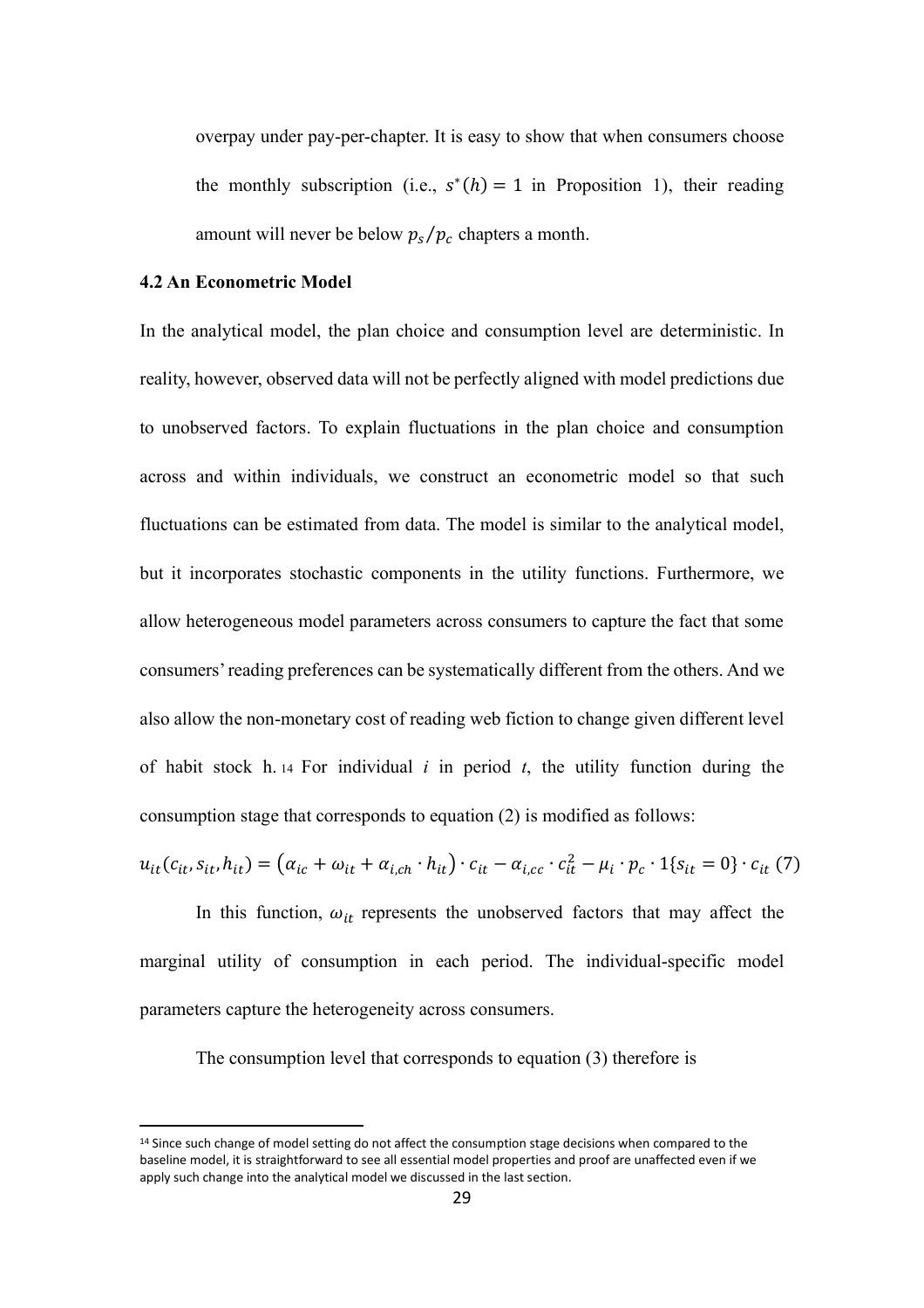$$
c_{it}^*(s_{it}, h_{it}) = max \left\{ \frac{\alpha_{ic} + \alpha_{i, ch} \cdot h_{it} - \mu_i \cdot p_c \cdot 1\{s_{it} = 0\}}{2 \cdot \alpha_{i, cc}} + \frac{\omega_{it}}{2 \cdot \alpha_{i, cc}}, 0 \right\}.
$$
 (8)

Note the consumption level cannot be negative; therefore,  $c_{it}^{*}(s_{it}, h_{it})$  in equation (8) is bounded below by 0.

For the marginal cost of reading each chapter, we allow  $\gamma$  (see equation 4) to be heterogeneous among consumers. In addition, we allow the cost to change as the habit state increases. That is,  $\gamma_{it} = \gamma_{i0} + \gamma_{i1} \cdot h_{it}$ . This setting implies that an individual's time-inconsistency in terms of plan and consumption choices can be dynamically evolving.

We assume that when making the plan choice, the consumer only knows the distribution of  $\omega_{it}$  and not the exact value. The consumer will choose a plan that maximizes the expected value function. Two additional stochastic terms,  $e_{it}^0$  and  $e_{it}^1$ , will affect the utility of choosing pay-per-chapter and monthly subscription, respectively. Corresponding to equations (5) and (6), the consumer's dynamic problem of plan choice is specified as follows:

$$
V_{it}(h_{it}, e_{it}^0, e_{it}^1) = \max_{s_{it}=\{0,1\}} E_{\omega} u_{it}(c_{it}^*(s_{it}, h_{it}), s_{it}, h_{it}) - \mu_i \cdot p_s \cdot 1\{s_{it} = 1\}
$$

$$
-(\gamma_{i0} + \gamma_{i1} \cdot h_{it}) \cdot c^*(s_{it}, h_{it})
$$

$$
+ e_{it}^0 \cdot 1\{s_{it} = 0\} + e_{it}^1 \cdot 1\{s_{it} = 1\}
$$

$$
+ \beta \cdot E_{\omega} E_e V_{i,t+1}(h_{i,t+1}, e_{i,t+1}^0, e_{i,t+1}^1), \qquad (9)
$$

where

$$
h_{i,t+1} = (1 - \delta)h_{it} + c^*(s_{it}, h_{it}).
$$
\n(10)

The expectation operator  $E_{\omega}$  in equation (9) integrates over  $\omega_{it}$  and another  $E_e$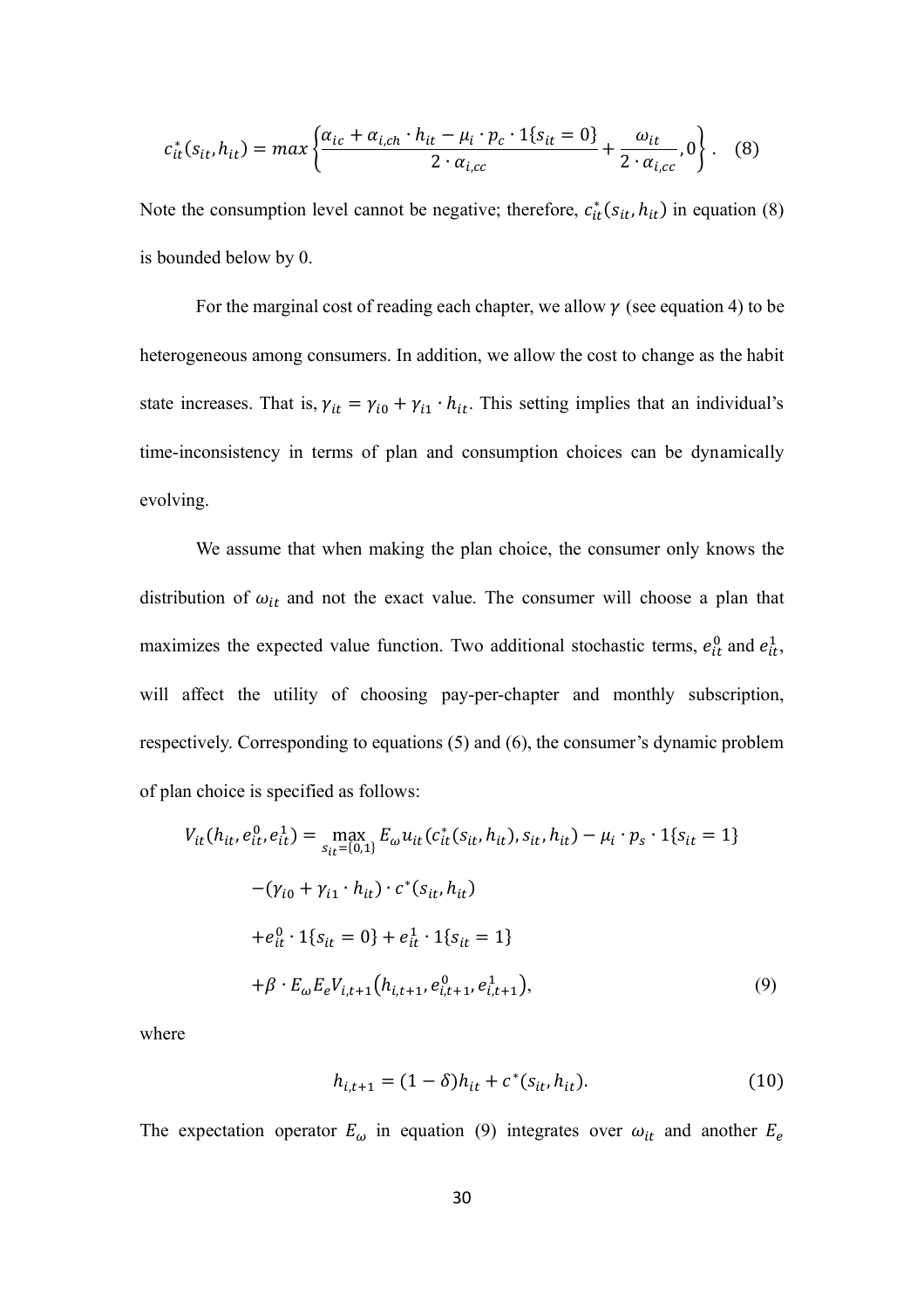integrates over  $e_{i,t+1}^0$  and  $e_{i,t+1}^1$  in the next period. Given  $\omega_{it}$ , the expected value function in the third line of equation (9) can be specified as

$$
E_eV_{i,t+1}(h_{i,t+1}, e_{i,t+1}^0, e_{i,t+1}^1) = E_e max\{V_{i,t+1}^0(h_{i,t+1}, e_{i,t+1}^0), V_{i,t+1}^1(h_{i,t+1}, e_{i,t+1}^1)\}, (11)
$$
  
where  $V_{i,t+1}^0$  and  $V_{i,t+1}^1$  represent the value function conditional on choosing pay-per-  
chapter and monthly subscription, respectively. In the empirical application, we assume  
 $\omega_{it}$  is distributed as  $N(0, \sigma_\omega^2)$ , where  $\sigma_\omega^2$  is the variance, and is i.i.d. across consumers  
and periods. Furthermore,  $e_{it}^0$  and  $e_{it}^1$  are extreme-value type I distributed with zero  
location parameter and a scale parameter  $\tau$ .

In the value function, the state variable is  $h_{it}$ . Suppose the state space is a closed interval on  $\mathbb{R}^1$  denoted by [0, H]. We discretized the state space into N grid points, and assume  $h_{it}$  is constant within an interval  $\left[\frac{(k-1)H}{N}\right]$  $\frac{-1)H}{N}$ ,  $\frac{kH}{N}$  $\frac{m}{N}$ , where  $k \in \{1, ..., N\}$ . Based on the distribution assumption of  $\omega_{it}$  and our model setting, we can derive that given the plan choice  $s_{it}$  and current state  $h_{it}$ , the conditional distribution of  $h_{i,t+1}$  follows a truncated normal distribution g with support on [0,H], with mean  $\mu(h_{it}, s_{it}) =$  $(1 - \delta)h_{it} + \frac{\alpha_{ic} + \alpha_{i, ch} \cdot h_{it} - \mu_i \cdot p_c \cdot 1\{s_{it} = 0\}}{2\cdot \alpha_{i, ch}}$  $\frac{\mu_{it} - \mu_i p_c \cdot 1\{s_{it} = 0\}}{2 \cdot \alpha_{i,cc}}$  and variance equal to  $\frac{\sigma_w^2}{4\alpha_{i,c}}$  $\frac{\partial w}{\partial a_{i,cc}}$ . The distribution satisfies the Markov property of "memorylessness." Let  $\theta$  be the collection of model parameters. The distribution function of  $h_{i,t+1}$ , unconditional on  $s_{it}$ , is

$$
f\left(h_{i,t+1}\middle|h_{it},\theta\right) \sim p(s_{it} = 0 \middle|h_{it},\theta\right) g\left(\mu(h_{it}, 0 \middle|\theta\right), \frac{\sigma_w^2}{4a_{i,cc}}\right) + p(s_{it} = 1 \middle|h_{it},\theta\right) g\left(\mu(h_{it}, 1 \middle|\theta\right), \frac{\sigma_w^2}{4a_{i,cc}}\right),
$$

where  $p$  is the probability of choosing a pricing plan. The probability of  $h$  in interval  $m$ falling into another interval *n* in the next period therefore is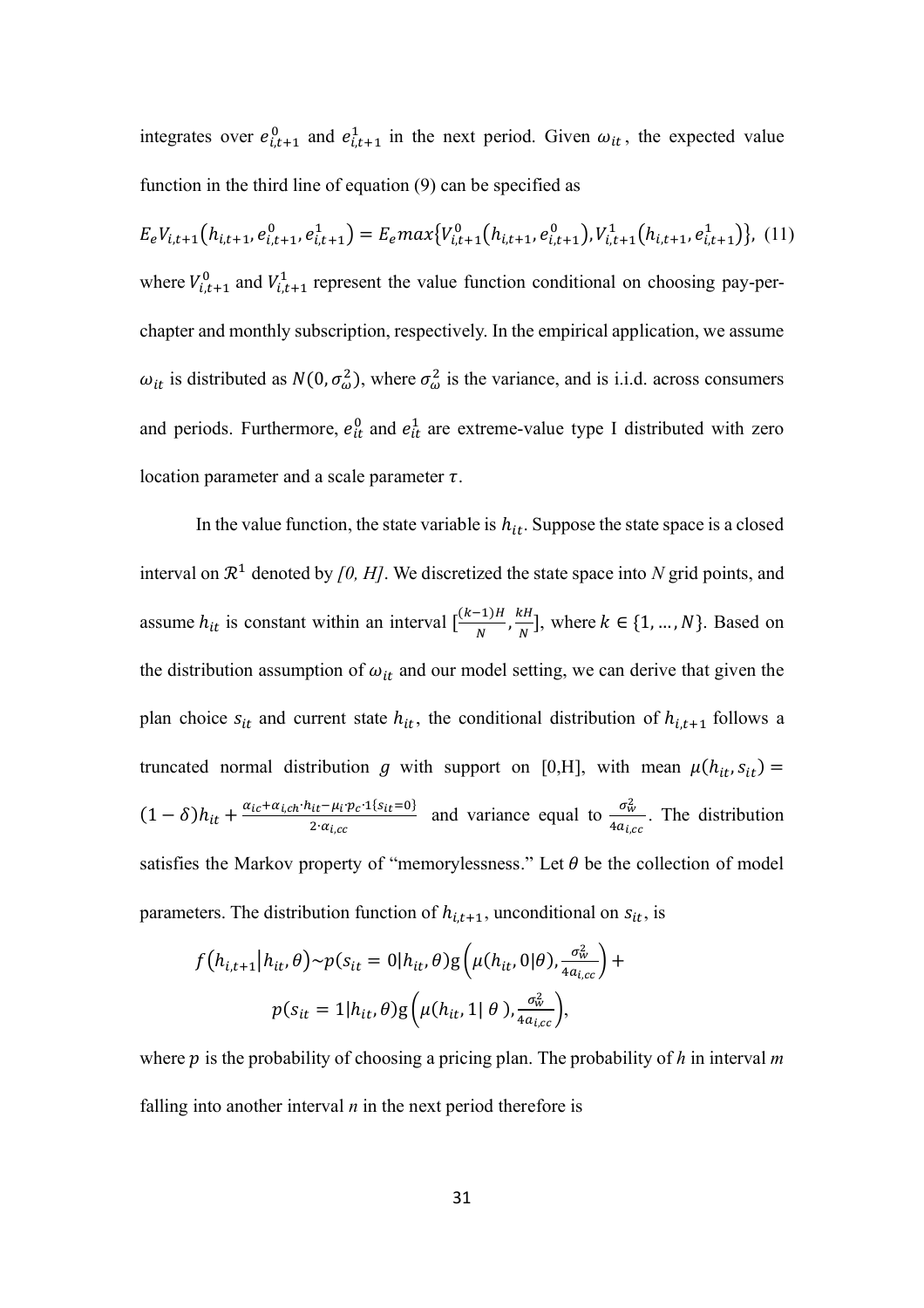$$
p_{mn}^1(\theta) = \int_{\frac{(n-1)H}{N}}^{\frac{nH}{N}} f(h'|h \in m, \theta) dh'.
$$

Denote the transition matrix

$$
M^{1}(\theta) = \begin{bmatrix} p^{1}_{11}(\theta) & \cdots & p^{1}_{1,N}(\theta) \\ \vdots & \ddots & \vdots \\ p^{1}_{N,1}(\theta) & \cdots & p^{1}_{N,N}(\theta) \end{bmatrix}.
$$

Similarly, denote the transition probability from state *m* to state *n* after *s* periods as  $p_{mn}^s(\theta)$  and similarly the transition matrix as  $M^s(\theta)$ . We have the following proposition:

**Proposition 2:** For any model parameters  $\theta$ , there exists a unique stationary *distribution (or limiting distribution) equilibrium for the state. That is,*   $\lim_{s\to\infty}p_{mn}^s(\theta)=$  $p_n(\theta)$  exists for any m,  $n = 1, 2, ..., N$ . Let  $p(\theta) = (p_1(\theta), p_2(\theta), ..., p_N(\theta))$ , where  $p_n(\theta) \geq 0$ ,  $\sum_{n=1}^{N} p_n(\theta) = 1$ , under the stationary distribution equilibrium, we have  $p(\theta)M^1(\theta) = p(\theta)$ . This implies

$$
\lim_{s \to \infty} M^s(\theta) = \begin{bmatrix} p_1(\theta) & p_2(\theta) & \cdots & p_N(\theta) \\ \vdots & & & \vdots \\ p_1(\theta) & p_2(\theta) & \cdots & p_N(\theta) \end{bmatrix}.
$$

*Proof: See Appendix A2.*

Proposition 2 guarantees that, for any set of model parameters, a unique stationary distribution for *h* exists. Therefore, regardless of the initial distribution, a unique distribution of *h* will exist under a sufficiently large number of iterations. This property helps us solve the initial value problem in the model estimation.

### **4.3 Model Estimation**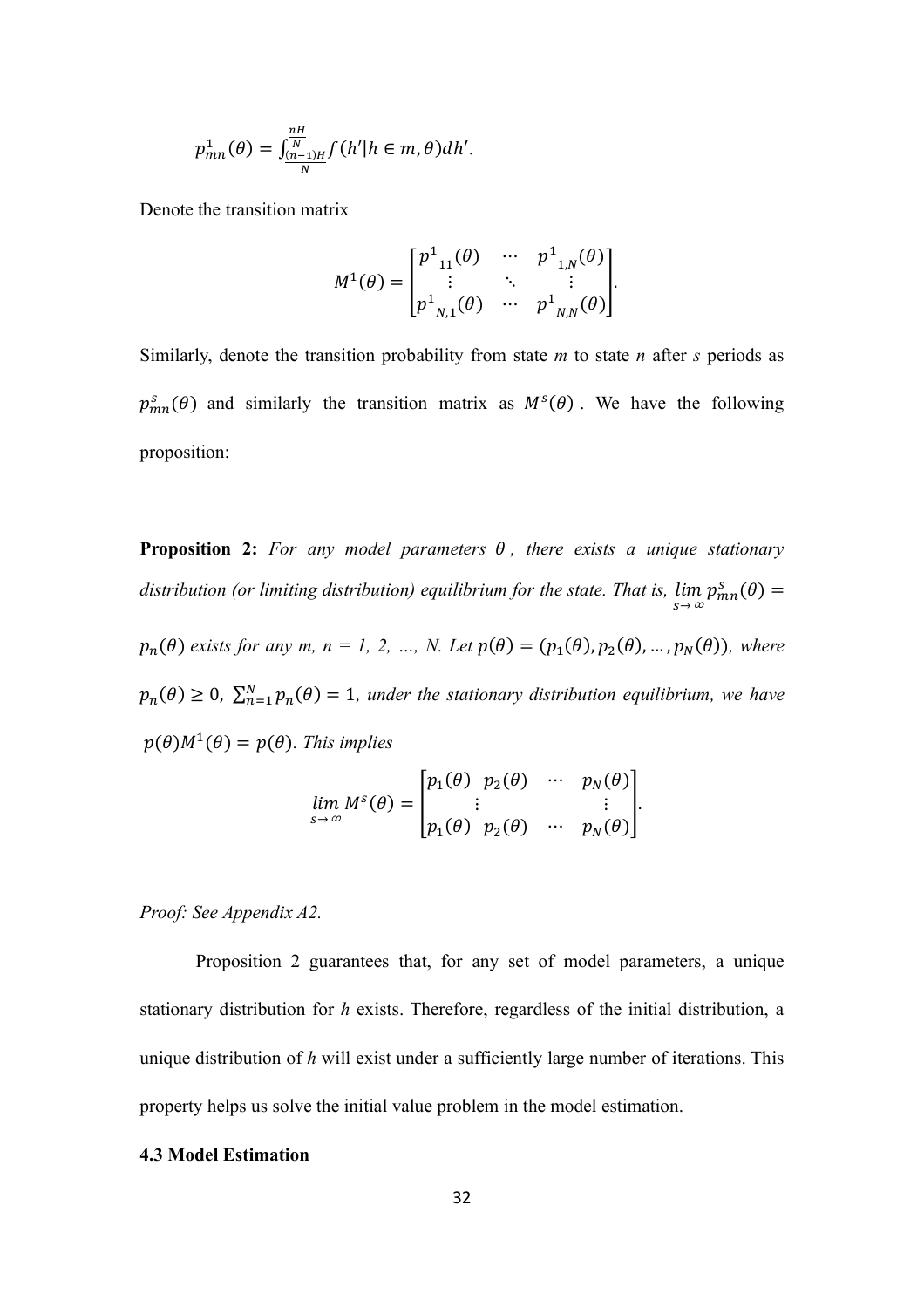Based on the assumption that  $e_{it}^0$  and  $e_{it}^1$  are extreme-value type I distributed with zero location parameter and a scale parameter  $\tau$ , we can rewrite

$$
E_e V_{i,t+1}(h_{i,t+1}, e_{i,t+1}^0, e_{i,t+1}^1) = \tau \cdot r + \tau \cdot \ln\left(\sum_{s=\{0,1\}} \exp\left(\frac{\bar{v}_i^s(h_{i,t+1})}{\tau}\right)\right),\tag{12}
$$

where r is the Euler constant, and

$$
\bar{V}_{i}^{s}(h_{i,t+1}) = E_{\omega} u_{it} (c_{i,t+1}^{*}(s_{i,t+1} = s, h_{i,t+1}), s_{i,t+1} = s, h_{i,t+1})
$$

$$
-(\gamma_{i0} + \gamma_{i1} \cdot h_{it}) \cdot c_{i,t+1}^{*}(s_{i,t+1} = s, h_{i,t+1})
$$

$$
+ \beta \cdot E_{\omega} \left( \tau \cdot r + \tau \cdot \ln \left( \sum_{s' = \{0,1\}} \exp \left( \frac{\bar{V}_{i}^{s'}(h_{i,t+2})}{\tau} \right) \right) \right).
$$
(13)

Substitute equation (12) into equation (9), we can rewrite the dynamic plan-choice problem as

$$
V_{it}(h_{it}, e_{it}^0, e_{it}^1) = \max{\{\bar{V}_i^0(h_{it}) + e_{it}^0, \bar{V}_i^1(h_{it}) + e_{it}^1\}},\tag{14}
$$

where

$$
\overline{V}_i^s(h_{it}) = E_{\omega} u_{it} (c_{it}^*(s_{it} = s, h_{it}), s_{it} = s, h_{it}) - (\gamma_{i0} + \gamma_{i1} \cdot h_{it}) \cdot c^*(s_{it} = s, h_{it})
$$

$$
+ \beta \cdot E_{\omega} \left( \tau \cdot r + \tau \cdot \ln \left( \sum_{s' = \{0, 1\}} \exp \left( \frac{\overline{V}_i^{s'}(h_{i, t+1})}{\tau} \right) \right) \right).
$$

Proposition 1 shows that for the analytical model, a unique equilibrium exists; therefore, the value function  $\bar{V}_i^s(h_{it})$  can be solved through the iteration method. For the econometric model, however, the existence of the unique equilibrium is difficult to prove. For each  $h_{it}$  in the state space, we use different initial values for  $\bar{V}_i^s(h_{it})$  in the model estimation, and find the iteration method always converges to the same value. Therefore, we assume  $\bar{V}_i^s(h_{it})$  will converge to the unique equilibrium in practice even with the stochastic components.

Given the distribution assumption for  $e_{it}^0$  and  $e_{it}^1$ , Rust (1987) shows the plan-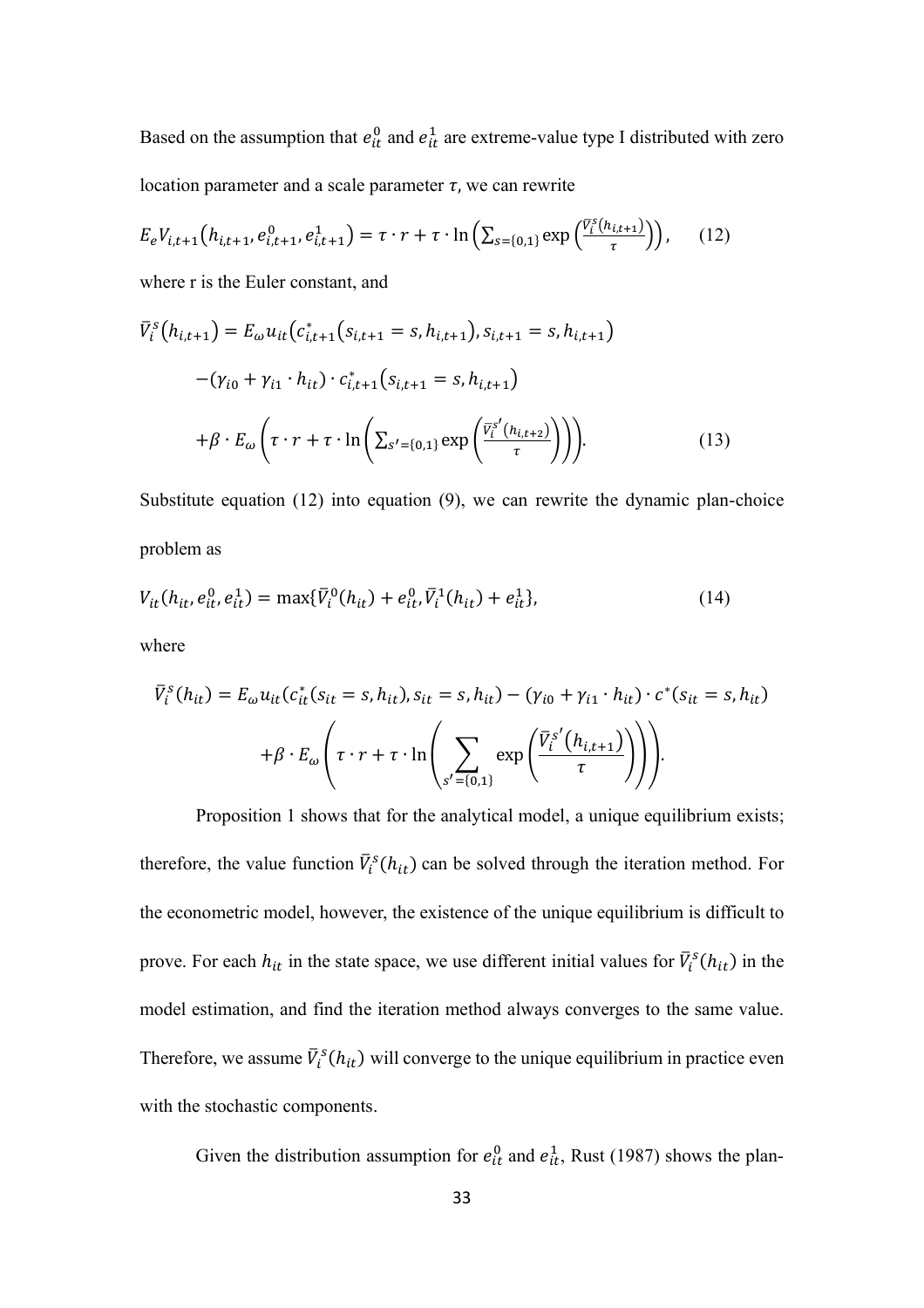choice probability has the following analytical expression:

$$
P_{it}^s(h_{it}) = \frac{\exp(\overline{v}_i^s(h_{it})/\tau)}{\exp(\overline{v}_i^0(h_{it})/\tau) + \exp(\overline{v}_i^1(h_{it})/\tau)}
$$
(15)

Let  $c_{it}$  be the observed consumption level that is bounded below by zero. Conditional on the plan choice  $s_{it}$  and the assumption that  $\omega_{it}$  is distributed as  $N(0, \sigma_{\omega}^2)$ , the likelihood of observing  $c_{it}$  can be derived from equation (8) as follows:

$$
P_{it}^{cls}(c_{it}|s_{it}, h_{it})
$$
\n
$$
= \begin{cases}\n1 - \Phi(\alpha_{ic} + \alpha_{i, ch} \cdot h_{it} - \mu_i \cdot p_c \cdot 1\{s_{it} = 0\}), & \text{if } c_{it} = 0 \\
\phi \left(2 \cdot c_{it} \cdot \alpha_{i, cc} - \frac{\alpha_{ic} + \alpha_{i, ch} \cdot h_{it} - \mu_i \cdot p_c \cdot 1\{s_{it} = 0\}}{2 \cdot a_{i, cc}}\right), & \text{if } c_{it} > 0'\n\end{cases}
$$
\n(16)

where  $\phi$  and  $\Phi$  are the p.d.f and c.d.f of the normal distribution with mean zero and variance  $\sigma_{\omega}^2$ .

Combining the likelihoods in (15) and (16), the full likelihood function for observation  $(c_{it}, s_{it})$ , conditional on the habit stock  $h_{it}$  and individual-specific model parameters  $\theta_i$ , is

$$
L(c_{it}, s_{it} | h_{it}, \theta_i) = P_{it}^1(h_{it}, \theta_i)^{s_{it}=1} \cdot P_{it}^0(h_{it}, \theta_i)^{s_{it}=0} \cdot P_{it}^{c|s}(c_{it} | s_{it}, h_{it}, \theta_i).
$$
(17)

To evaluate the likelihood function, however, we need to solve an initial value problem, because the consumption stock state when the sample period starts,  $h_{i0}$ , is unobserved in the data. Given individual-specific model parameters,  $h_{i0}$  can be systematically different across consumers. Ignoring this problem can lead to biased model estimates. To deal with the problem, recall that Proposition 2 guarantees the existence of a stationary distribution of *h*. We assume at the beginning of period 1 the state variable  $h_{i0}$  of each individual comes from the stationary distribution. We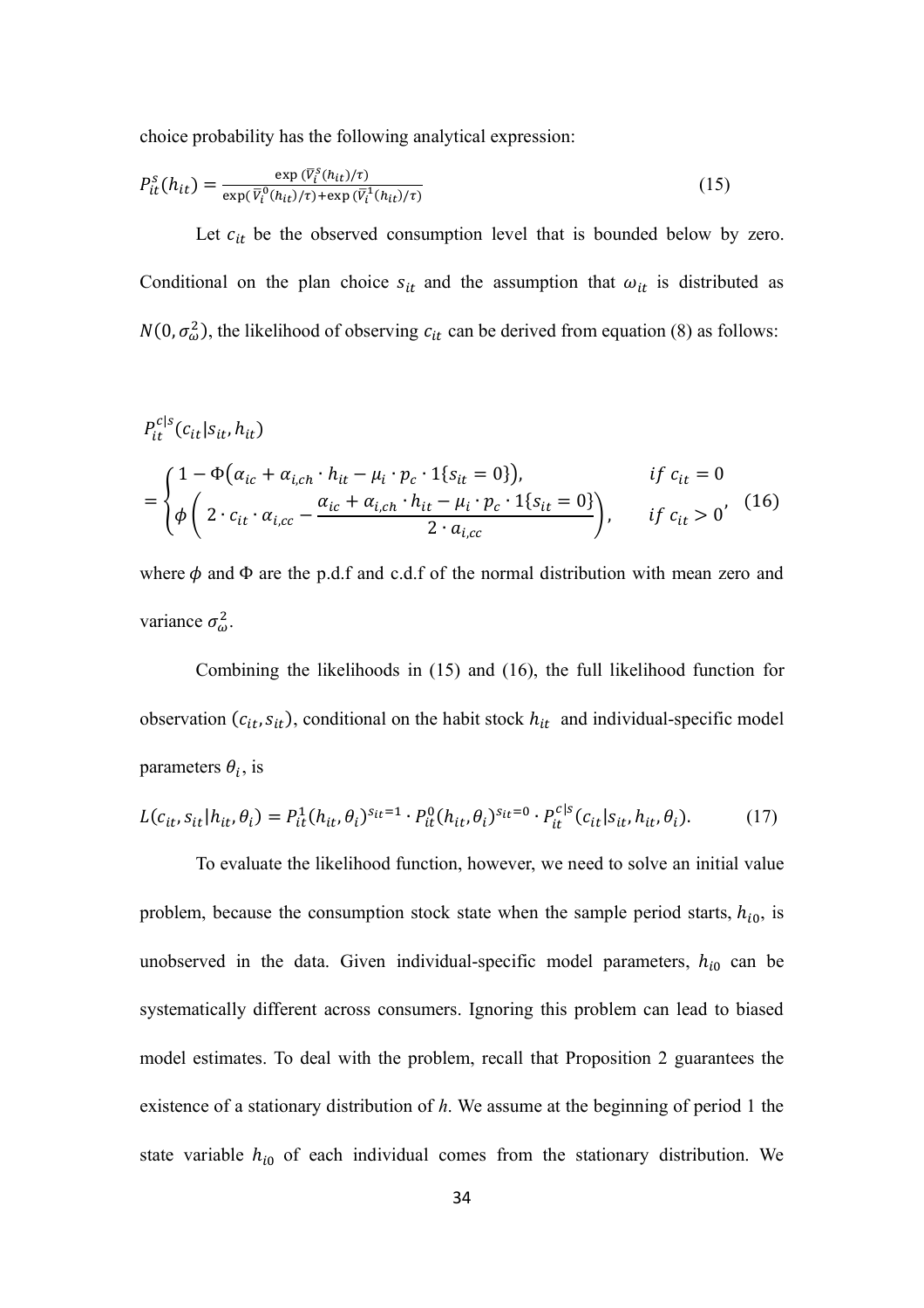simulate the stationary distribution as a function of the individual-specific model parameters, and draw  $h_{i0}$  multiple times from this distribution. We then calculate the likelihood function conditional on the simulated  $h_{i0}$ , and finally take the average of the likelihoods across draws to obtain the simulated likelihood. Given a trial value  $\theta$ , the detailed estimation procedure is as follows:

- 1. We first numerically solve the value function  $V_{it}(h_{it}, e_{it}^0, e_{it}^1)$  defined in equation (14). We set the state space for habit stock  $h_{it}$  as [0,2000].<sup>15</sup> We discretize the state space into grids with length of 10, and linearly interpolate the value function within the range.
- 2. Next, we calculate the stationary distribution of the state variable h. With the numerical solution of the value function, we can calculate the value of the planchoice probability  $P^{s}(h)$  with equation (15) for any given  $h_{it}$ . Define interval [10(m-1), 10m] as state m for h. Starting from any value of  $h_m$  with state m, the probability for *h* to transfer from state *m* to state *n*,  $p_{mn}(\theta)$ , can be calculated by

$$
p_{mn}(\theta) = \sum_{s \in \{0,1\}} P^s(h_m) \int_{10(n-1)}^{10n} g\left(\mu(h_n, s | \theta), \frac{\sigma_w^2}{4a_{i,cc}}\right) dh_n.
$$

Define the transfer matrix as

$$
M^{1}(\theta) = \begin{bmatrix} p_{11}(\theta) & \cdots & p_{1,200}(\theta) \\ \vdots & \ddots & \vdots \\ p_{200,1}(\theta) & \cdots & p_{200,200}(\theta) \end{bmatrix}.
$$

Proposition 2 shows a unique nonnegative vector  $P(\theta) =$  $(p_1(\theta), p_2(\theta), ..., p_{200}(\theta))$  exists such that

<sup>15</sup> We choose the maximum state space as 2,000 because it covers most of the data range (95%). We have also tried other values as large as 10,000 and the estimation results are robust.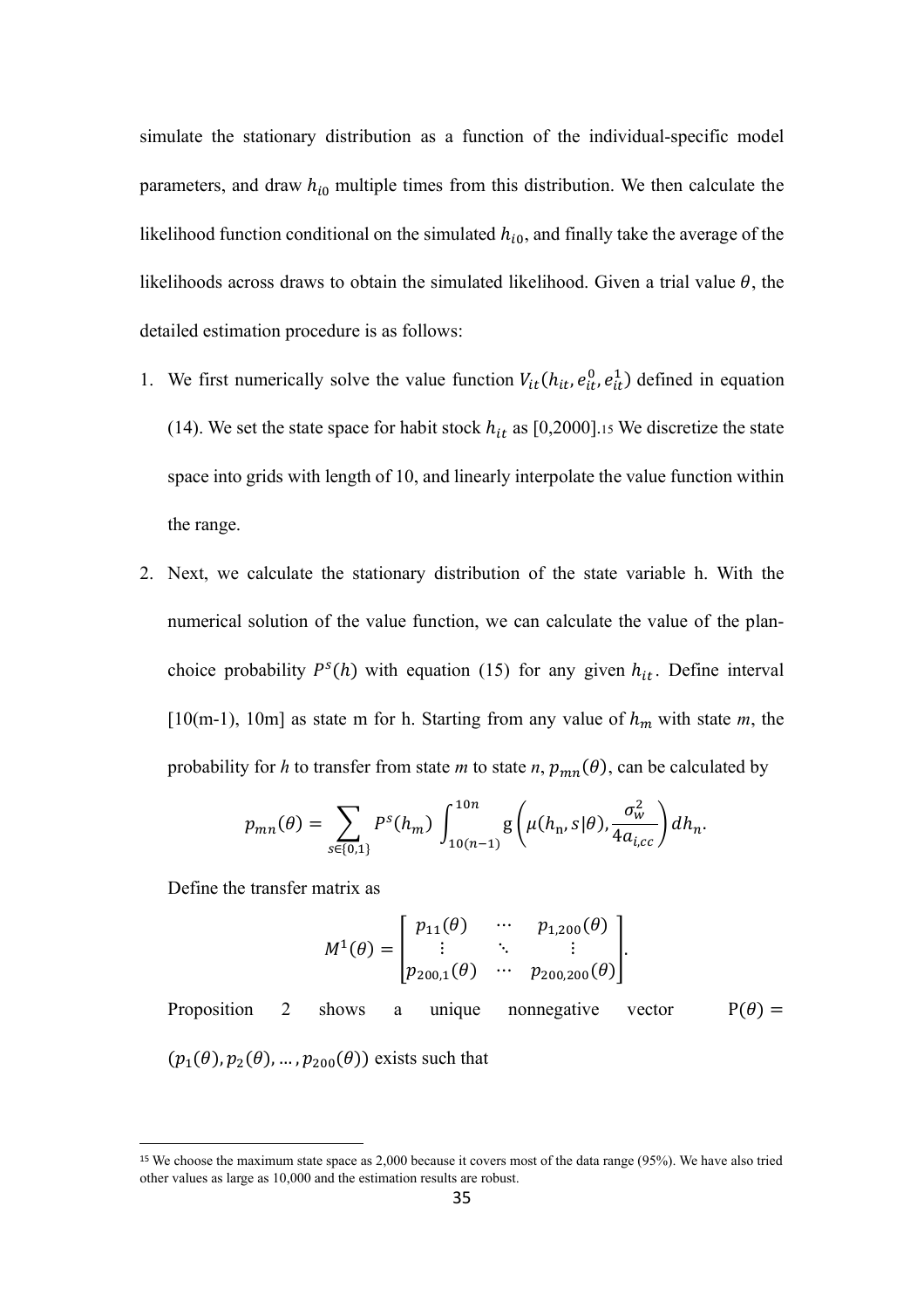$$
(1)\sum_{n=1}^{200} p_n(\theta) = 1
$$
  

$$
(2)\lim_{n\to\infty} (M(\theta))^n = \begin{bmatrix} P(\theta) \\ \vdots \\ P(\theta) \end{bmatrix}.
$$

To compute the limit, we calculate  $(M(\theta))^n$  recursively until  $|M(\theta)^{n+1}$  –  $M(\theta)^n$  | < 0.01, and obtain the stationary distribution P( $\theta$ ).

3. Finally, we take 50 draws of the initial value  $\{h_{i0}^n\}$  for each individual. With an initial  $h_{i0}^n$ ,  $h_{it}$  can be computed from the monthly reading amount. This approach enables us to calculate the simulated maximum likelihood function as

$$
L(\widehat{c_{it}}, \widehat{s_{it}}, h_{it}) = \prod_i \frac{1}{50} \sum_{n=1}^{50} \prod_t P_{i1t}^{\widehat{s_{it}}}(h_{it}^n) P_{i0t}^{1-\widehat{s_{it}}}(h_{it}^n) P_{ict}(\widehat{c_{it}}, \widehat{s_{it}}, h_{it}^n).
$$

During the parameter search, we use the gradient optimization method (BFGS). After it converges, we then switch to the Nelder-Meade numerical optimization. We repeat the procedure until the increase in the log likelihood becomes trivial  $(\leq 1e-2)$ . From different start points, we find such an algorithm can effectively reach the same global optimum without falling into some local optimum when we only use one method.

### **4.4 Identification**

For ease of discussion, we ignore the heterogeneity in model parameters across consumers. The parameters in the model include all parameters in the utility functions, and the variance for  $\omega$  's and the scale parameter for  $e$ 's, that is,  $\{\alpha_c, \alpha_{cc}, \alpha_{ch}, \gamma_0, \gamma_1, \mu, \tau, \sigma_\omega\}$ . Two additional parameters,  $\{\beta, \delta\}$ , represent the discounting factor and the depreciation rate of the consumption stock state. Following the previous literature, we fix  $\beta = 0.98$  as the monthly discounting factor. This value is equivalent to the daily discounting factor 0.998, as suggested in DellaVigna and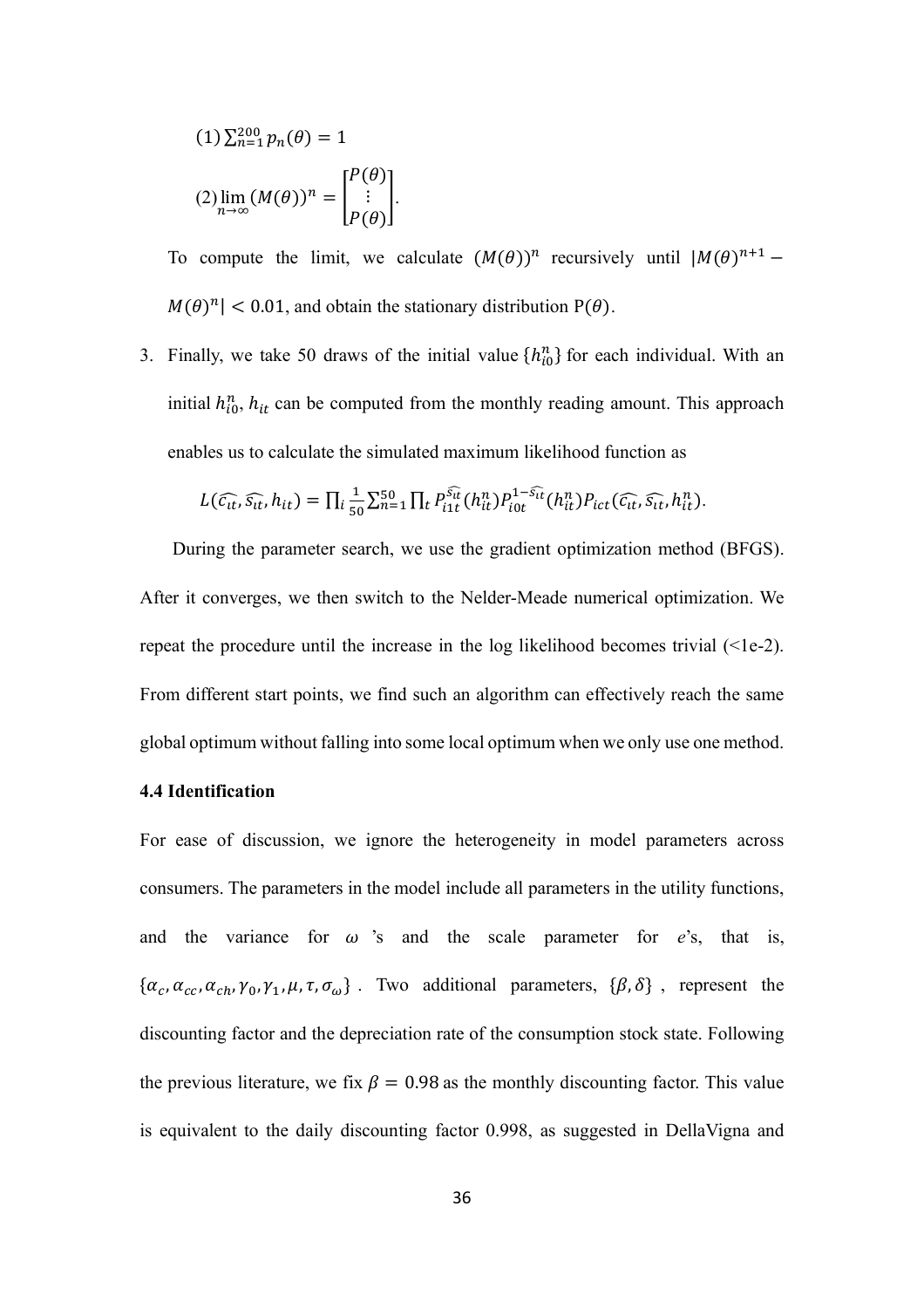Malmendier (2006). For the depreciation rate  $\delta$ , we find from practice that it is difficult to be separately identified from  $\alpha_{ch}$ , the parameter that captures the effect of the consumption stock state on the marginal utility of consumption. During the estimation, we vary  $\delta$  from 0.1 to 0.9, and choose the one ( $\delta = 0.8$ ) that maximizes the likelihood function. We test the robustness by varying the value of the two parameters, and find the main results remain unchanged.

Parameters in the consumption utility function, including  $\{\alpha_c, \alpha_{cc}, \alpha_{ch}, \sigma_\omega\}$ , are identified from the data on monthly reading amounts. For those who choose monthly subscription, equation (8) shows that multiplying a constant on  $\alpha_c$ ,  $\alpha_{cc}$ , and  $\alpha_{ch}$  will not change the consumption level. Therefore, we normalize  $a_{cc} = 0.5$ . The optimal consumption level thus is  $c_{it} = max\{\alpha_c + \alpha_{ch}h_{it} + \omega_{it}, 0\}$ . Given the consumption states across consumers, we can identify parameters  $\alpha_c$ ,  $\alpha_{ch}$ , and the variance  $\sigma_{\omega}$ .

The price coefficient  $\mu$  is identified from the difference in the reading amount for the same individual after she switches pricing plans. Suppose the consumer switches from monthly subscription to pay-per-chapter and the reading amount significantly drops. This finding would suggest she has a higher value of  $\mu$ . Given the parameters in the consumption utility, the disutility parameters from excessive consumption,  $(\gamma_0, \gamma_1)$ , are identified by the proportion of consumers who overpay for pay-per-chapter, relative to the proportion of consumers who overpay under monthly subscription across different level of habit stock. In other words, the identification comes from the asymmetric overpay pattern across consumers with different consumption pattern history. The larger the proportion of consumers who read more than 120 chapters per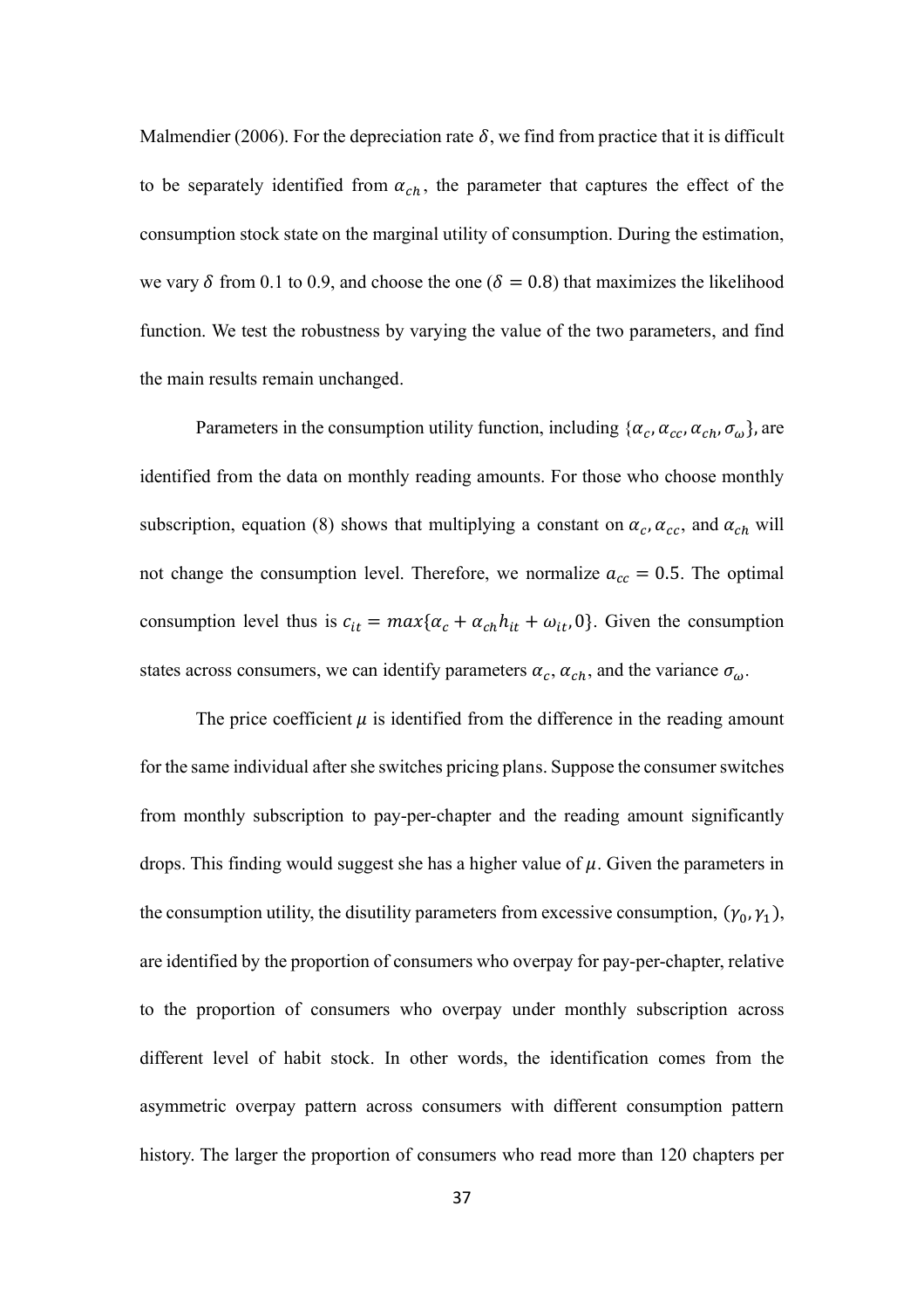month and do not choose monthly subscription, the larger  $\gamma_0$  is among consumers. And the larger overpay amount for consumers who have higher habit stock after controlling for the effect of  $\gamma_0$ , the larger  $\gamma_1$  is among consumers.

Finally, the scale parameter  $\tau$  is identified from the plan choice and the corresponding reading amount. Suppose, given all other model parameters, the expected value from one pricing plan is higher than the other. If the probability that consumers choose the high-valued plan is not much higher than the low-valued plan, this scenario implies a large  $\tau$ . Note that  $\tau$  cannot be identified if we only observe the plan choice. We need the reading amount together with the plan choice to pin down the parameter.

## **5. Results**

In this section, we first discuss the estimation results of the proposed model. We will then discuss the estimation results from an alternative model under which there are no time-inconsistent preferences and another model assuming consumers are naïve in forming expectation about their consumption choice. Based on the proposed model, we use counterfactuals to show how changing the pricing plan options available to consumers would affect the consumer welfare and the platform's profit. Finally, we show that a new nonlinear pricing plan with volume surcharge could simultaneously improve the consumer welfare and the platform's profit. Our findings help shed light on firms' pricing strategies for product or service categories for which consumers' strategic self-control behaviors are prevalent.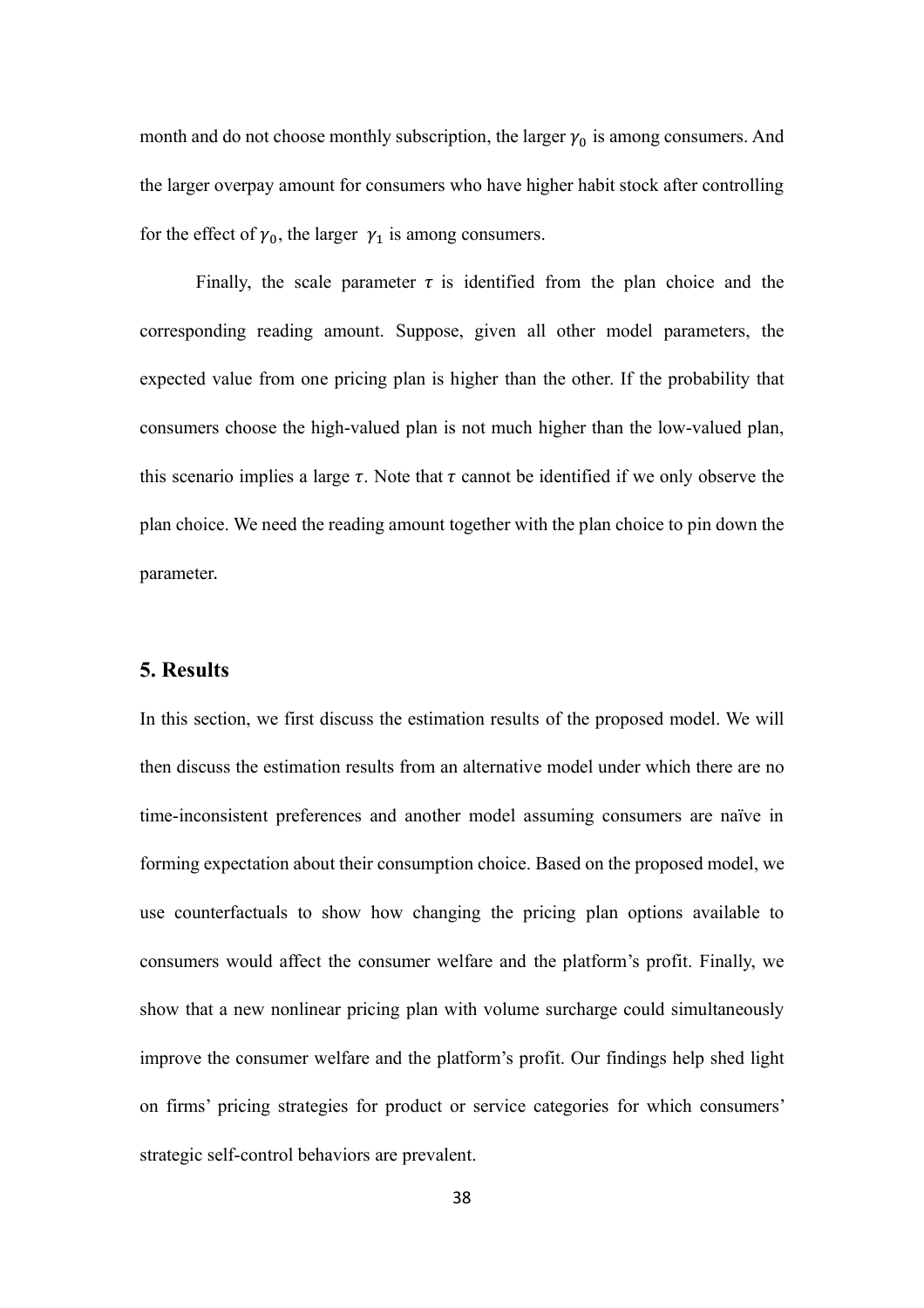#### **5.1 Estimation Results**

### [Table 4 here]

We use latent class approach to model the individual heterogeneity in the utility function. We start from a one-class model and keep increasing the number of classes. We find the BIC stops increasing when the number of classes reaches three. Furthermore, the size of the third class has become very small (only about 3%). Therefore, we choose the three-class specification as our main results. For comparison Table 4 reports the estimation results from one- to three-class specifications, but we will focus the discussion based on the three-class model.

Based on the plan choice and consumption behavior of the three segments implied from the estimation results, we name these three consumer segments as *selfcontrollers, powerless relapsers* and *enthusiastic readers*.

There are two large latent segments, 1 and 2, that are similar in size (49% and 47%, respectively), and another very small segment 3 (3%). The plan choice and consumption behaviors are significantly different among the three segments. The coefficient  $\alpha_c$  for segment 3 is the largest, indicating consumers of this segment have the highest reading preference. The coefficient  $\alpha_{ch}$  for all three segments is positive, implying the habit stock will enhance consumers' marginal utility for consumption. The magnitude is also the highest for segment 3.

The price coefficient  $\mu$  is positively significant for all three segments; however, segment 1 is much more price sensitive than the other two segments. This implies that the reading amount of consumers in this segment will decrease much more than that of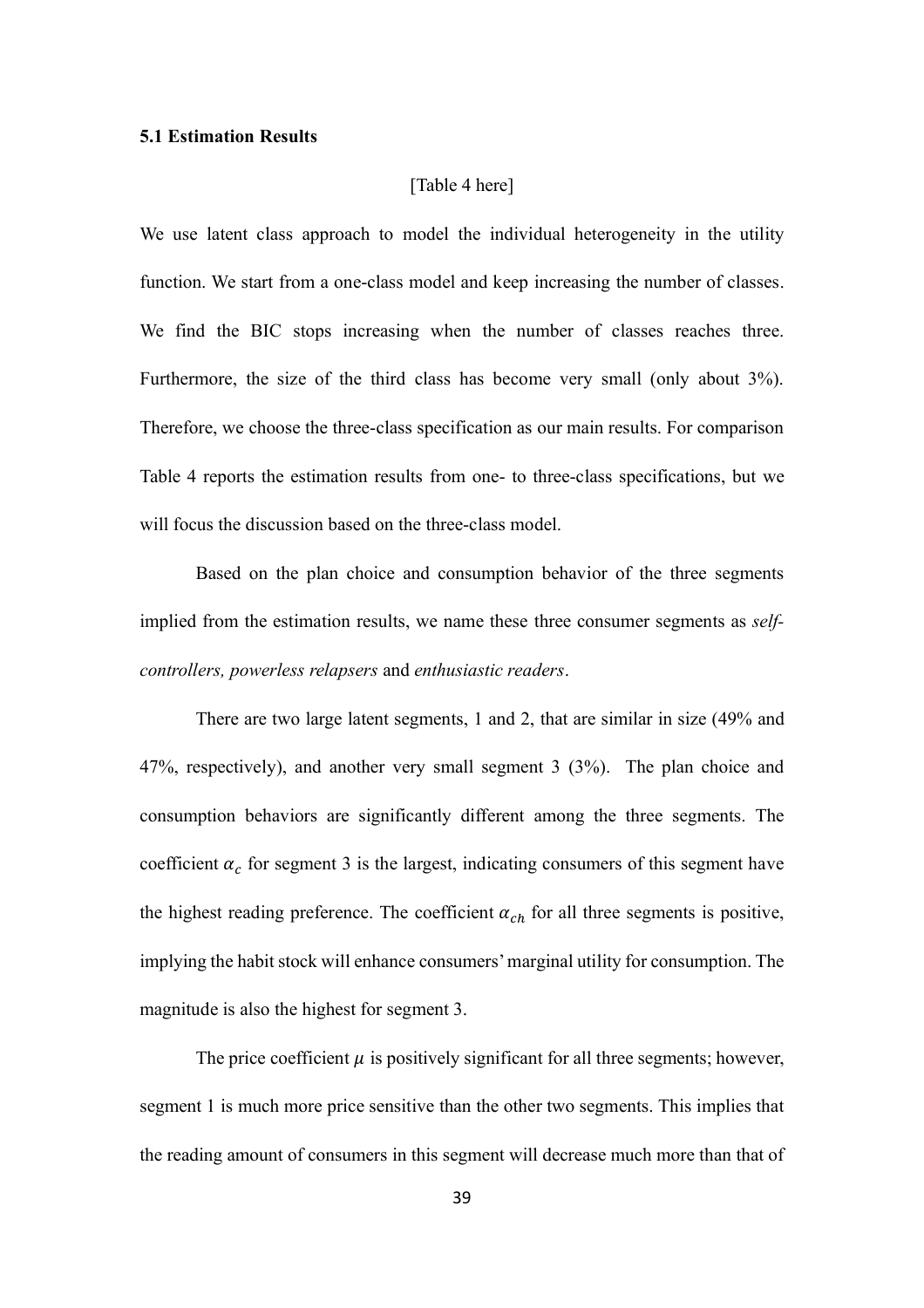other two segments when facing a plan with a high marginal cost (e.g. pay-per-chapter). Note that  $\mu$  represents the price sensitivity during consumption, which can be lower than that in the pricing-plan-choice stage. The difference if it exists will be captured in a reduced-form way by  $\gamma_0$  and  $\gamma_1$ . The larger the difference in the price sensitivity across different habit stock levels, the higher the value of  $\gamma_0$  and  $\gamma_1$ . In Table 4, the large estimated  $\gamma_0$  across all three segments suggests that the true monetary or nonmonetary cost of reading web fictions has been seriously under-evaluated by all consumers during the consumption stage. Worse still, the positive estimated  $\gamma_1$  suggests that, as the habit stock increases, the cost will be under-evaluated even more. Therefore, consumers during the pricing plan choice stage have an incentive to self-control their future consumption.

How can they control the consumption level? Obviously choosing the pay-perchapter plan is a feasible option, yet this option works differently across consumers. For consumers of segment 1, because of their high price sensitivity, the reading amount will be significantly drop if they switch from the monthly subscription to the pay-perchapter plan. For consumers of other two segments, however, their much smaller price sensitivities imply that their reading amount will not change much after the switch. As an illustration, we assume that for every consumer the habit stock is at zero level, and calculate the predicted reading amount of each segment. The average reading amount of a consumer in segment 1 is 173.2 chapters, with a 53% chance of no reading, under the monthly subscription. It will drop to 133.5 chapters per month, with a 59% chance of no reading, under the pay-per-chapter plan. In contrast, for a consumer of segment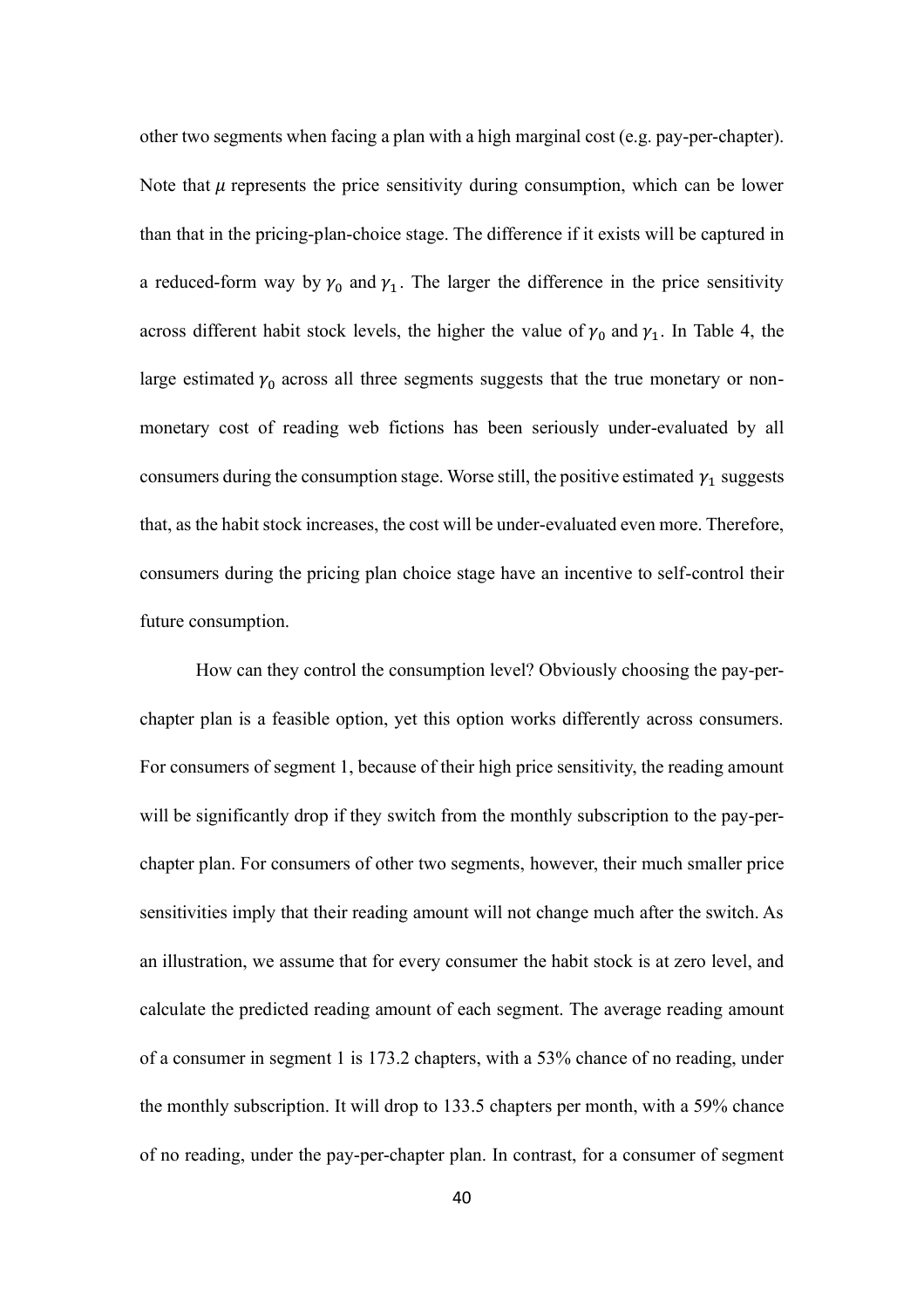2, the reading amount under the monthly subscription is 175.7 chapters per month, with a 52.5% chance of no reading. Switching to the pay-per-chapter plan will only marginally reduce the reading amount.

The difference in how much reading amount can be reduced will have a main impact on the pricing-plan choice. We find that the probability of choosing the pay-perchapter plan is close to 100% among consumers of segment 1. The reading amount is 631 chapters under the monthly subscription, and 435 chapters under the pay-perchapter, across consumers under different levels of habit stock in our data. With the 0.1RMB/chapter price under pay-per-chapter, an average consumer in segment 1 pays 43.5RMB for their monthly reading, while the monthly subscription would cost them 12 RMB. This suggests that an average consumer in segment 1 is willing to pay 31.5 RMB (about 4.6 U.S. dollars) more to reduce their monthly reading amount by 196 chapters. Assuming it takes five minutes to read one chapter, our results imply that consumers of this segment are willing to pay about a little more than four dollars per month to cut their time with web fiction by about 16 hours per month (or about half an hour per day). In contrast, the probability of choosing the pay-per-chapter plan among consumers of segment 2 however gradually drops from 55% to 29%, as the habit stock increases from 0 to 2000 (this is the range among the majority of consumers estimated from the model), indicating a much weaker willingness to conduct self-control. Since these consumers are incapable of controlling the reading amount, we find that, assuming their habit stock starts from zero, it will increase rapidly each month and eventually will stabilize at a level much higher than that of consumers of segment 1.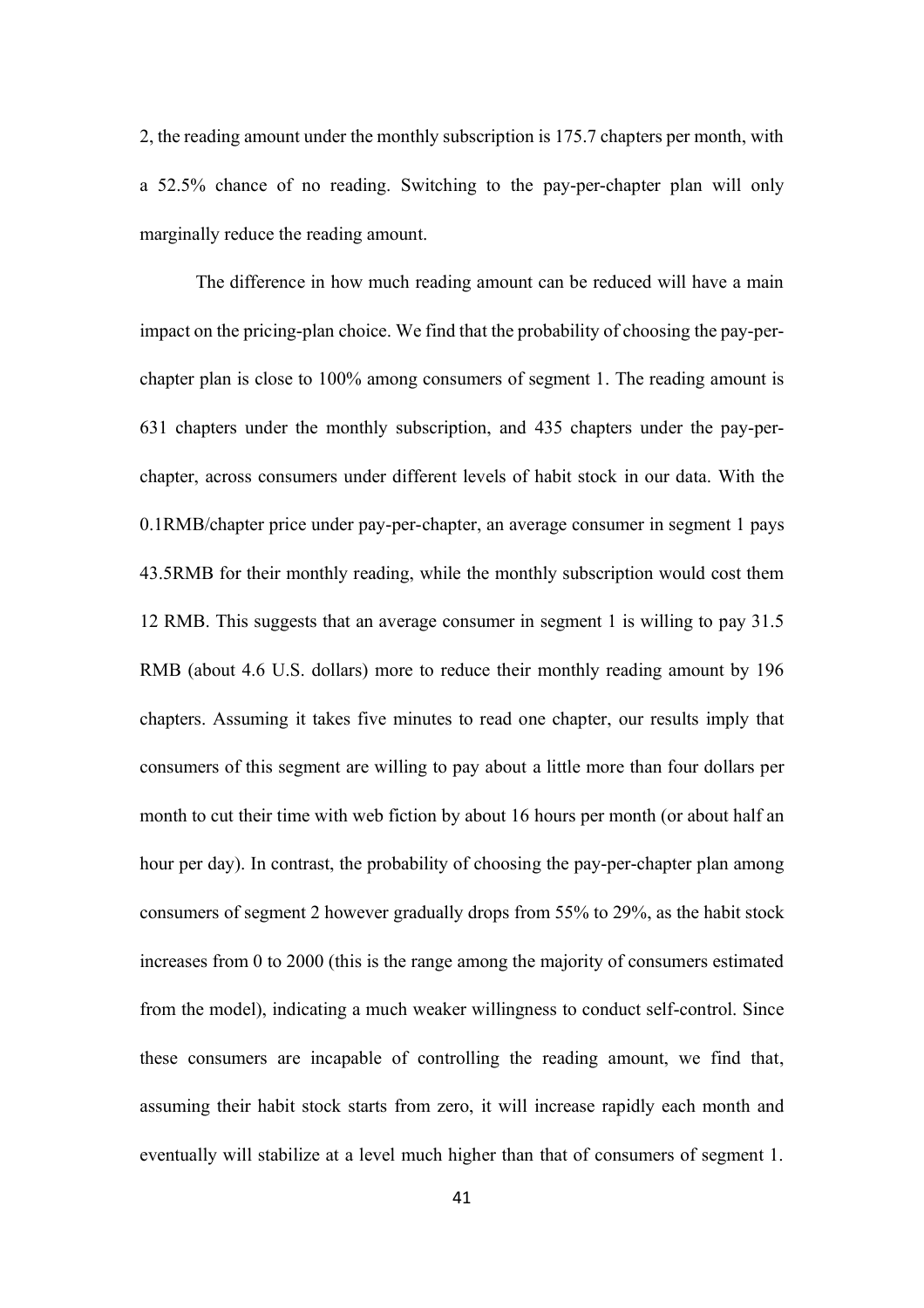Consequently, their consumption level will also stabilize at a much higher level.

Because of the differences in consumption behaviors and pricing plan choices, and the subsequent changes in the habit stock, between the two segments, we call consumers of segment 1 *self-controllers*, and consumers of segment 2 *powerless relapsers*. Due to their large size, these two segments are the most important consumers from the platform's profit perspective.

To conclude, our estimation results show a large cost is associated with reading books, which consumers in the consumption stage do not consider. This leads to the time-inconsistency problem that incentivizes consumers to use self-control strategies when they make the plan choice. We find almost about half consumers are selfcontrollers. They choose pay-per-chapter, and most of them overpay. The reason is that this segment is price sensitive during consumption; therefore, paying for each chapter as a self-control strategy would be effective in curbing future consumption. Consequently, the price-sensitive consumers are more likely to overpay. This result is counter-intuitive, because previous economic and marketing studies have found that, all else being equal, price-sensitive consumers will engage in more cost-saving purchase and consumption strategies (e.g., taking advantage of price promotions, searching more for price information). However, we show that when strategic selfcontrol is an important goal in the purchase decision, the result can be reversed.

### **5.2 Model Fit and Alternative Model Specifications**

To investigate the model fit, we simulate the plan choice and reading amount for each individual in the data for six time periods, using the estimation results from the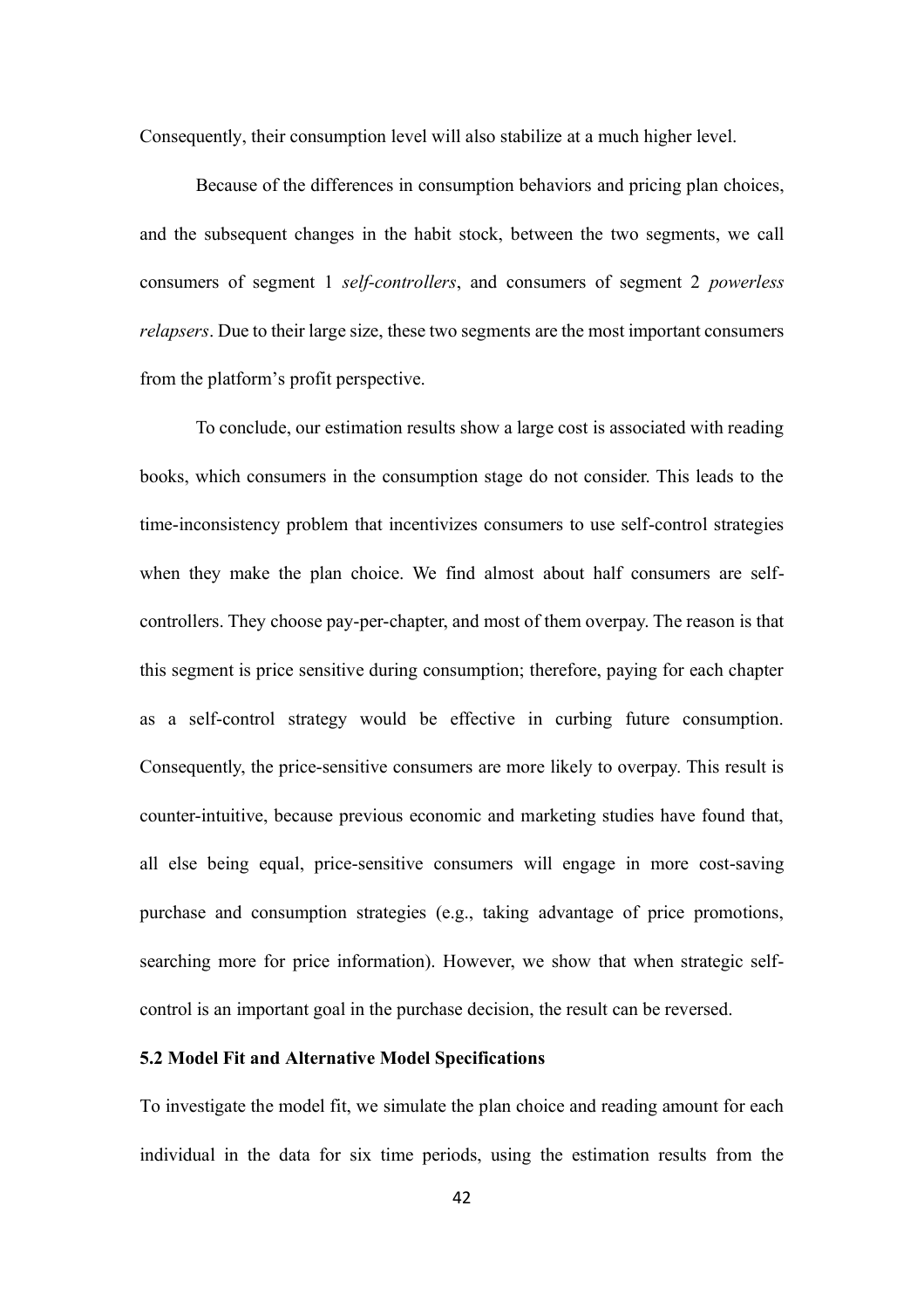proposed model. We repeat the simulation process with 50 different draws from the stationary distribution.

The upper panel of Figure 3 shows that the simulated average reading amount for all readers is 512.1 chapters per month, whereas it is 506.4 chapters in the actual data. The lower panel shows that the average probability of choosing pay-per-chapter in the simulation is 73.38% across six months, whereas it is 74.51% in the data. These comparisons indicate that our model predictions fit the actual data pattern very well.

### [Figure 3 here]

 Our model can also replicate the unique overpaying data patterns we discuss in section 2. Figure 4 compares the overpaying probability under each pricing plan predicted by the model and the data. Our model predicts that around 6.4% of consumers overpay under the monthly subscription by reading less than 120 chapters, and 45.8% consumers overpay under the pay-per-chapter plan by reading more than 120 chapters. In the data, the overpaying proportions are 6.6% under monthly subscription and 34.2% under pay-per-chapter. Our model replicates the asymmetrical overpay pattern.

#### [Figure 4 here]

For comparison purpose, we estimate two alternative models. The first assumes time-consistent agents, i.e. consumers' reading amount choice during the consumption stage is consistent with the choice during the pricing plan choice stage. This is similar with the empirical implementation of the rational addiction theory proposed in Becker, Grossman and Murphy (1994). The second one is a model with naïve time-inconsistent consumers, i.e. during the pricing plan choice stage they assume their choice during the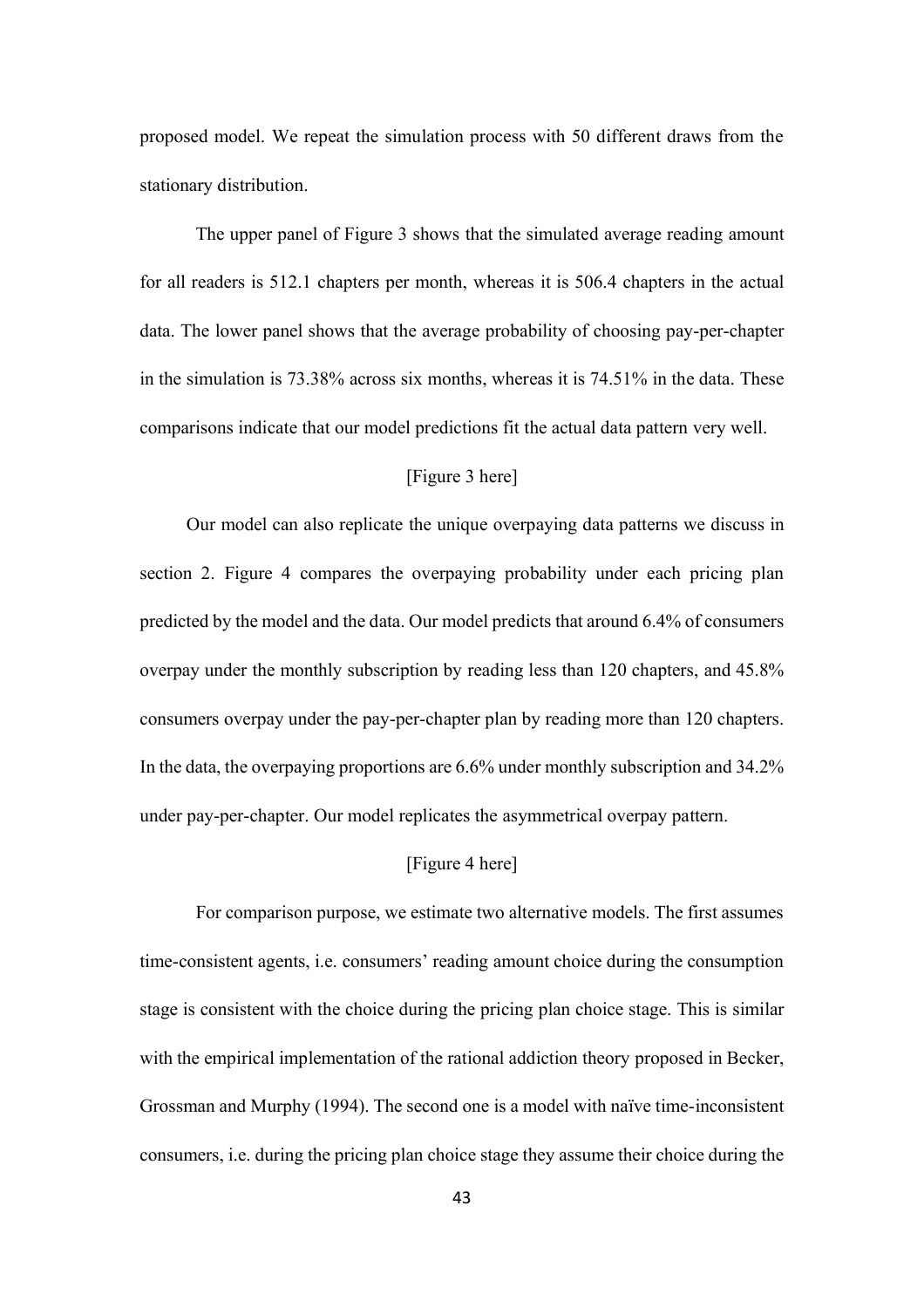consumption stage does not deviate (but indeed it does). Estimation results for timeconsistent consumers and naïve time-inconsistent consumers are reported in the Appendix B (Table B1 and Table B2).

We first look at the predictions from the rational model with time consistent consumers. This model shows worse performance in terms of likelihood and AIC/BIC criterion compared to our main estimation results. The parameters and the estimation procedure are the same except that there is no time-inconsistent parameters  $(\gamma_0, \gamma_1)$ in our full model). The estimation also gives us three consumer segments. However, this time 94% of the total population has a very low price coefficient of 0.34 in consumer segment 1, while the other two segments with higher price sensitivity only account for 3% of the consumers. Such results are significantly different from our main estimation results where almost half of the consumers have relative high price sensitivity and thus willing to conduct self-control. Without time-inconsistent preference, there is no incentive for consumers to choose the more costly pricing plan to curb future consumption. Essentially, this estimation results attribute the reason why consumers overpay for their reading to very low price sensitivity, which cannot explain the asymmetry overpaying pattern presented in previous section. With 94% consumers caring very little about the monetary cost, this model predicts that the average choice probability of the monthly subscription is 62.5%, far higher than 25.5% in the data. The model also predicts the average monthly reading amount to be 743 chapters, well beyond the 506.4 chapters in data. Finally, the predicted proportions of overpaying under the pay-per-chapter plan and monthly subscription are 23% and 16%,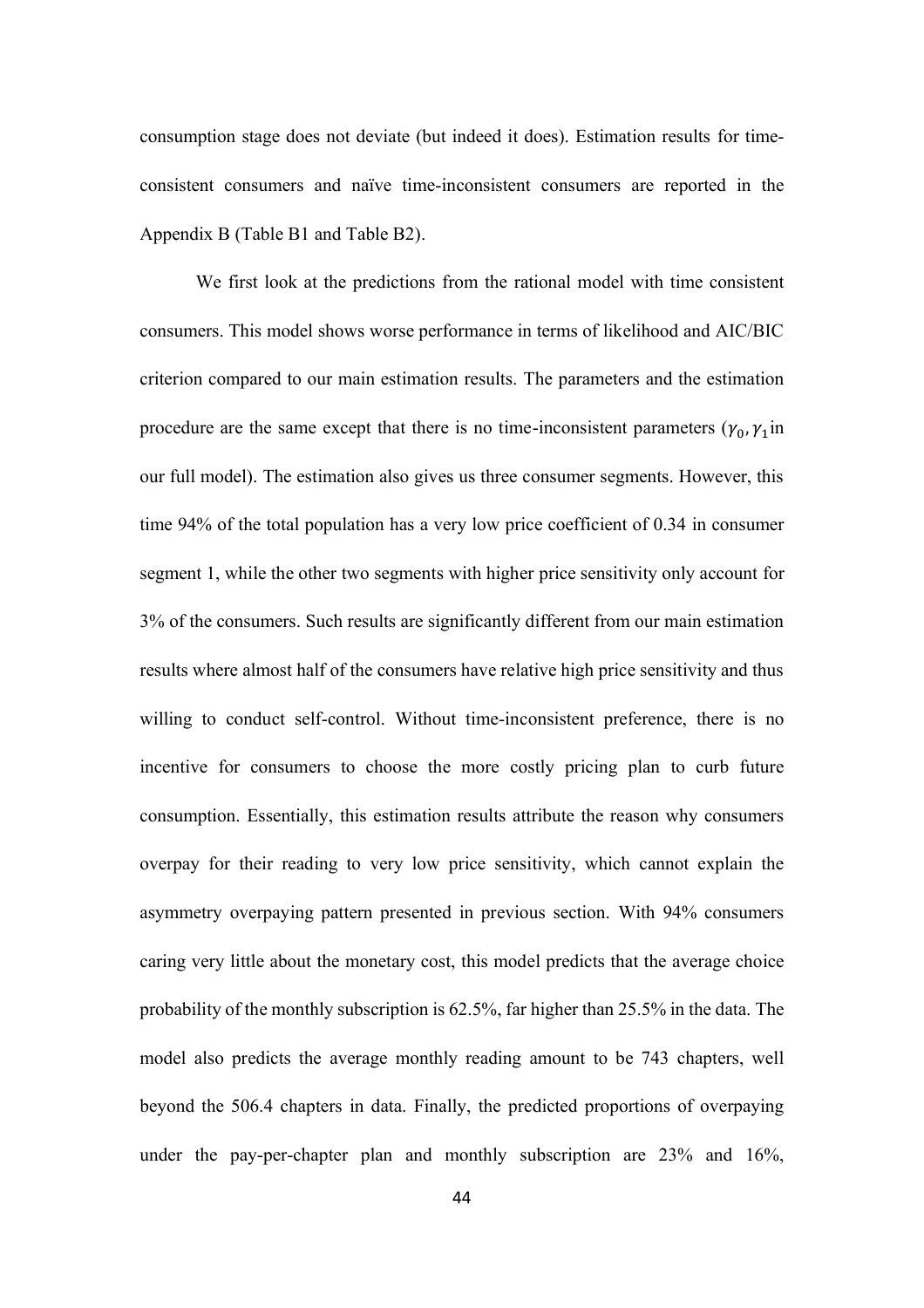respectively. It fails to replicate the high overpaying ratio for the former pricing plan data. These results show that, without accounting for the time-inconsistent preferences, a standard rational economic model cannot explain the unique behavioral patterns we observe from data.

For the model with naïve consumers, we find that the three-class model has a slightly higher log likelihood value or lower BIC in comparison with the proposed model. Although the model fit is better, we believe this is unlikely to be the true model that explains the unique behavioral patterns in data. For example, estimation results show a large consumer segment similar to the self-controllers in our proposed model. Using simulations, we find that consumers of this segment when making the pricing plan choice expect to read 220 chapters in each month, but in reality they consistently read more than 800 chapters. Such under-prediction bias also exists for the other two segments. Overall, the model attributes the overpaying pattern to the fact that more than 60% consumers systematically underestimate their monthly reading amount by 300 to 800 chapters a month. Given the consistently high consumption level across individuals, and the easiness to keep track of the reading history, such a large underestimation persisting over many months is unlikely to happen in our data.

We further test the robustness of the estimation results under other model specifications. We vary the value of  $\delta$ , the depreciation rate in the habit formation, from 0.1 to 0.9 and re-estimate the proposed model. Though other parameters and model implications remain the same, we find the lower the value of  $\delta$ , the larger the estimated value of  $\alpha_{ch}$ . However, the multiplication  $\delta \cdot \alpha_{ch}$  remains stable. We also test different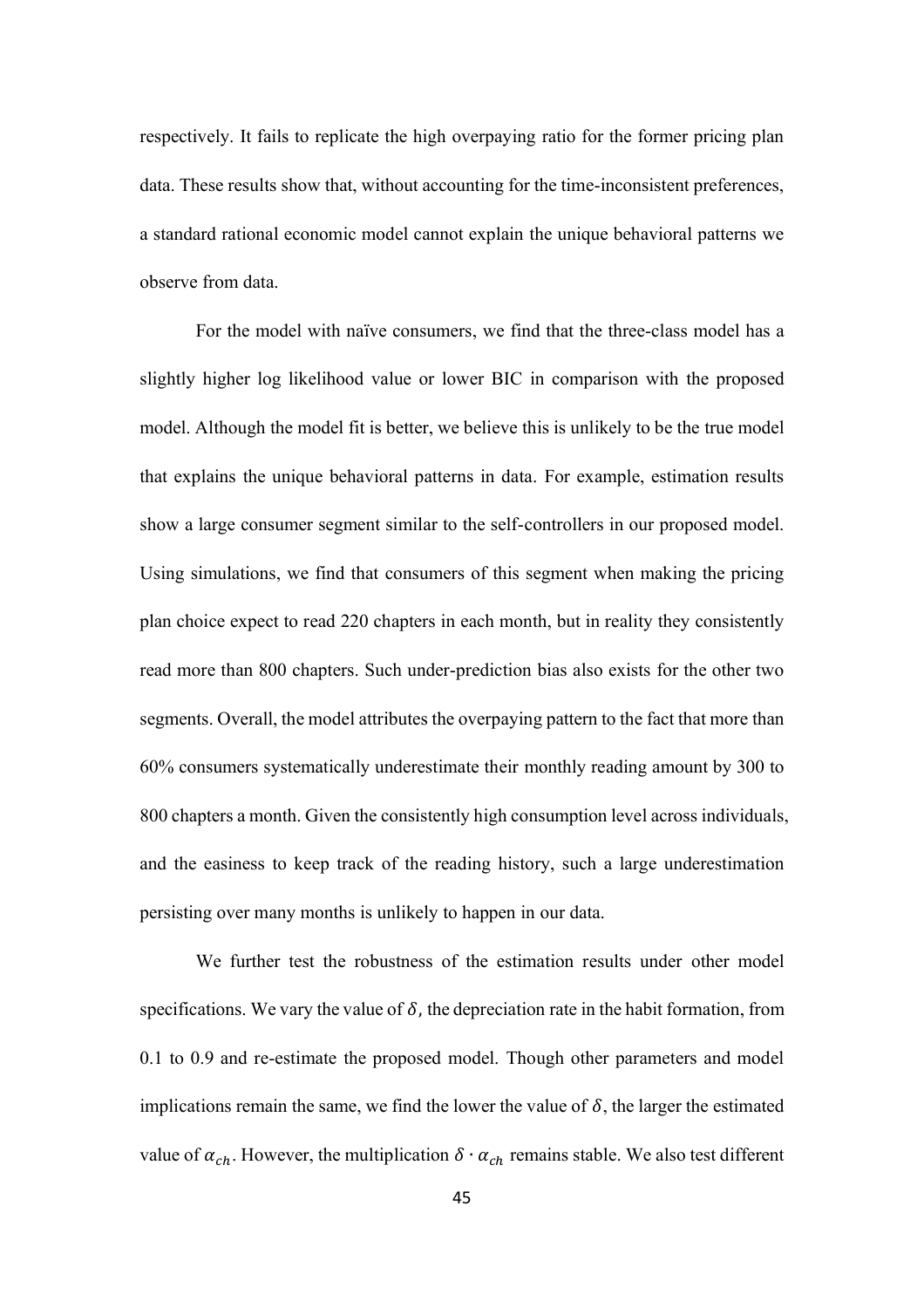values for the time discounting factor  $\beta$ , and extend the range of the state space to [0, 10,000], which covers 99.9% of the data. All of the results are similar to the results reported in Table 4.

### **5.3 Counterfactuals**

To illustrate the substantive implications from our study, we investigate four counterfactual scenarios. The first two scenarios restrict the pricing plans that consumers can choose, and the last two scenarios increase consumers' options by separately introducing a nonlinear pricing plan with volume discount and another with volume surcharge. We use random draws from the stationary distribution calculated from our estimation result as the initial consumption stock state. In each scenario, we simulate the plan and reading choices of consumers from each segment, until the reading distribution becomes stable after the policy change.16 We then compare the change in the monthly average reading amount, consumer welfare, and the platform's profit (measured by the revenue). It is straightforward to measure the change of reading amount and revenue under new pricing policies. To measure the consumer welfare, we follow the "dictator of the present" method (see Cropper and Laibson 1998, Caplin and Leahy (2000), Gruber and Koszegi 2001). We measure a consumer's welfare as the discounted value of his life-time utility flow under the model equilibrium. Since a unique stationary distribution exists in our model, for each consumer segment we randomly draw the initial state from the stationary distribution for 50 times and

<sup>&</sup>lt;sup>16</sup> We simulate the data for 12 periods under all scenarios and use the last six months for comparison. We find the reading-amount distribution typically stabilizes after 2 to 4 months.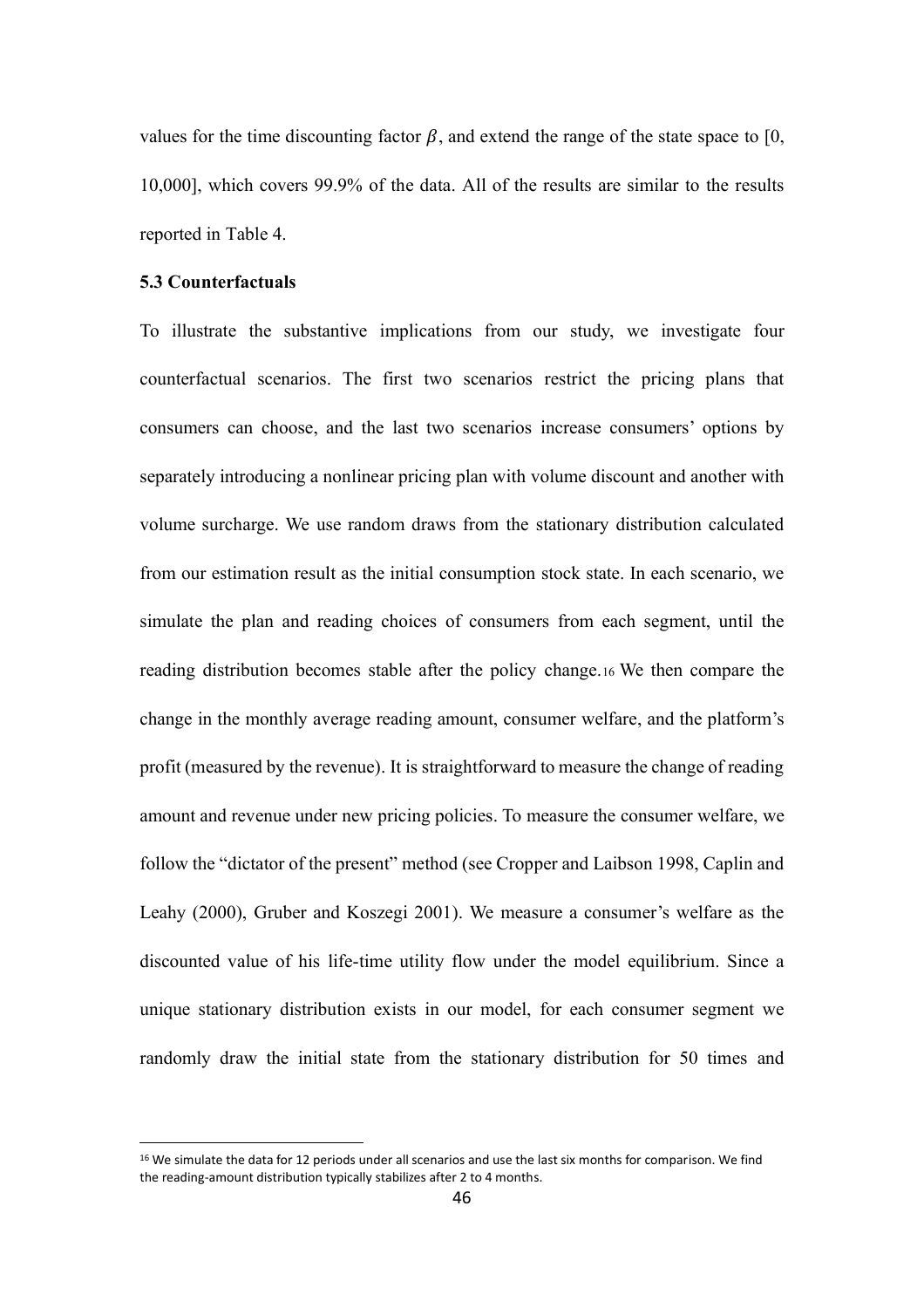calculate the average of the value functions. To compute the overall consumer welfare change across different consumer segments, we calculate the weighted average of the percentage change for each consumer segments.

## [Table 5 here]

The first counterfactual restricts consumers' option to monthly subscription only. This scenario is reminiscent of the practice of Netflix, which only offers the monthly subscription plan for watching movies. Consumers choose whether to subscribe or not. The results are in the first panel in Table 5. As expected, the reading amount of selfcontrollers will increase by 44.41% (from 441 chapters to 637 chapters) per month, when they can do not have the option of choosing the pay-per-chapter plan to curb consumption. Across all three segments, the reading amount increases by 16.82%. Without the pay-per-chapter plan, the welfare of self-controllers decreases 76.06%. The platform's profit from this segment also drops by 79.52%. Overall, the consumer welfare drops by 40.54% and the platform's profit drops by 76.95%. The reason that higher reading amounts generate much less profit for the platform is that consumers who used to read around 600 to 700 chapters a month and still pay by chapters now have to switch to monthly subscription. As a result, the average revenue per consumer drops from 60~70 RMB to 12 RMB each month.

In the second counterfactual, the platform only offers the pay-per-chapter plan. This scenario mimics the video game market, in which players have to pay for each game title. The second panel of Table 5 reports the results. Because almost all selfcontrollers choose pay-per-chapter, the policy change has a very limited effect on them.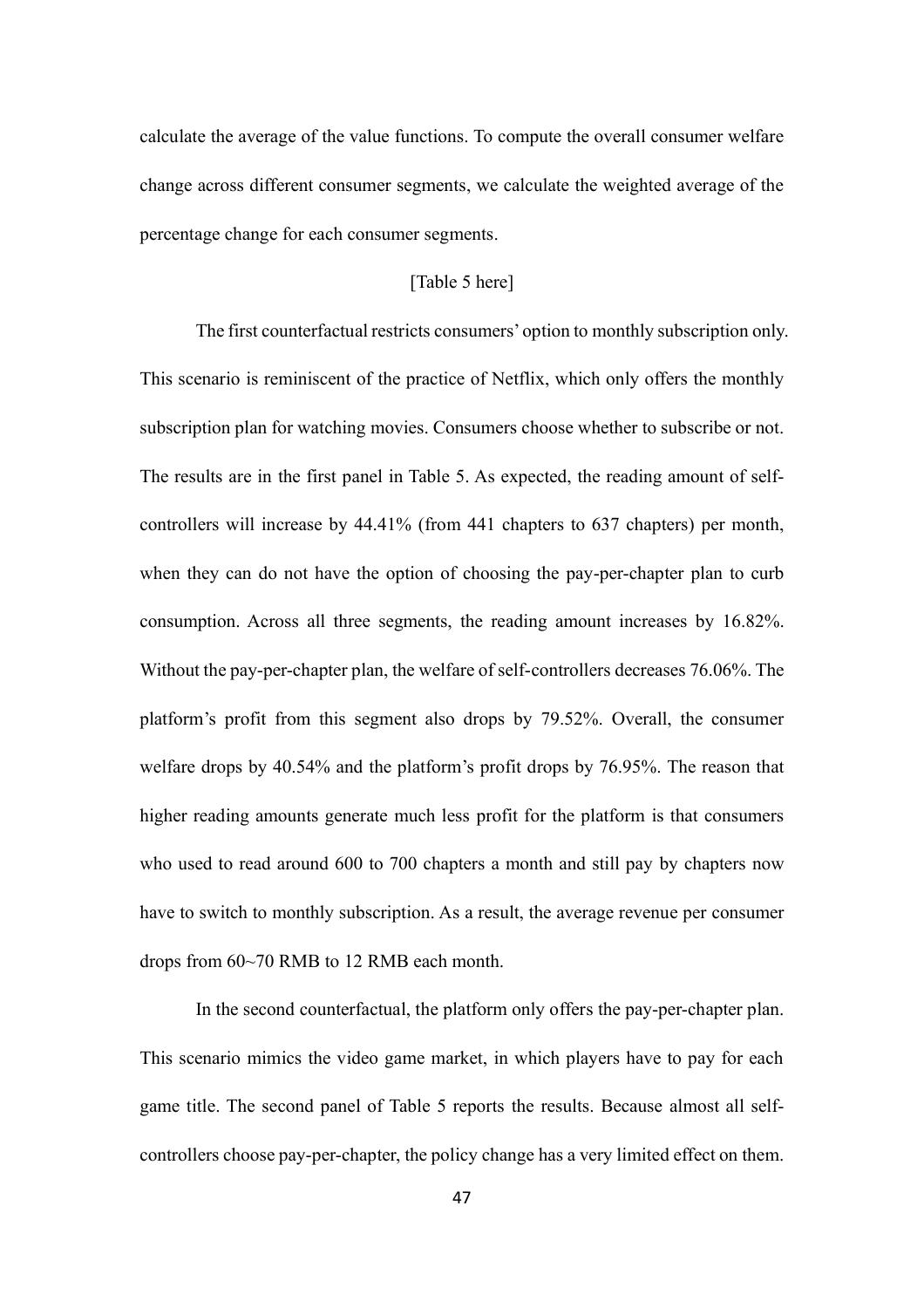Powerless relapsers and enthusiastic readers are more affected. Since consumers of these two segments are less price sensitive, they will continue to maintain the high consumption under the pay-per-chapter plan and therefore will pay significantly more to the platform. Consequently, the consumer welfare of powerless relapsers will decrease by 9.74%.<sup>17</sup> Overall, the consumer welfare will decrease by 4.51%. The profit of the platform will significantly increase by 46.35%, mostly from the powerless relapsers.

The above two counterfactuals suggest that taking away options from consumers will result in a decrease in consumer welfare. We further investigate if there exists a pricing policy that could improve both firm's profit and consumers' well-being. In the next two counterfactuals, we introduce a step-wise pay-per-chapter pricing structure where price is a nonlinear function of the reading amount. In the third counterfactual, we introduce a novel volume discount plan with a nonlinear structure. Under this plan, which consumers pay for 0.12 RMB for the first 400 chapters in each month, and the price will decrease by 0.04 RMB after that. The 400 chapter threshold is chosen based on the median reading amount under the pay-per-chapter scenario. As the pay-per-chapter plan charges 0.1 RMB, the new plan is more expensive if a consumer reads below 400 chapters, and it becomes cheaper after. The third panel of Table 5 reports the results. Offering the additional pricing plan, the platform's profit will decrease by 45.48%. This is because consumers are able to switch from the pay-

 $17$  For enthusiastic readers, they are very price insensitive and have a high reading preference, so their welfare is not much affected.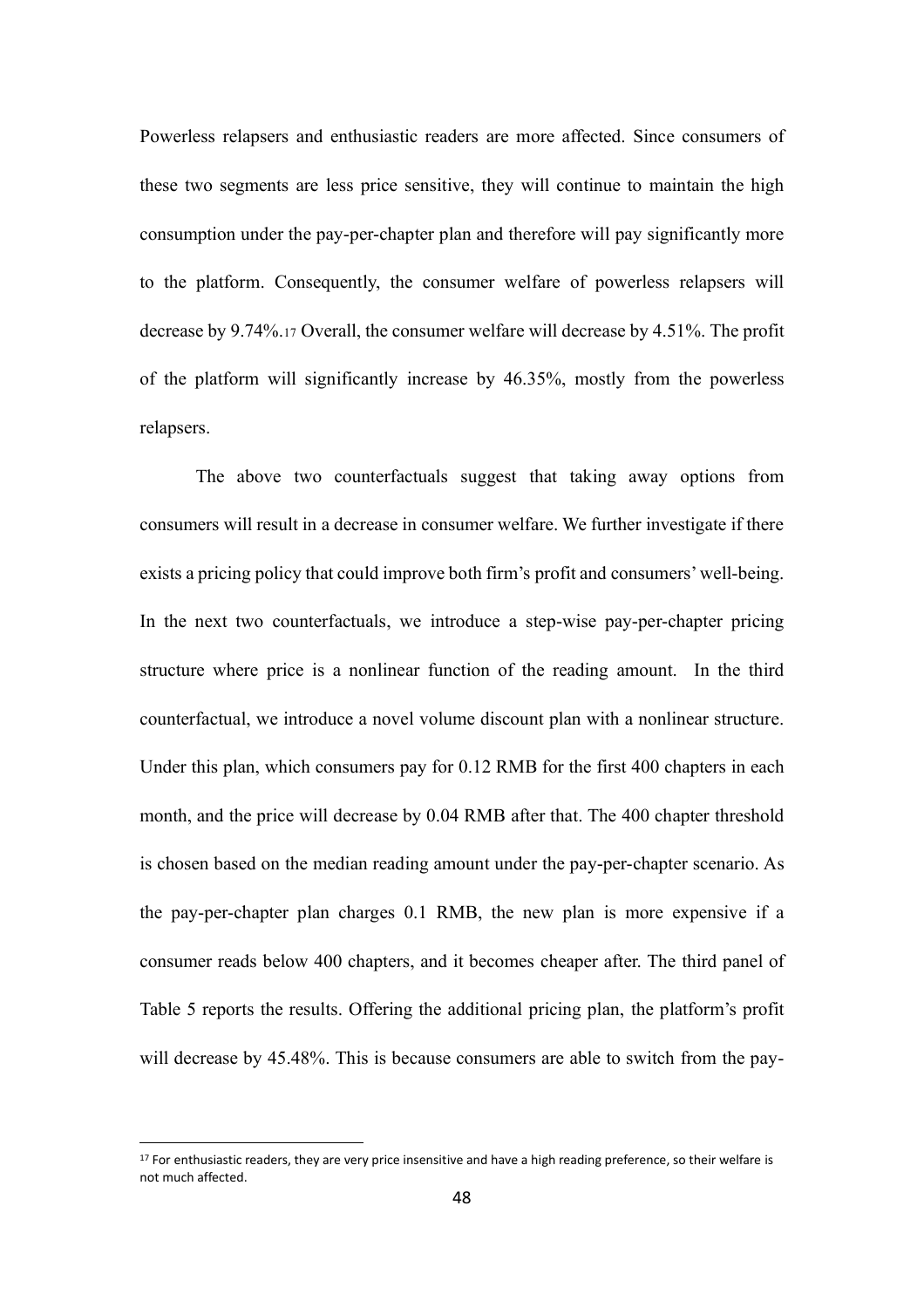per-chapter plan to the volume discount plan and pay less for reading. Though consumers are paying less, the consumer welfare will reduce by 17.54%. The welfare decrease is due to the higher non-monetary cost as they consume more.

Finally, we introduce a novel volume surcharge plan. Under this plan, consumers are charged 0.08 RMB for the first 400 chapters they read, and 0.12 RMB afterward. Such a pricing scheme is similar to the anti-addiction law for minors playing video games in China, where when a player reaches to a certain amount of time playing video games, the reward from the game (such as virtual coins) will be decreased or forfeited by the system. If the player keeps playing, he/she will be forced to quit the game for a certain time period (usually 24 hours) before logging back into the game. Under such pricing scheme, our results are reported in the bottom panel of Table 5. With this additional pricing plan, self-controllers' welfare will increase by 14.47%, as many of these consumers will switch from the pay-per-chapter plan to the new plan, and thus significantly reduce their reading amount by 7.48%. The welfare of powerless relapsers on the other hand will decrease because they pay more for reading (though their reading amount will marginally reduce). Overall, the aggregate consumer welfare will increase by 2.48%, while the platform's profit is also increase by 46.02%. This profit increase is only 0.33% less than the profit increase generated when the platform only offers pay-per-chapter plan in the second counterfactual.

The findings from the four counterfactuals are very surprising. Taking away the monthly subscription option in the second counterfactual implies the platform forces consumers to restrict their consumption. Our results show that consumers who would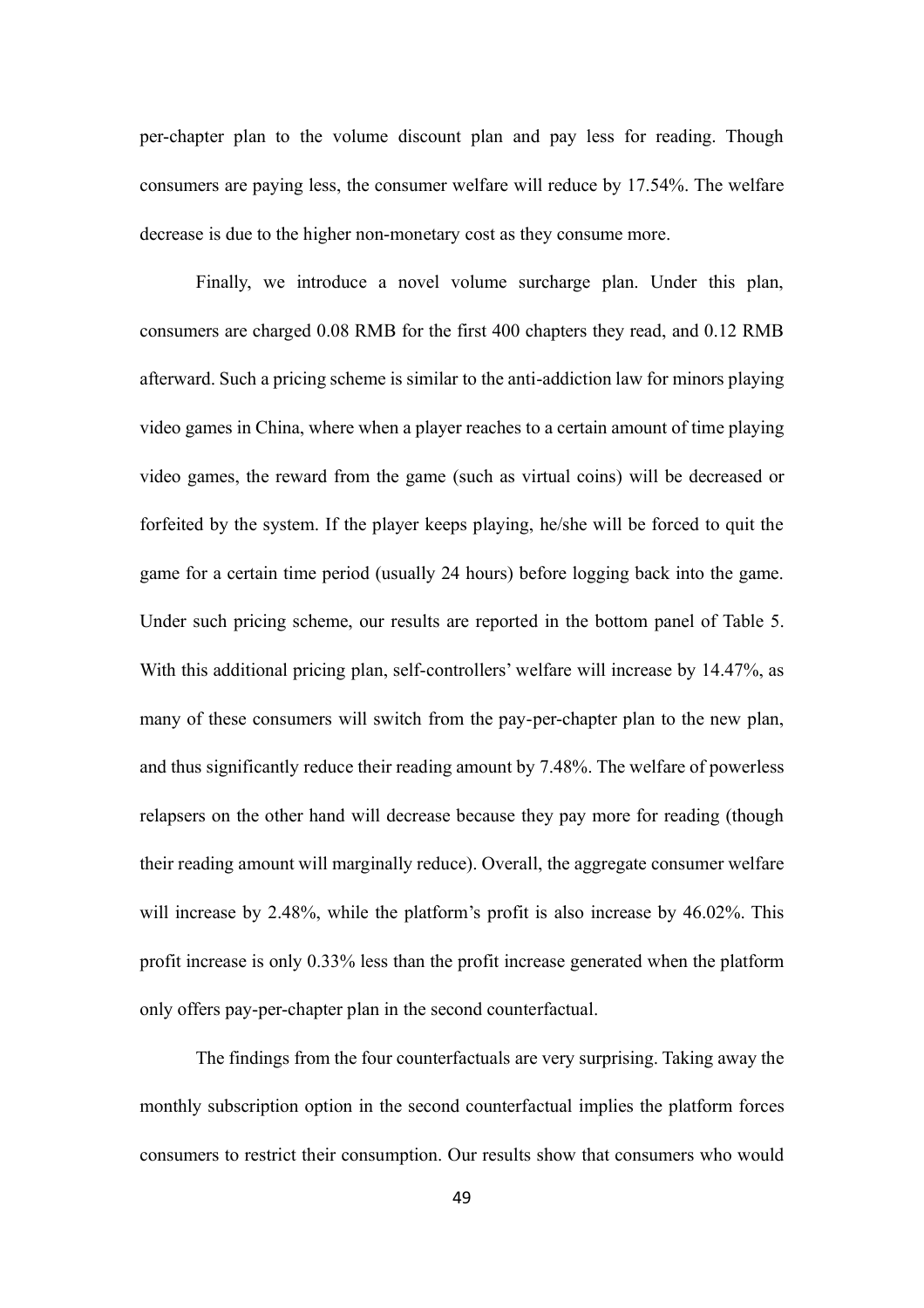have chosen monthly subscription will still read a lot and thus overpay under the payper-chapter plan. Therefore, choosing a pricing strategy that helps prevent consumption in this empirical setting can benefit the platform. Apricing plan with volume surcharge, which will restrict consumers' overall consumption, can simultaneously improve the platform's profit and the consumer welfare. By charging a higher price when reading above certain level, the plan helps self-controllers to further control their consumption and also generate more revenue for the platform from powerless relapsers who already have a strong habit of reading web fictions. In contrast, pricing strategies that encourage more consumption, such as offering the monthly subscription only, will hurt not only the consumer welfare but also the platform's profit. The managerial implications will be completely the opposite if one does not take time-inconsistent preferences and consumers' strategic self-control into account. This highlights the substantive contribution of our study.

# **6. Conclusion**

In this paper, we study how consumers overpay for reading web fiction as a means of strategic self-control when time-inconsistent preferences exist during consumption. Using data from one of China's largest digital-book platforms, we find a large percentage of consumers consistently choose pay-per-chapter even when the monthly subscription plan would be less costly. To explain this behavior, we construct a dynamic structural model featuring habit formation and time-inconsistent preferences, as such choosing a costlier pricing plan in order to curb consumption can be optimal for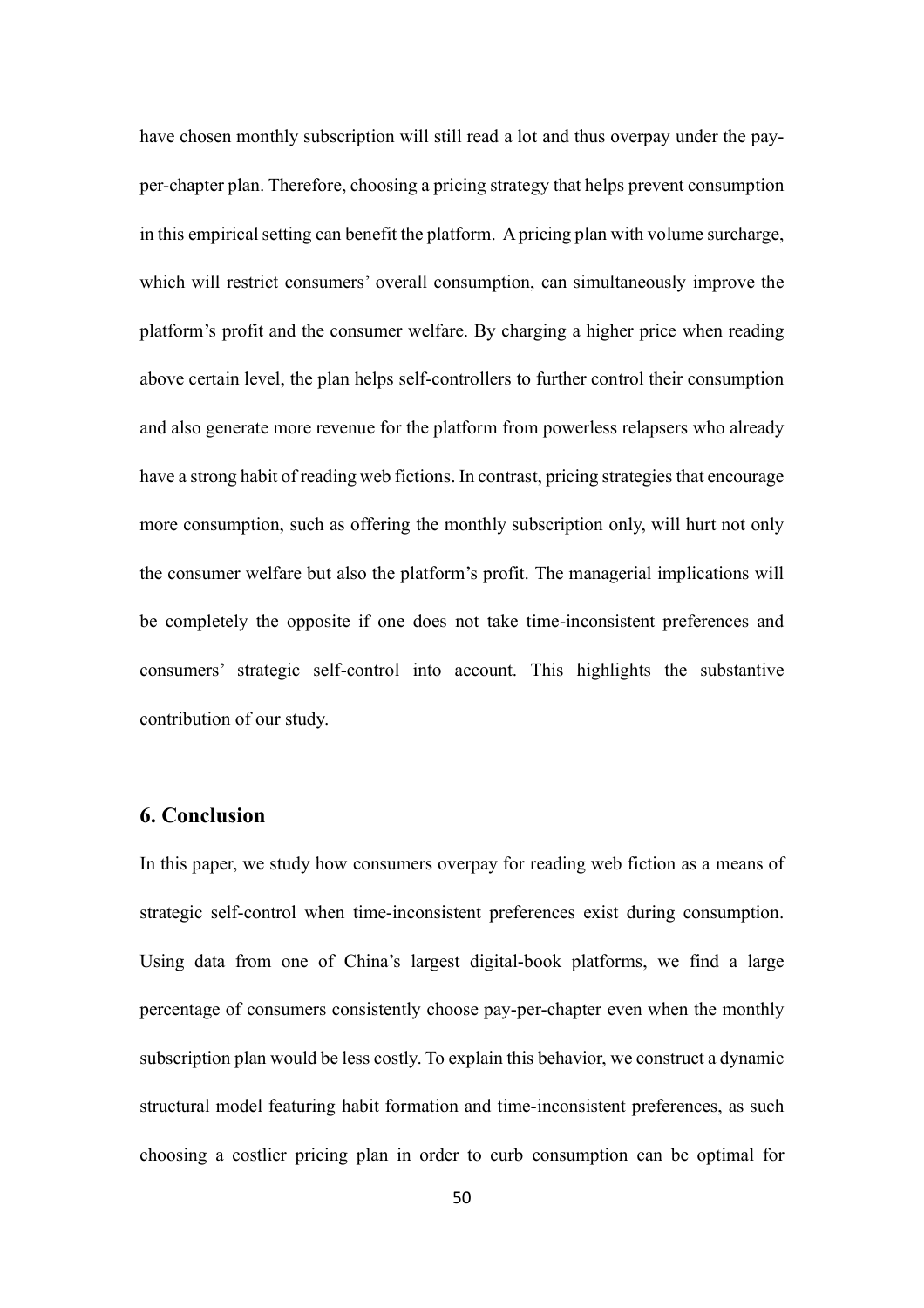consumers. We apply our model to the data. Estimation results suggest the market has three segments of consumers. Self-controllers overpay for the pay-per-chapter plan because the high cost of reading can effectively work as a "commitment device" to restrict future consumption. In the counterfactuals, we show that eliminating the payper-chapter plan would hurt the consumer welfare and the platform's profit. Eliminating the monthly subscription plan, however, would increase the platform's profit but reduce the consumer welfare. We introduce a novel non-linear pricing plan with volume surcharge and show how it can simultaneously improve the platform's profit and the consumer welfare.

Our study contributes both theoretically and empirically to the literature for studying consumer time-inconsistent preferences and strategic self-control behaviors. Findings from our structural model help shed light on firms' pricing strategies in the digital-content market. Despite its contributions, this research has limitations that call for future study. First, the lack of price variation in our data limits our ability to investigate the optimal prices the platform should charge for various pricing plans. Second, due to the lack of data, our study abstracts away from platform competition, which may bias our counterfactual results. For example, if removing the monthly subscription would push heavy readers to switch to another competing platform, the increase in the focal platform's profit would be more limited. Finally, we acknowledge that strategic self-control may not be the only mechanism that can explain the overpaying behavior. One can use surveys to test what is the underlying mechanism that drives the observed consumer behaviors.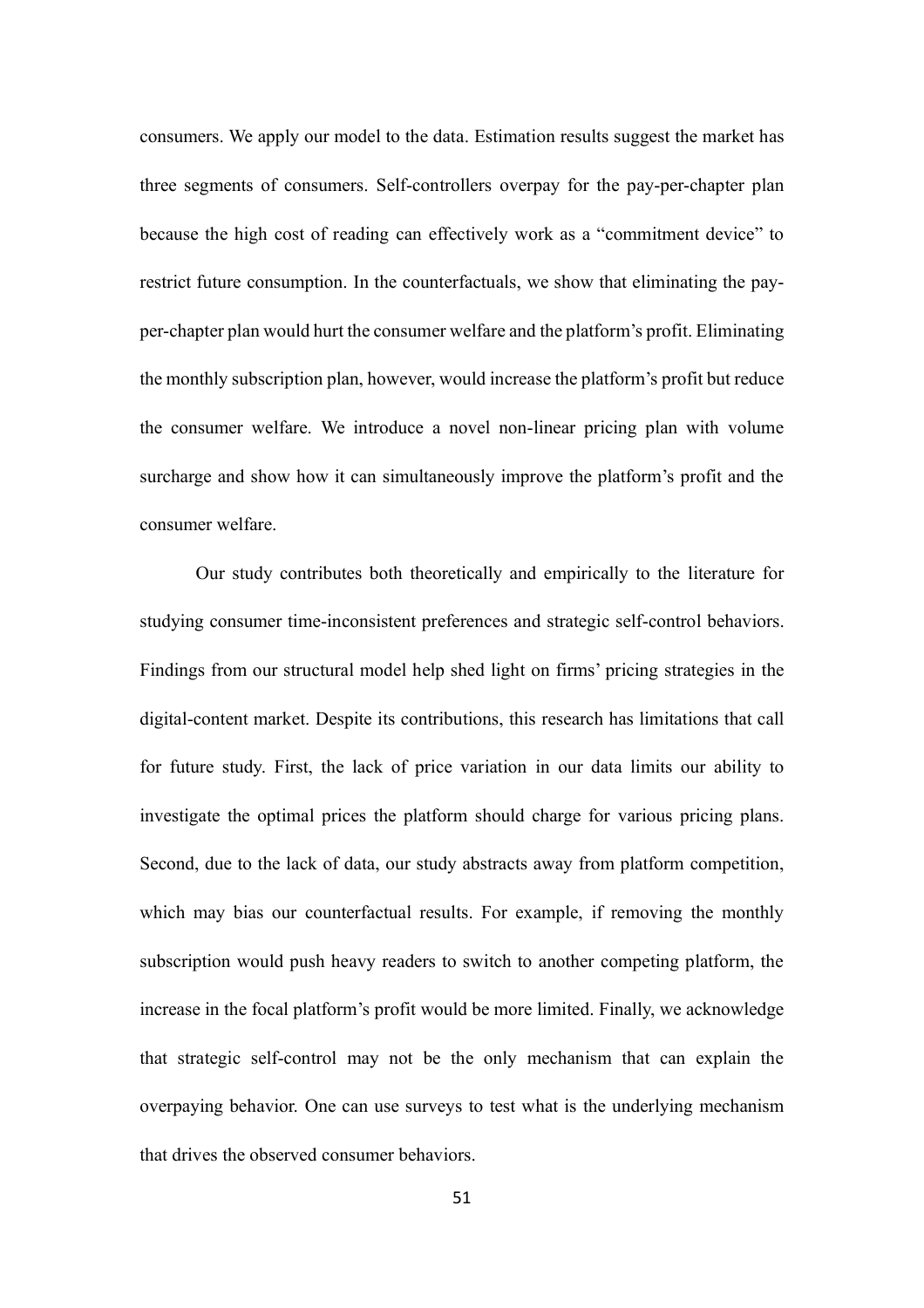## **References:**

Ainslie, G. (1975). Specious reward: a behavioral theory of impulsiveness and impulse control. *Psychological bulletin*, *82*(4), 463.

Angeletos, G. M., Laibson, D., Repetto, A., Tobacman, J., & Weinberg, S. (2001). The hyperbolic consumption model: Calibration, simulation, and empirical evaluation. *Journal of Economic perspectives*, *15*(3), 47-68.

Arcidiacono, P., Sieg, H., & Sloan, F. (2007). Living rationally under the volcano? An empirical analysis of heavy drinking and smoking. International Economic Review, 48(1), 37-65.

Baltagi, B. H., & Griffin, J. M. (2002). Rational addiction to alcohol: panel data analysis of liquor consumption. *Health Economics, 11*(6), 485.

Becker, G. S., & Murphy, K. M. (1988). A theory of rational addiction. *Journal of Political Economy, 96*(4), 675-700.

Becker, G. S., Grossman, M., & Murphy, K. M. (1994). An empirical analysis of cigarette addiction. *American Economic Review, 84*(3), 396-418.

Caplin, A., & Leahy, J. (2006). The recursive approach to time inconsistency. *Journal of Economic Theory*, *131*(1), 134-156.

Chaloupka, F. (1991). Rational addictive behavior and cigarette smoking. *Journal of Political Economy, 99*(4), 722-742.

Chapman, G. B., & Elstein, A. S. (1995). Valuing the future: Temporal discounting of health and money. *Medical decision making*, *15*(4), 373-386.

Chapman, G. B., & Winquist, J. R. (1998). The magnitude effect: Temporal discount rates and restaurant tips. *Psychonomic Bulletin & Review*, *5*(1), 119-123.

Chen, T., Sun, B., & Singh, V. (2011). An empirical investigation of the dynamic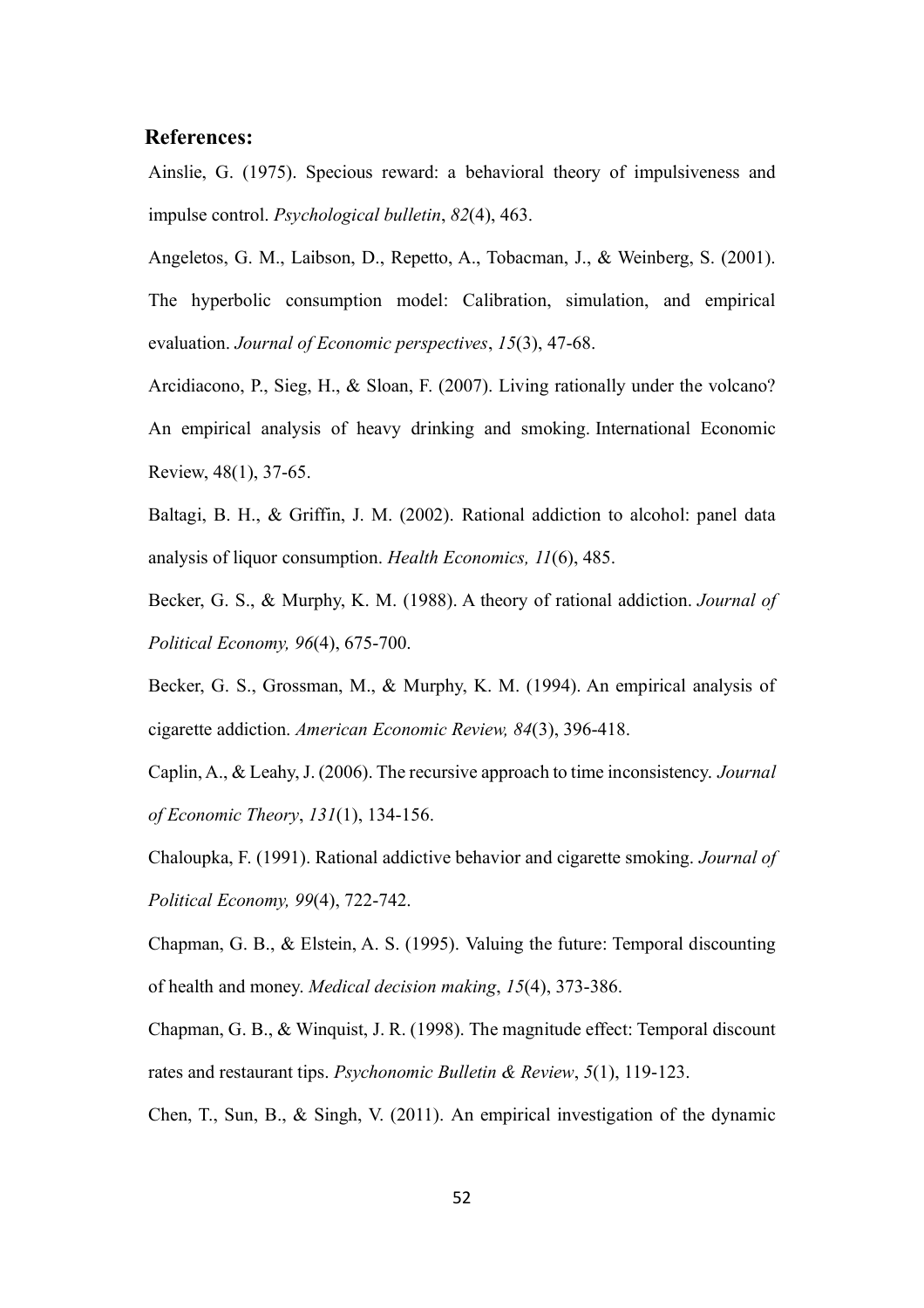effect of marlboro's permanent pricing shift. *Marketing Science,28*(4), 740-758.

Cropper, M. L., & Laibson, D. I. (1998). The implications of hyperbolic discounting for project evaluation. *World Bank Publications*

Dellavigna, S., & Malmendier, U. (2006). Paying not to go to the gym. *American Economic Review, 96*(3), 694-719.

Frederick, S., Loewenstein, G., & O'donoghue, T. (2002). Time discounting and time preference: A critical review. *Journal of economic literature*, *40*(2), 351-401.

Gordon, B.R., and Sun, B. 2015. "A Dynamic Model of Rational Addiction: Evaluating Cigarette Taxes," Marketing Science (34:3), pp. 452-470

Green, L., Fry, A. F., & Myerson, J. (1994). Discounting of delayed rewards: A lifespan comparison. *Psychological science*, *5*(1), 33-36.

Grossman, M., & Chaloupka, F. J. (1999). The demand for cocaine by young adults: a rational addiction approach. *Journal of Health Economics, 17*(4), 427.

Gruber, J., & Köszegi, B. (2001). Is addiction "rational"? Theory and evidence. *The Quarterly Journal of Economics*, *116*(4), 1261-1303.

Hoch, S. J., & Loewenstein, G. F. (1991). Time-inconsistent preferences and consumer self-control. *Journal of consumer research*, *17*(4), 492-507.

Kim, E. J., NAMKOONG, Kee, Taeyun, & Kim, S. J. (2008). The relationship between online game addiction and aggression, self-control and narcissistic personality traits. *European Psychiatry, 23*(3), 212-218.

Kirby, K. N., Petry, N. M., & Bickel, W. K. (1999). Heroin addicts have higher discount rates for delayed rewards than non-drug-using controls. *Journal of Experimental psychology: general*, *128*(1), 78.

Kroll, Y., Levy, H., & Rapoport, A. (1988). Experimental tests of the separation theorem and the capital asset pricing model. *The American Economic Review*, 500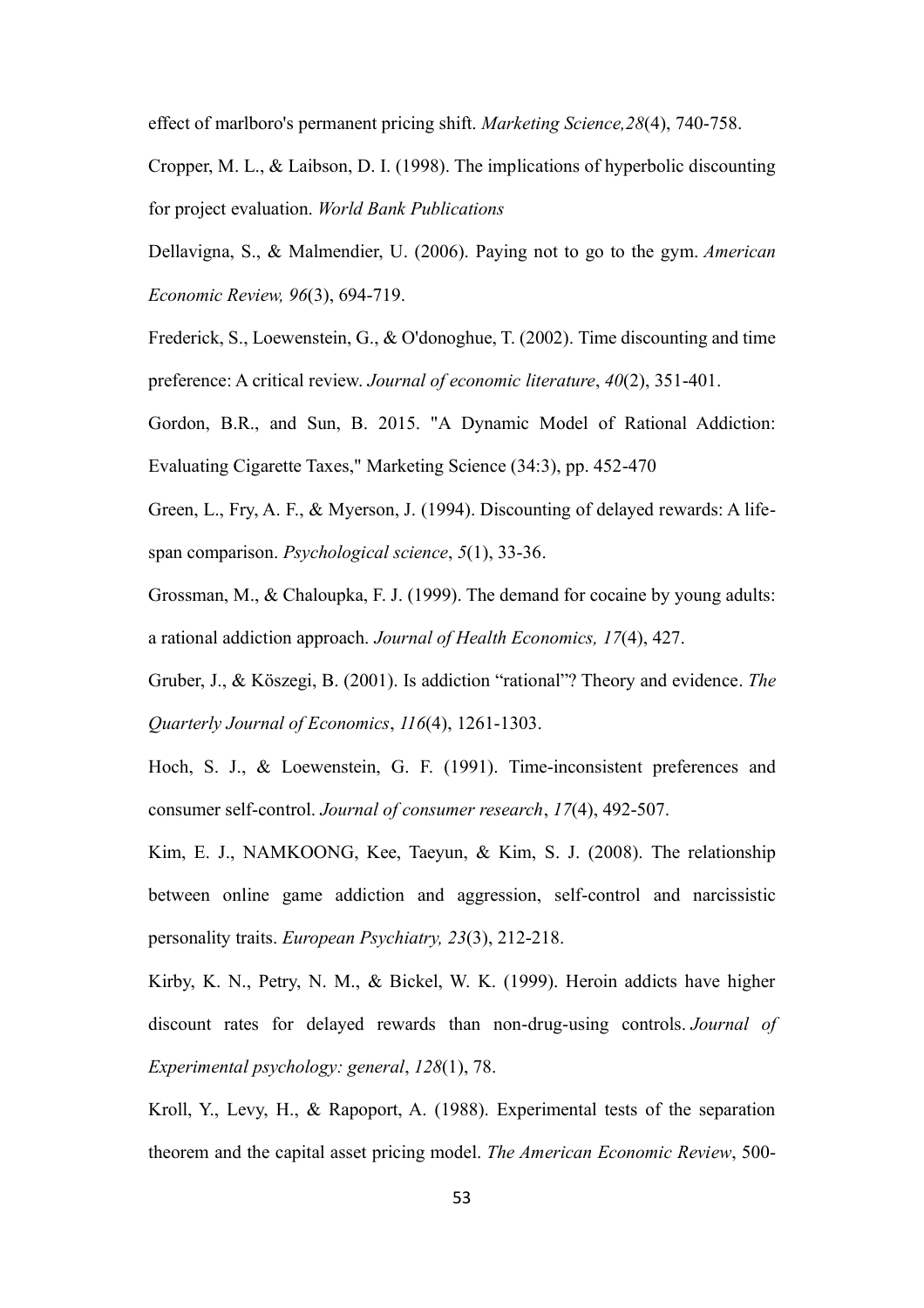519.

Kuss, D. J., & Lopez-Fernandez, O. (2016). Internet addiction and problematic Internet use: A systematic review of clinical research. *World journal of psychiatry*, *6*(1), 143.

Kuss, D. J., & Griffiths, M. D. (2011). Online social networking and addiction—a review of the psychological literature. *Int J Environ Res Public Health, 8*(9), 3528- 3552.

Kuss, D.J., and Griffiths, M.D. 2011. "Online Social Networking and Addiction—a Review of the Psychological Literature," International Journal of Environmental Research and Public Health (8:9), pp. 3528-3552.

Kwon, H. E., So, H., Han, S. P., & Oh, W. (2016). Excessive dependence on mobile social apps: A rational addiction perspective. *Information Systems Research*, *27*(4), 919-939.

Laibson D (1997) Golden eggs and hyperbolic discounting. Q J Econ 112(2):443– 478

Laibson, D. I., Repetto, A., Tobacman, J., Hall, R. E., Gale, W. G., & Akerlof, G. A. (1998). Self-control and saving for retirement. *Brookings papers on economic activity*, *1998*(1), 91-196.

LIU J.-L, LIU J.-T, HAMMITT J. K, & CHOU S.-Y. (1999). The price elasticity of opium in taiwan, 1914–1942. *Journal of Health Economics,18*(6), 795-810.

Loewenstein, G. (1987). Anticipation and the valuation of delayed consumption. *The Economic Journal*, *97*(387), 666-684.

MacKeigan, L. D., Larson, L. N., Draugalis, J. R., Bootman, J. L., & Burns, L. R. (1993). Time preference for health gains versus health losses. *Pharmacoeconomics*, *3*(5), 374-386.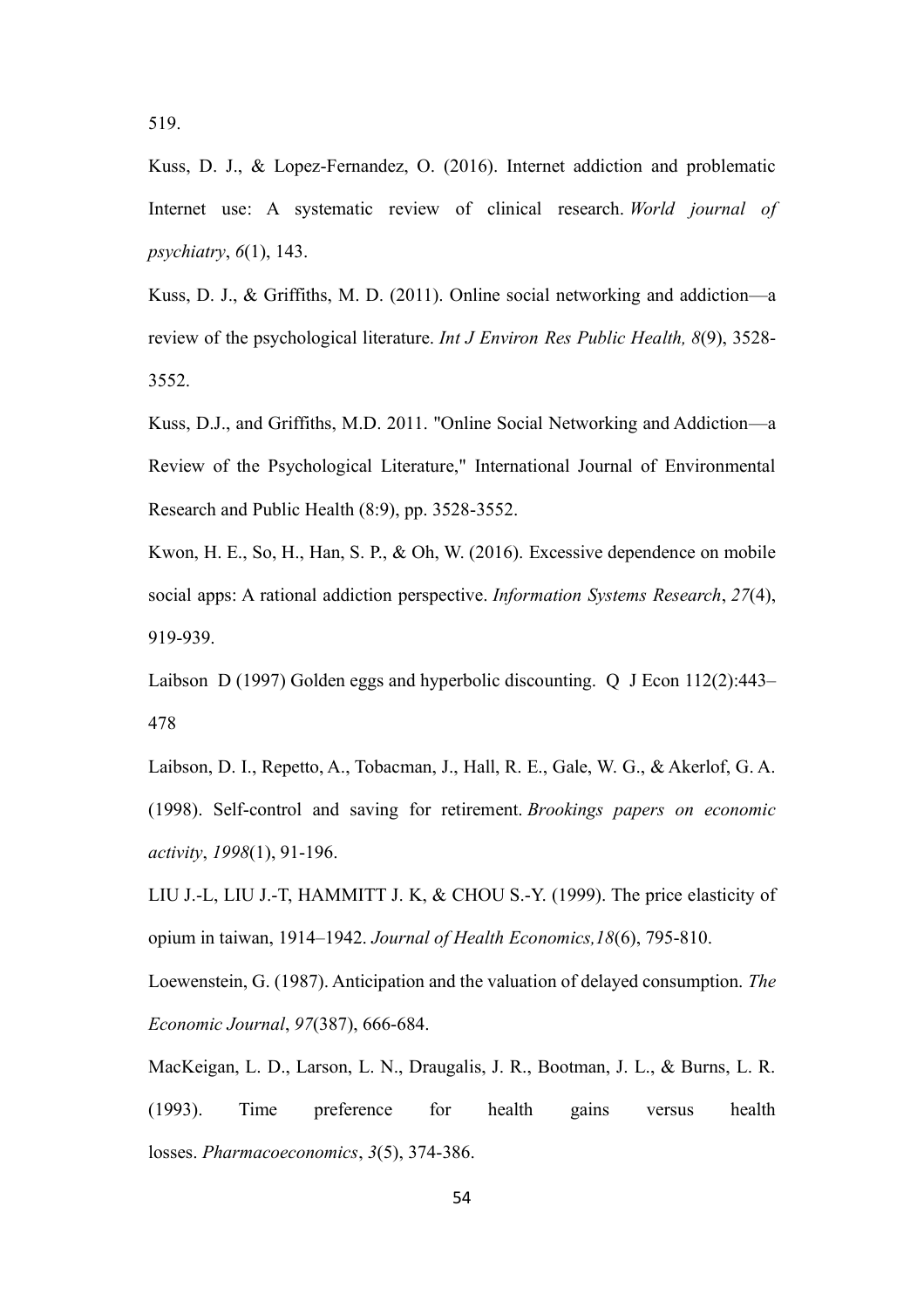Mobilia, P. (1993). Gambling as a rational addiction. *Journal of Gambling Studies, 9*(2), 121-151.

Nestler, E. J. (2013). Cellular basis of memory for addiction. Dialogues in clinical neuroscience, 15(4), 431.

O'Donoghue, T., Rabin, M., (1999). Doing it now or later. Amer. Econ. Rev. 89, 10  $3 - 124$ .

Olekalns, N., & Bardsley, P. (1996). Rational addiction to caffeine: an analysis of coffee consumption. *Journal of Political Economy, 104*(5), 1100-1104.

Peleg, B., & Yaari, M. E. (1973). On the existence of a consistent course of action when tastes are changing. *Review of Economic Studies, 40*(3), 391-401.

Pelling, E.L., and White, K.M. 2009. "The Theory of Planned Behavior Applied to Young People's Use of Social Networking Web Sites," CyberPsychology & Behavior (12:6), pp. 755-759.

Pender, J. L. (1996). Discount rates and credit markets: Theory and evidence from rural India. *Journal of development Economics*, *50*(2), 257-296.

Redelmeier, D. A., & Heller, D. N. (1993). Time preference in medical decision making and cost-effectiveness analysis. *Medical Decision Making*, *13*(3), 212-217.

Redelmeier, D. A., & Heller, D. N. (1993). Time preference in medical decision making and cost-effectiveness analysis. *Medical Decision Making*, *13*(3), 212-217.

Shoda, Y., Mischel, W., & Peake, P. K. (1990). Predicting adolescent cognitive and self-regulatory competencies from preschool delay of gratification: identifying diagnostic conditions. *Developmental psychology*, *26*(6), 978.

Strotz, R. H. (1955). Myopia and inconsistency in dynamic utility maximization. *Review of Economic Studies, 23*(3), 165-180.

Thaler, Richard H. and Hers M. Shefrin. 1981. "An Economic Theory of Self-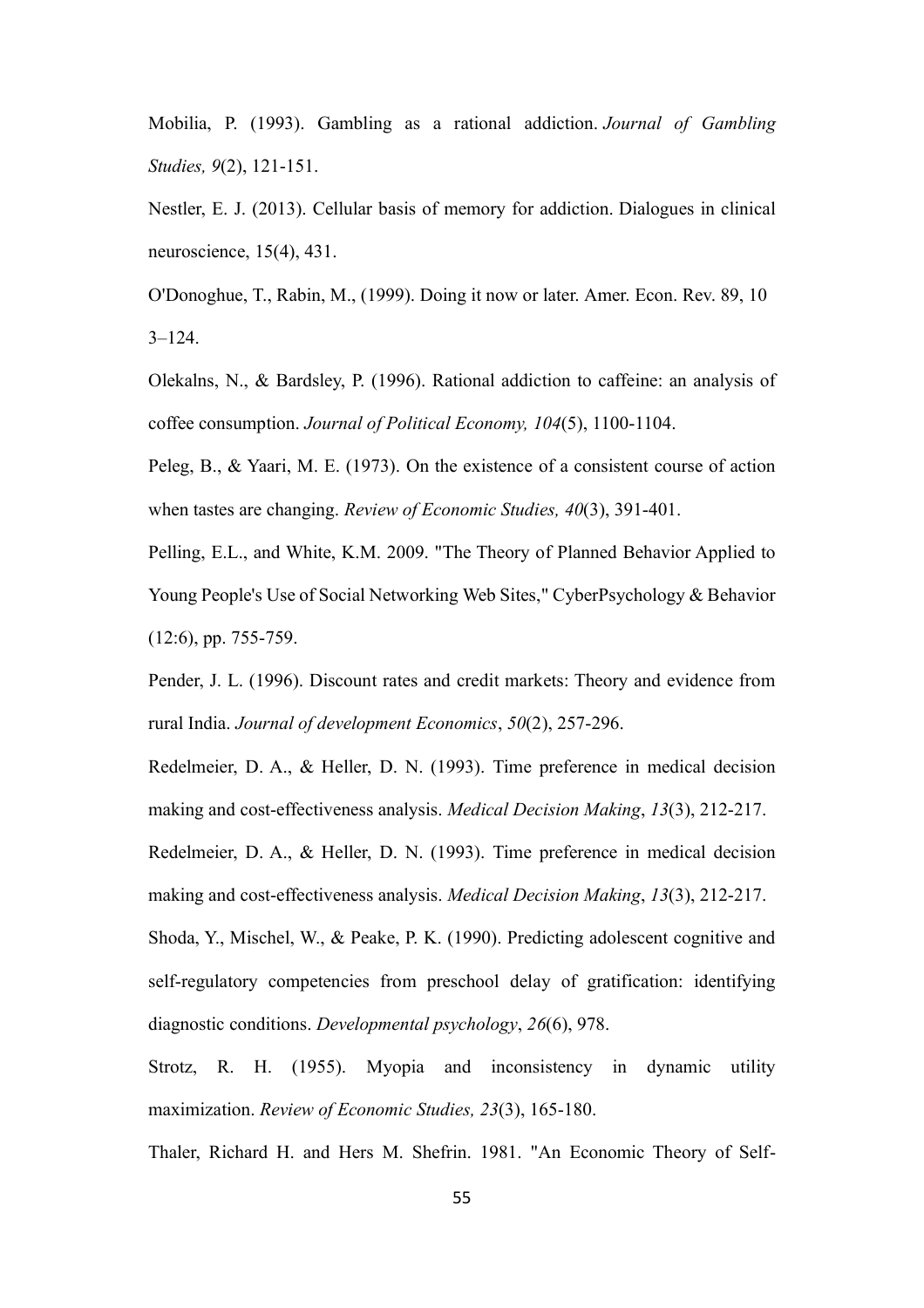Control," J. Polit. Econ. 89:2, pp. 392-410

Wan, C. 2009. "Gratifications & Loneliness as Predictors of Campus-Sns," Ph. D dissertation, The Chinese University of Hong Kong

Wang Y, Lewis M, Singh V. The unintended consequences of countermarketing strategies: How particular antismoking measures may shift consumers to more dangerous cigarettes[J]. Marketing Science, 2015, 35(1): 55-72.

Wertenbroch, K. (1998). Consumption self-control by rationing purchase quantities of virtue and vice. *Marketing science*, *17*(4), 317-337.

Yates, J. F., & Watts, R. A. (1975). Preferences for deferred losses. *Organizational Behavior and Human Performance*, *13*(2), 294-306.

Young, K. S. (1998). Caught in the net: how to recognize the signs of internet addiction--and a winning strategy for recovery. *Assessment,21*(6), 713-722.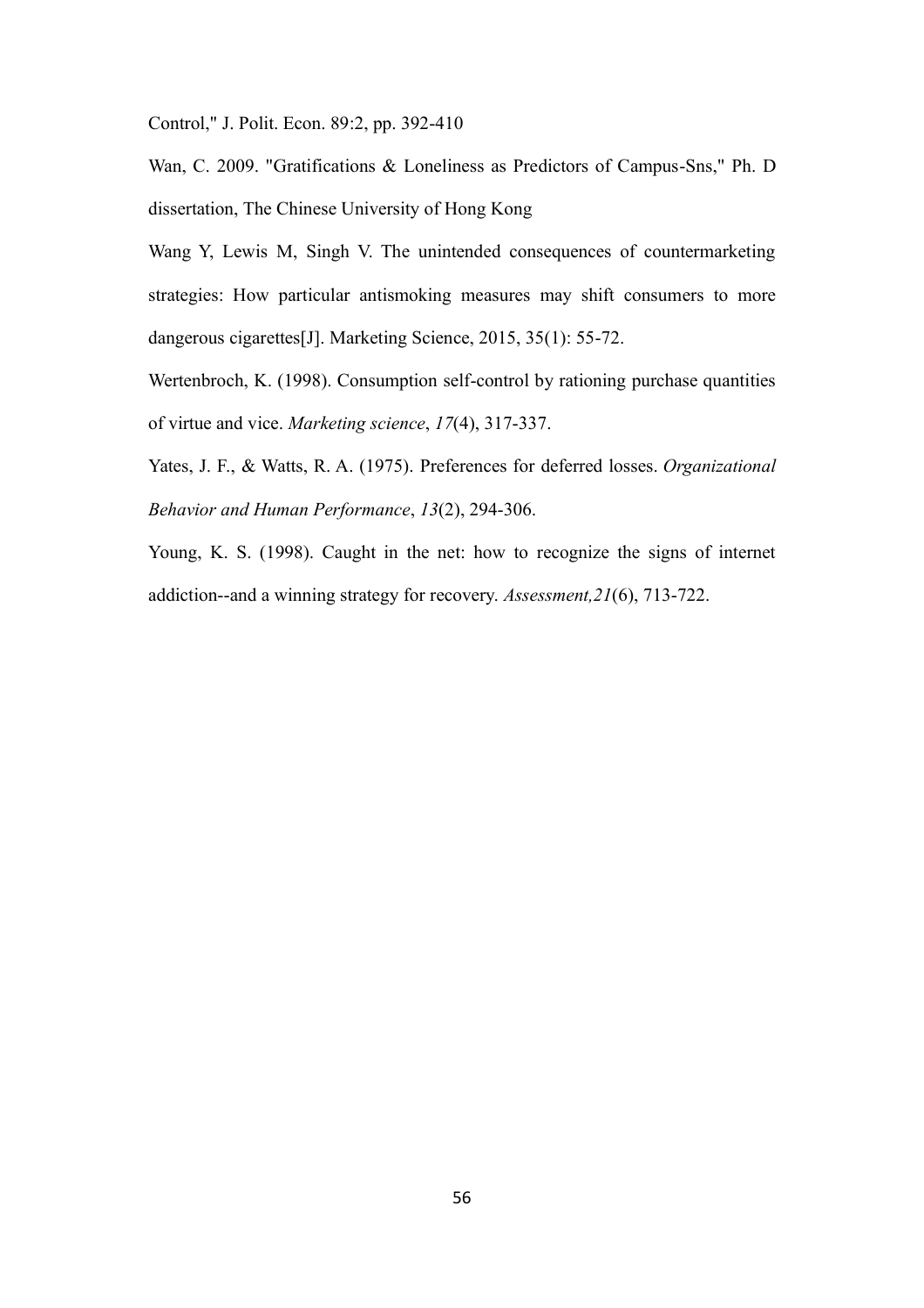# **Tables:**

| Reader group         | Monthly reading (chapter) | Percentage of Population |  |  |
|----------------------|---------------------------|--------------------------|--|--|
| Overall              | 506.4                     | 100.00%                  |  |  |
| Pay-per-Chapter      | 392.19                    | 74.51%                   |  |  |
| Monthly Subscription | 827.06                    | 25.49%                   |  |  |
| Overpay for Monthly  | 45.92                     | 6.60%                    |  |  |
| Subscription         |                           |                          |  |  |
| Overpay for Paid-    | 836.03                    | 34.16%                   |  |  |
| per--by-Chapter      |                           |                          |  |  |

# **Table 1: Reading Amount**

| Switching from       | Overall   | Overpay | No overpay |
|----------------------|-----------|---------|------------|
| Pay-per-Chapter      | 17.55%    | 22.65%  | 12.45%     |
| Monthly Subscription | $46.43\%$ | 58.44%  | 34.41%     |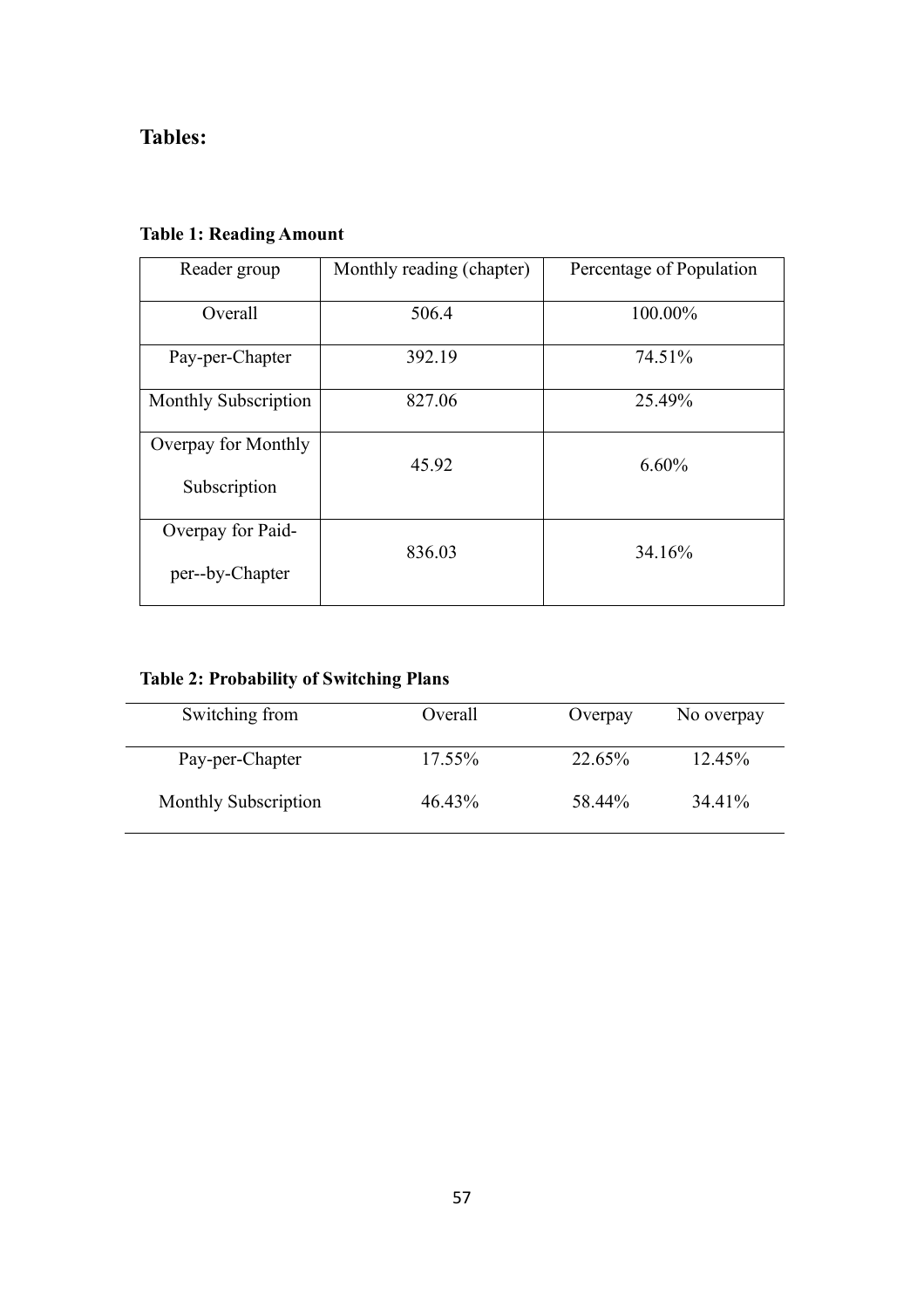| Consumer group       | Switch probability   |                                           |        |  |
|----------------------|----------------------|-------------------------------------------|--------|--|
|                      | Overpay for 1 months | Overpay for 2 months Overpay for 3 months |        |  |
| Overpay for Pay-per- | 22.65%               | 16.03%                                    | 4.95%  |  |
| Chapter              |                      |                                           |        |  |
| Overpay for Monthly  |                      |                                           | 27.64% |  |
| Subscription         | 58.44%               | 52.64%                                    |        |  |

# **Table 3: Switching Probability after Overpay**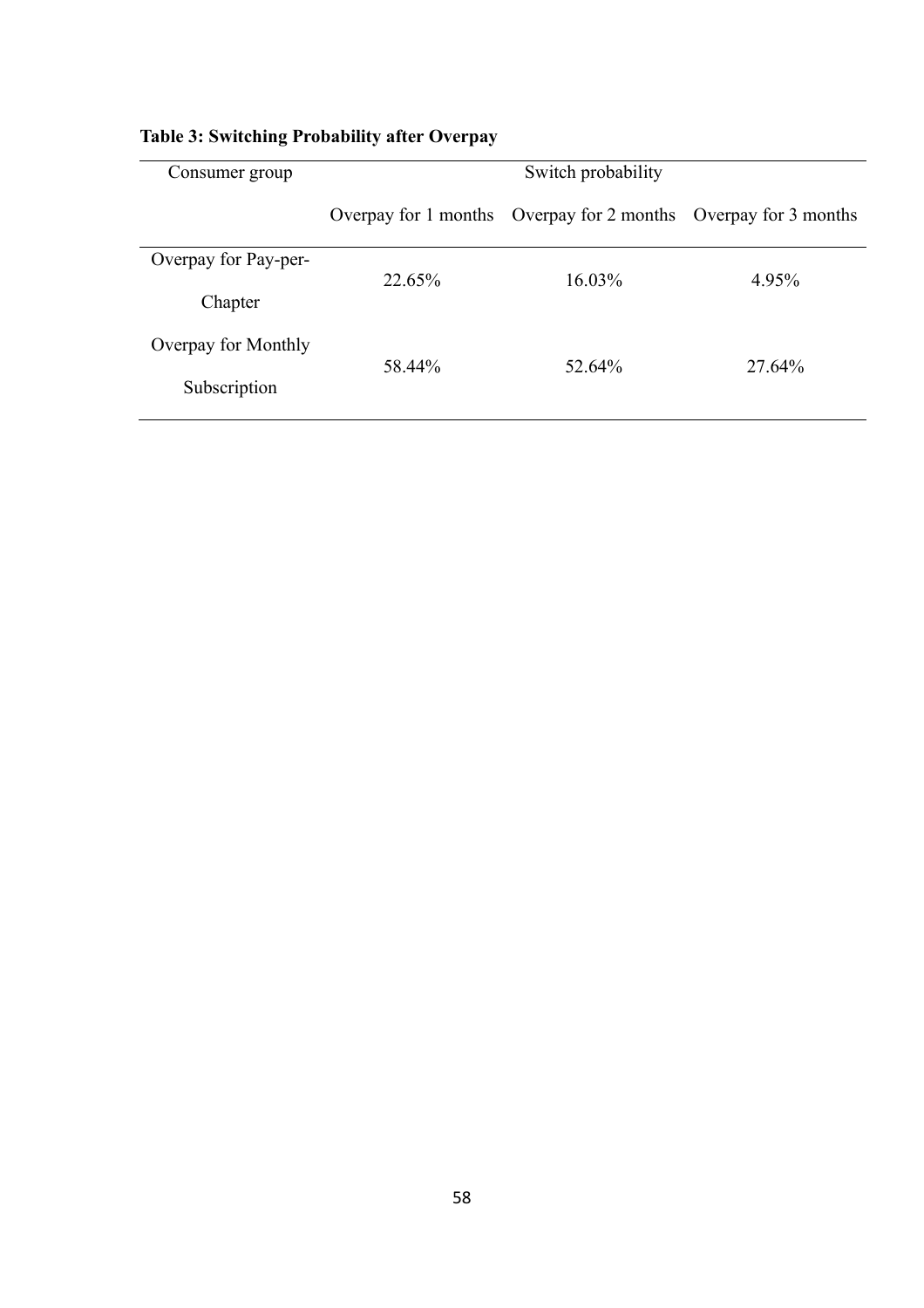| beta=<br>0.98  | Observation=68,7068 |                    |            |                          |            |                           |        |
|----------------|---------------------|--------------------|------------|--------------------------|------------|---------------------------|--------|
| $1-$<br>class  |                     | Segment 1          | s.e.       |                          |            |                           |        |
|                | $a_c$               | $-124.20$          | 1.13       |                          |            |                           |        |
|                | $a_{ch}$            | 0.86               | 0.00       |                          |            |                           |        |
|                | $\mu$               | 7.61               | 0.44       |                          |            |                           |        |
|                | $\gamma_0$          | 124.36             | 33.49      |                          |            |                           |        |
|                | $\gamma_1$          | 0.57               | 0.02       |                          |            |                           |        |
|                | $log\sigma_w$       | 6.57               | 0.00       |                          |            |                           |        |
|                | $log \sigma_e$      | 8.24               | 0.03       |                          |            |                           |        |
|                | Log likelihood      | -439259            | AIC        | 878532                   | <b>BIC</b> | 878595                    |        |
|                |                     | Segment 1          | s.e.       | Segment 2                | s.e.       |                           |        |
|                | $a_c$               | $-124.33$          | 2.29       | 0.06                     | 11.31      |                           |        |
|                | $a_{ch}$            | 0.68               | 0.01       | 0.87                     | 0.01       |                           |        |
|                | $\mu$               | 9.31               | 1.72       | 0.57                     | 0.13       |                           |        |
|                | $\gamma_0$          | 124.38             | 88.71      | 124.32                   | 153.87     |                           |        |
| $2 -$<br>class | $\gamma_1$          | 2.08               | 0.21       | 0.29                     | 0.10       |                           |        |
|                | $log \sigma_w$      | 6.52               | 0.00       |                          |            |                           |        |
|                | $log \sigma_e$      | 8.24               | 0.24       |                          |            |                           |        |
|                | Class size          | 0.54               |            | 0.46                     |            |                           |        |
|                | Log likelihood      | -430996            | <b>AIC</b> | 862019                   | <b>BIC</b> | 862138                    |        |
|                |                     | Segment 1          | s.e.       | Segment 2                | s.e.       | Segment<br>3              | s.e.   |
|                |                     | (self-controllers) |            | (powerless<br>relapsers) |            | (enthusiastic<br>readers) |        |
|                | $a_c$               | $-44.97$           | 3.88       | $-37.93$                 | 4.49       | 627.21                    | 34.27  |
| $3-$<br>class  | $a_{ch}$            | 0.76               | 0.01       | 0.79                     | 0.01       | 1.46                      | 0.02   |
|                | $\mu$               | 100.82             | 4.29       | 3.78                     | 0.39       | 0.16                      | 0.01   |
|                | $\gamma_0$          | 100.05             | 6.26       | 99.89                    | 40.1       | 100.01                    | 159.42 |
|                | $\gamma_1$          | 0.58               | 0.02       | 0.38                     | 0.02       | 12.90                     | 1.13   |
|                | $log\sigma_{w}$     | 6.39               | 0.00       |                          |            |                           |        |
|                | $log \sigma_e$      | 8.49               | 0.07       |                          |            |                           |        |
|                | Class size          | 0.49               |            | 0.47                     |            | 0.03                      |        |
|                | Log likelihood      | $-424730$          | <b>AIC</b> | 849498                   | <b>BIC</b> | 849671                    |        |

## **Table 4: Main Estimation Results**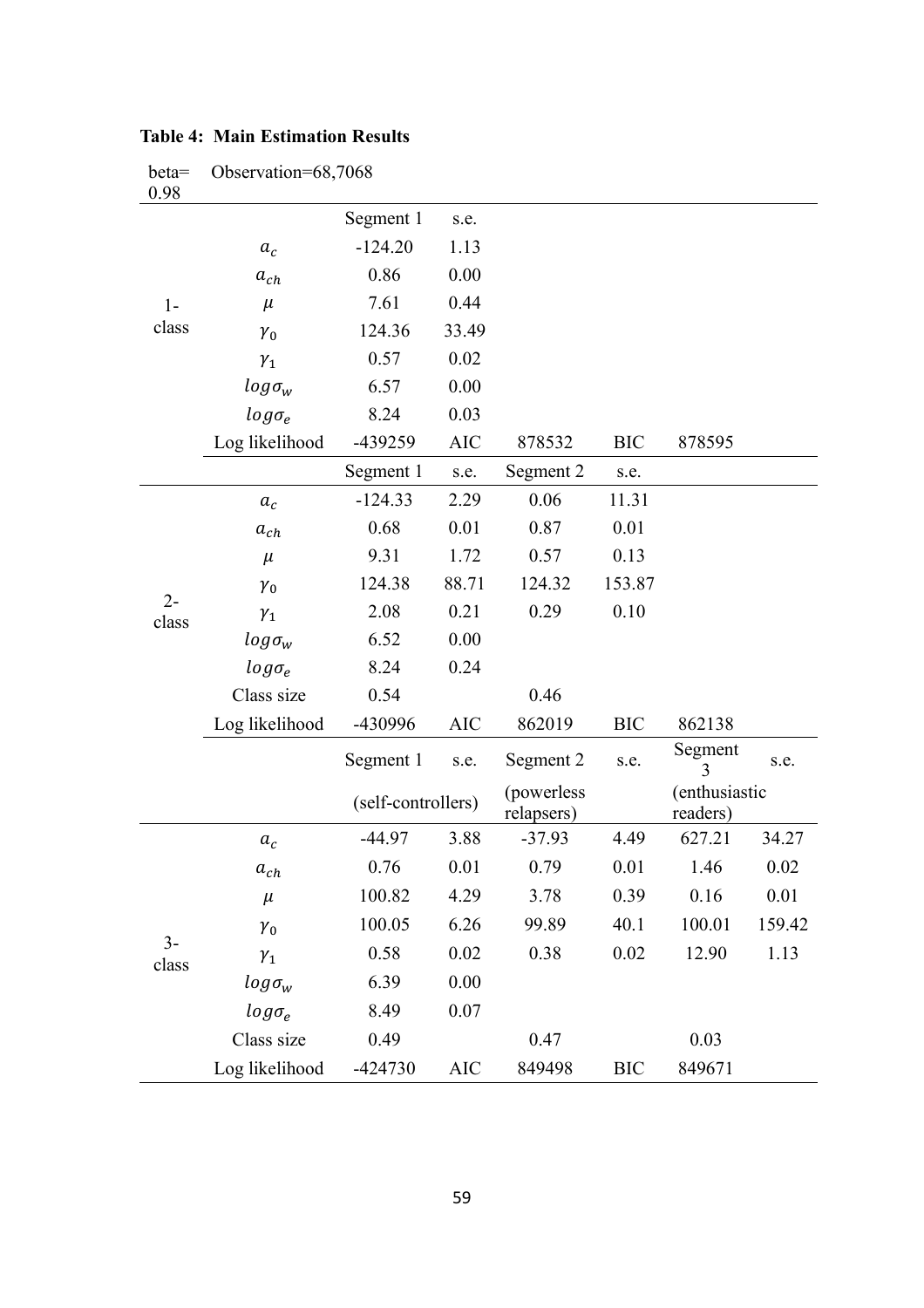| Monthly Subscription Only               |                 |                        |                        |           |  |
|-----------------------------------------|-----------------|------------------------|------------------------|-----------|--|
|                                         | Self-controller | Powerless<br>relapsers | Enthusiastic<br>reader | Overall   |  |
| Reading amount                          | 44.41%          | 0.51%                  | $0.00\%$               | 16.82%    |  |
| Firm revenue                            | $-79.52%$       | $-71.91%$              | $-85.77%$              | $-76.95%$ |  |
| Consumer welfare                        | $-76.06%$       | $-6.96%$               | $-0.01%$               | $-40.54%$ |  |
| Pay-per-chapter only (Linear Pricing)   |                 |                        |                        |           |  |
|                                         | Self-controller | Powerless<br>relapser  | Enthusiastic<br>reader | Overall   |  |
| Reading amount                          | $0.00\%$        | $-0.69%$               | $0.00\%$               | $-0.38%$  |  |
| Firm revenue                            | $0.00\%$        | 102.87%                | 96.82%                 | 46.35%    |  |
| Consumer welfare                        | 0.15%           | $-9.74%$               | $-0.01%$               | $-4.51%$  |  |
| Pay-per-chapter only (Volume Discount)  |                 |                        |                        |           |  |
|                                         | Self-controller | Powerless<br>relapser  | Enthusiastic<br>reader | Overall   |  |
| Reading amount                          | 9.02%           | $-0.42%$               | $0.00\%$               | 3.13%     |  |
| Firm revenue                            | 6.51%           | 95.79%                 | 70.74%                 | 45.48%    |  |
| Consumer welfare                        | $-26.14%$       | $-10.05%$              | $-0.01%$               | $-17.54%$ |  |
| Pay-per-chapter only (Volume Surcharge) |                 |                        |                        |           |  |
|                                         | Self-controller | Powerless<br>relapser  | Enthusiastic<br>reader | Overall   |  |
| Reading amount                          | $-7.48%$        | $-0.94%$               | $0.00\%$               | $-3.30%$  |  |
| Firm revenue                            | $-6.98%$        | 109.84%                | 108.68%                | 46.02%    |  |
| Consumer welfare                        | 14.47%          | $-9.81%$               | $-0.01%$               | 2.48%     |  |

# **Table 5: Counterfactual Results**

# **Figures**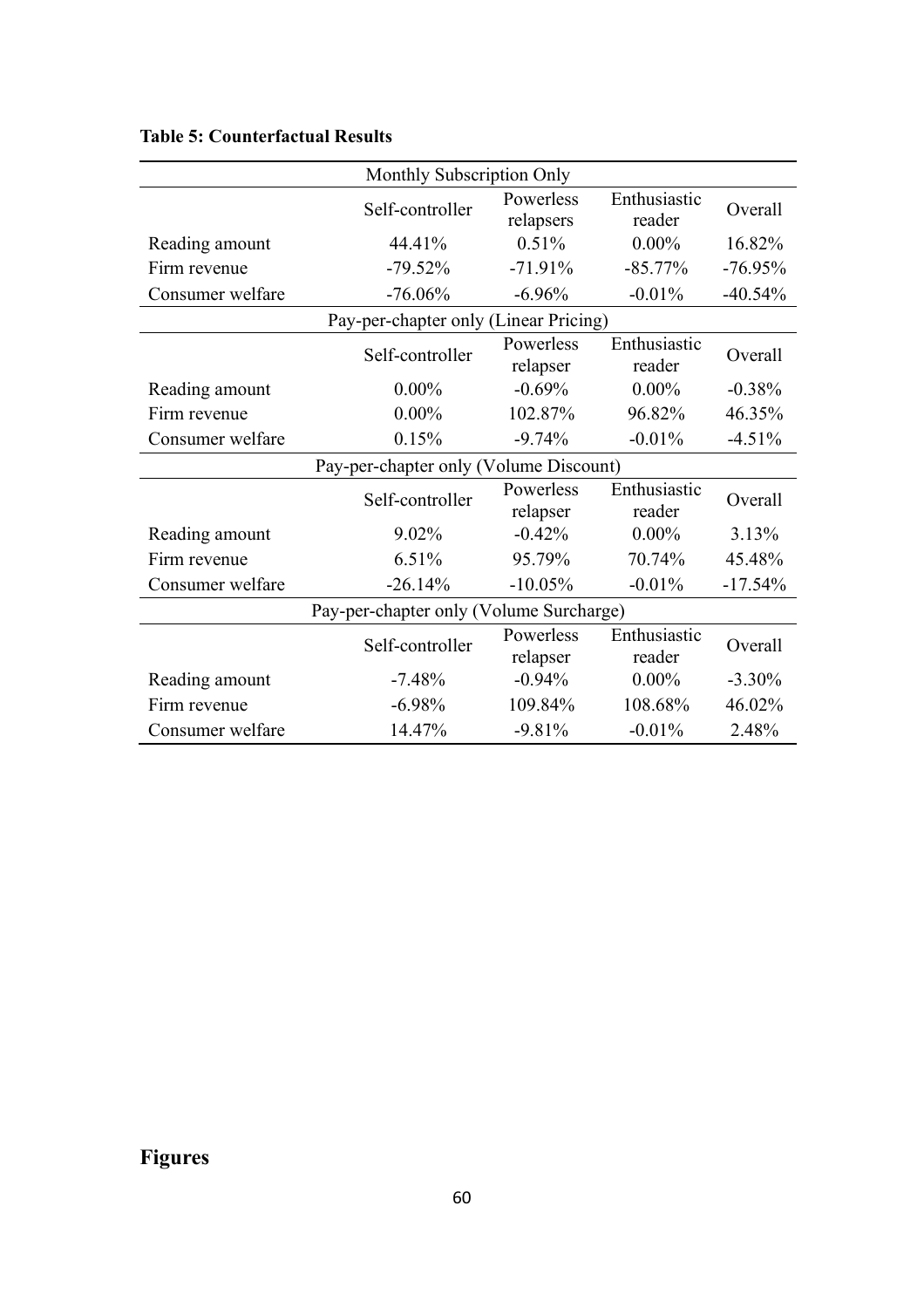

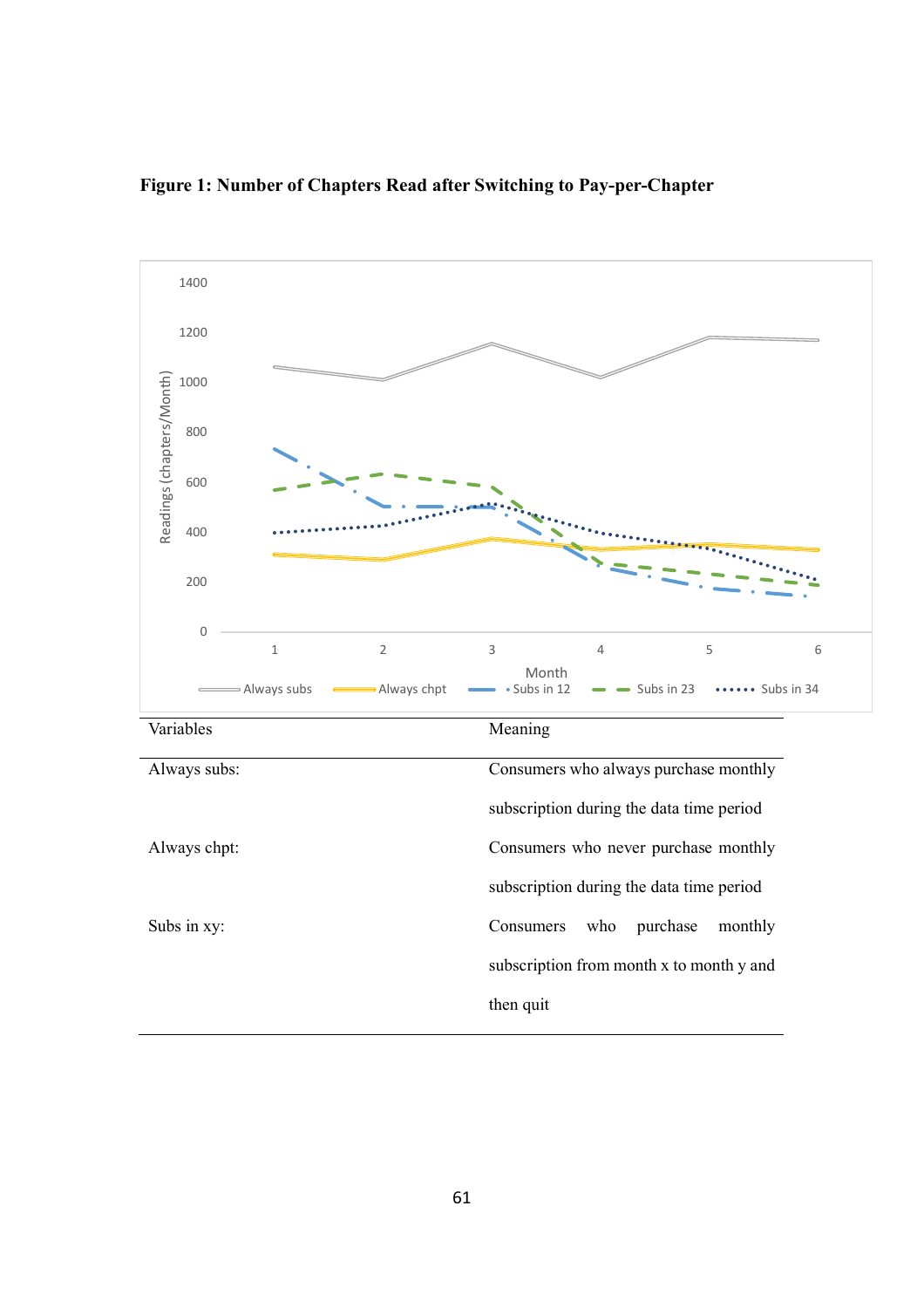**Figure 2: Dynamics of the Steady States** 

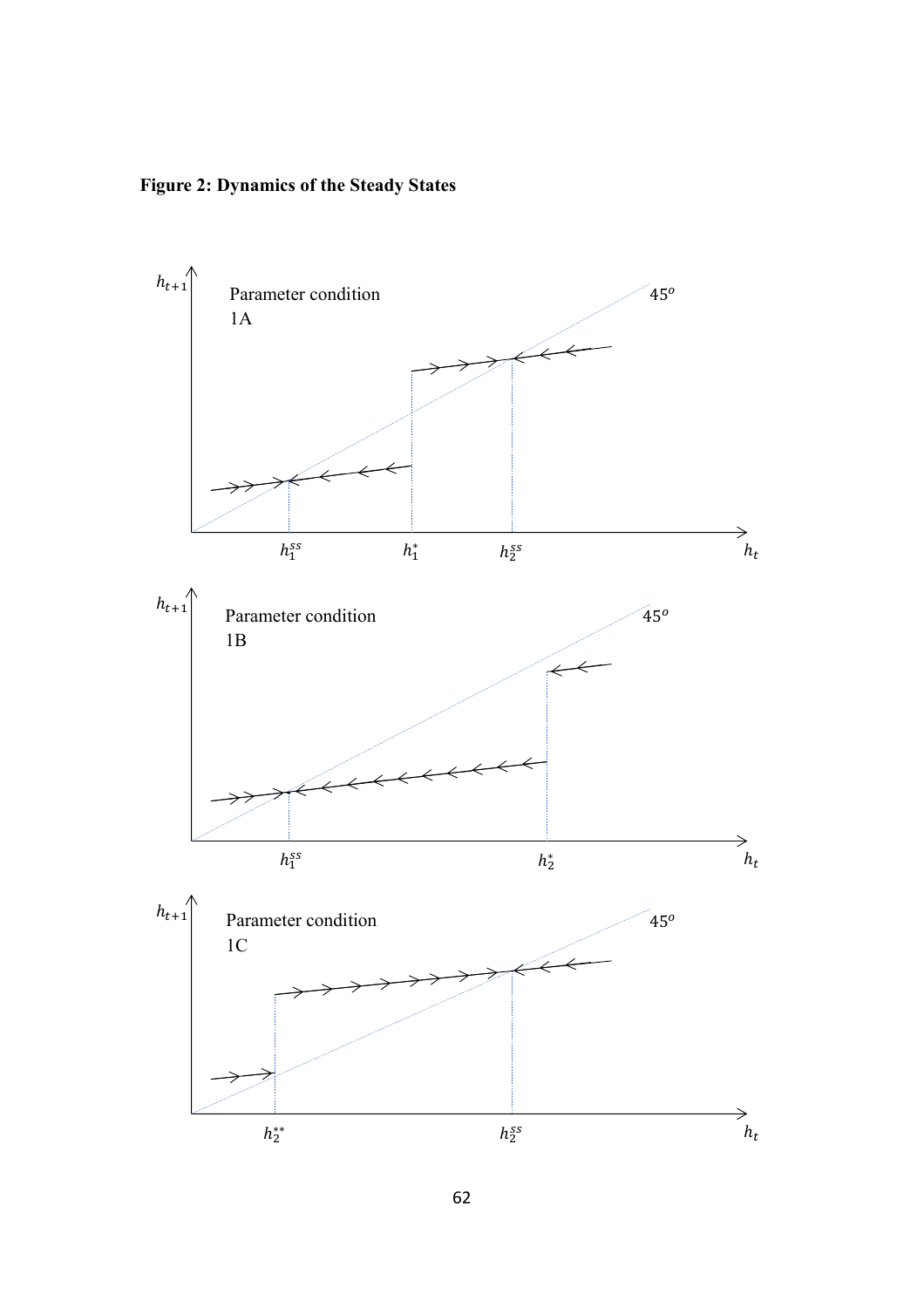

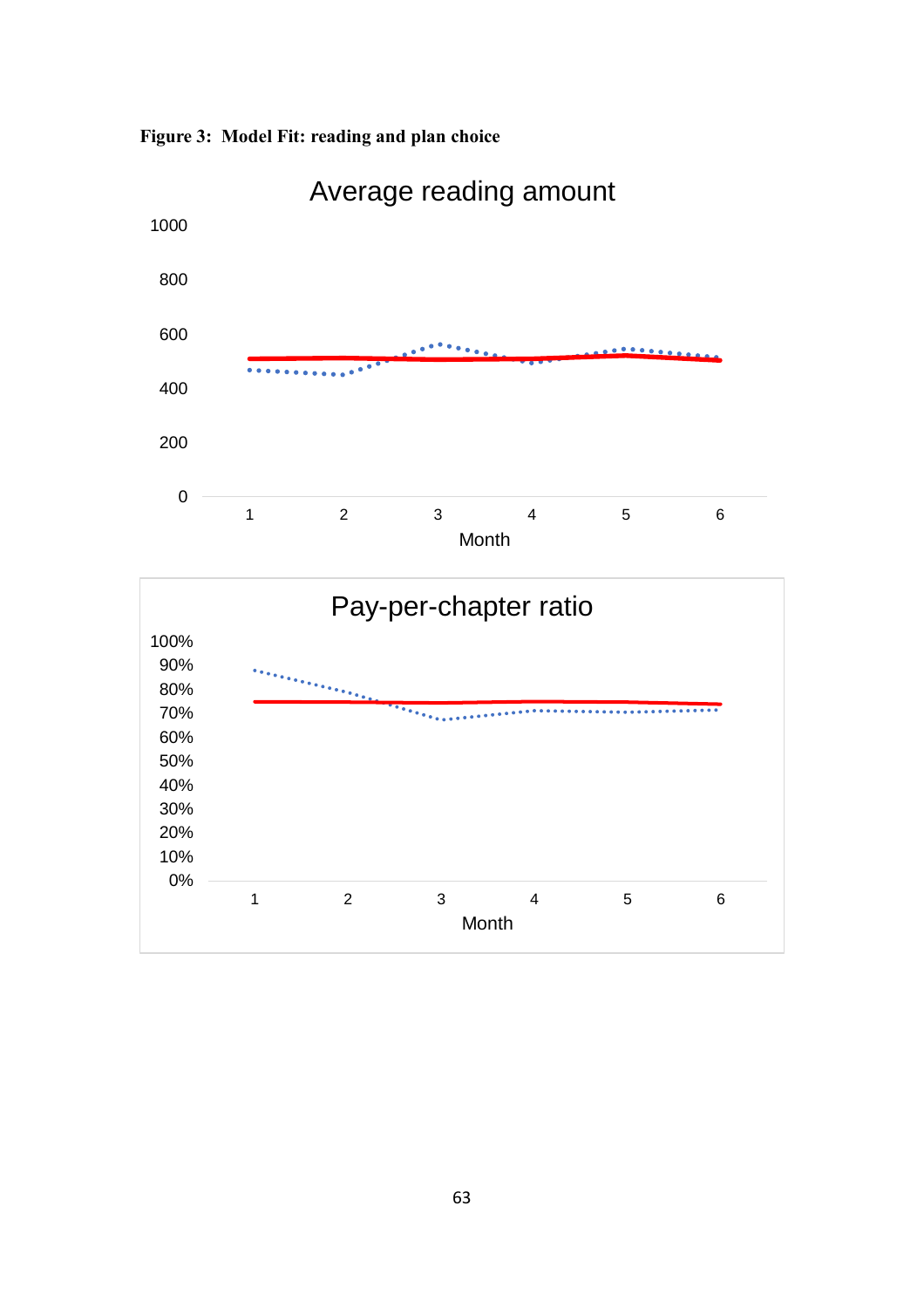

**Figure 4: Model Fit: overpaying ratio**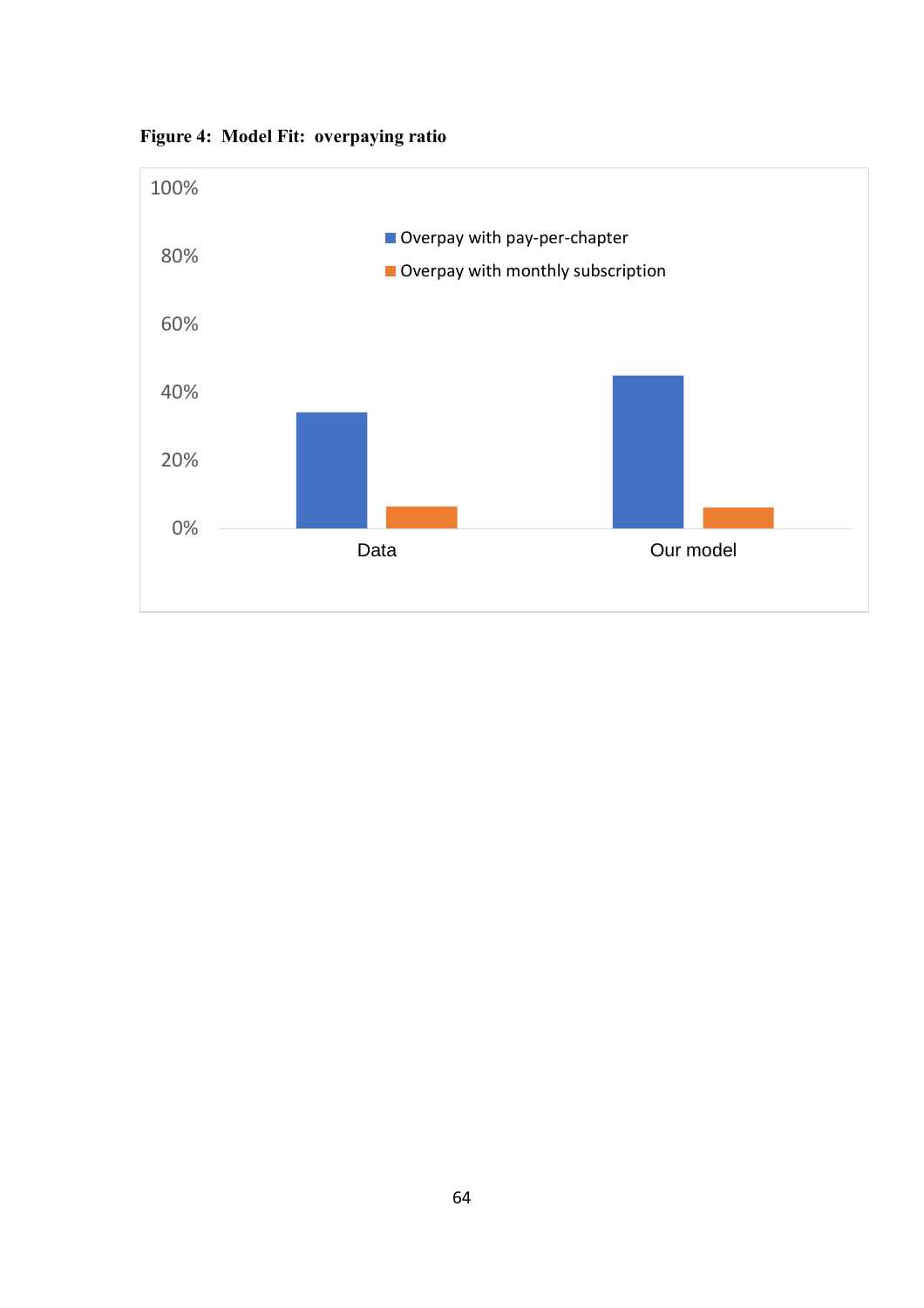# **Appendix A**

### **A1. Proof of proposition 1**

In this section, we provide the detailed proof of proposition 1, showing the analytical solution to our baseline model. Before we start the formal proof, we first restate the problems to be solved:

$$
V(h) = \max_{s} u_p(c, s, h) - \mu p_s \mathbf{1}\{s = 1\} + \beta V(h')
$$
 [1]

$$
u_p(c, s, h) = (\alpha_c + \alpha_{ch} h)c - \alpha_{cc} c^2 - \mu p_c 1\{s = 0\}c - \gamma c
$$
 [2]

$$
h' = (1 - \delta)h + c \tag{3}
$$

$$
c^*(s,h) \equiv \frac{\alpha_c + \alpha_{ch}h - \mu p_c 1\{s = 0\}}{2\alpha_{cc}} \text{ if } c^* \ge 0, \text{ and } 0 \text{ otherwise,} \tag{4}
$$

where equation 4 is easily derived from the maximization of the utility function in equation 2 in terms of consumption c. 18 For notation simplicity, let  $u_s(h) \equiv$  $u_p(c^*(s, h), s, h) - \mu p_s 1\{s = 1\}$ 

$$
V(h) = \max_{s} \{V_0(h), V_1(h)\}
$$
\n
$$
V_0(h) = u_0(h) + \beta * \max \{V_0(h'), V_1(h')\}
$$
\n
$$
V_1(h) = u_1(h) + \beta * \max \{V_0(h''), V_1(h'')\}.
$$
\n(5)

$$
h' = \left[ (1 - \delta) + \frac{a_{ch}}{2a_{cc}} \right] h + \frac{a_c - \mu p_c}{2a_{cc}}
$$
  

$$
h'' = \left[ (1 - \delta) + \frac{a_{ch}}{2a_{cc}} \right] h + \frac{a_c}{2a_{cc}}.
$$
 [6]

<sup>&</sup>lt;sup>18</sup> It is straightforward to see that if  $s = 1, c^* > 0$ ; if s=0, then if  $c^* = 0$  at time t, all consumers' future decisions will be reduced to the trivial equilibrium where  $s=0$  and  $c^*=0$  for all future periods. So we focus on the case where  $c^* > 0$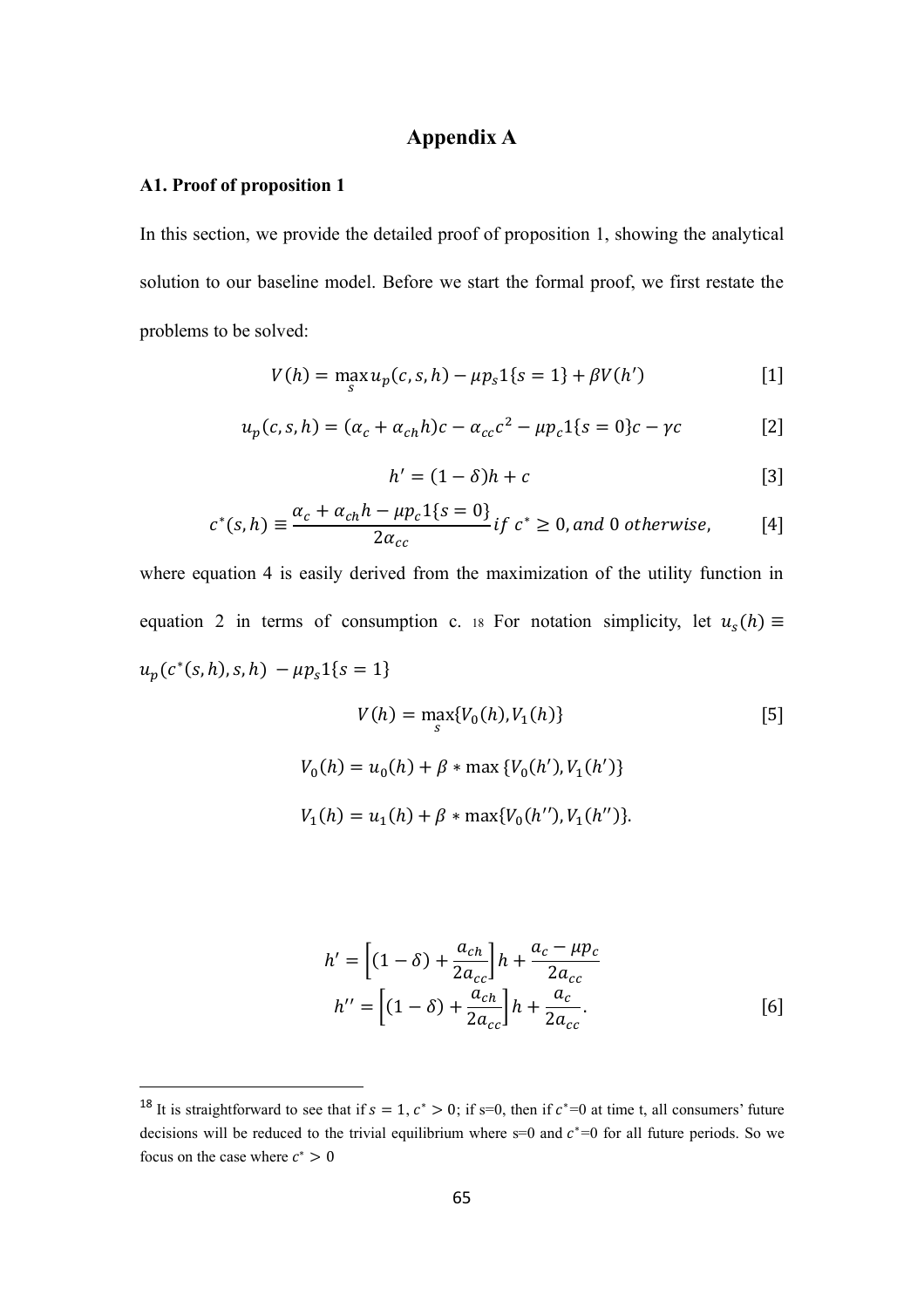Notice that for a given plan choice s, the value function V is continuous in terms of the state variable h. Given the state space is a compact set (a closed interval on  $\mathbb{R}^1$ ), the contraction mapping theorem holds and there exists a unique fixed point for value function V for any h.

From equation 6, we can solve for two candidate steady states:

$$
h_1^{ss} = \frac{\alpha_c - \mu p_c}{2\delta \alpha_{cc} - a_{ch}}, h_2^{ss} = \frac{\alpha_c}{2\delta \alpha_{cc} - \alpha_{ch}}.
$$

Because consumption is nonnegative, *h* is also nonnegative. So we further impose an additional assumption.

#### **Assumption I**

$$
2\delta\alpha_{cc} - \alpha_{ch} > 0 \tag{7}
$$

Assumption I guarantees at least one of the steady states is positive. This assumption also give us an ideal property of the model: The "slope" in the linear equation 6 is strictly less than 1 under assumption I, which ensures both steady states as convergent steady state for the model. Before we prove the existence of the equilibria, we first consider a simple case in which the consumers always choose s=1 or s=0. Denote the value under these scenarios as  $W_s(h)$ , we have

$$
W_0(h) = u_0(h) + \beta W_0(h')
$$
  

$$
W_1(h) = u_1(h) + \beta W_1(h'').
$$
 [8]

Because  $u_s(h)$  is a quadratic form in *h* and equation 6 is linear in *h*, we know *W* must also be quadratic functions of *h*. Plugging equation 2 and 6 into equation 8, we can solve for the  $W_s(h)$ .

Assume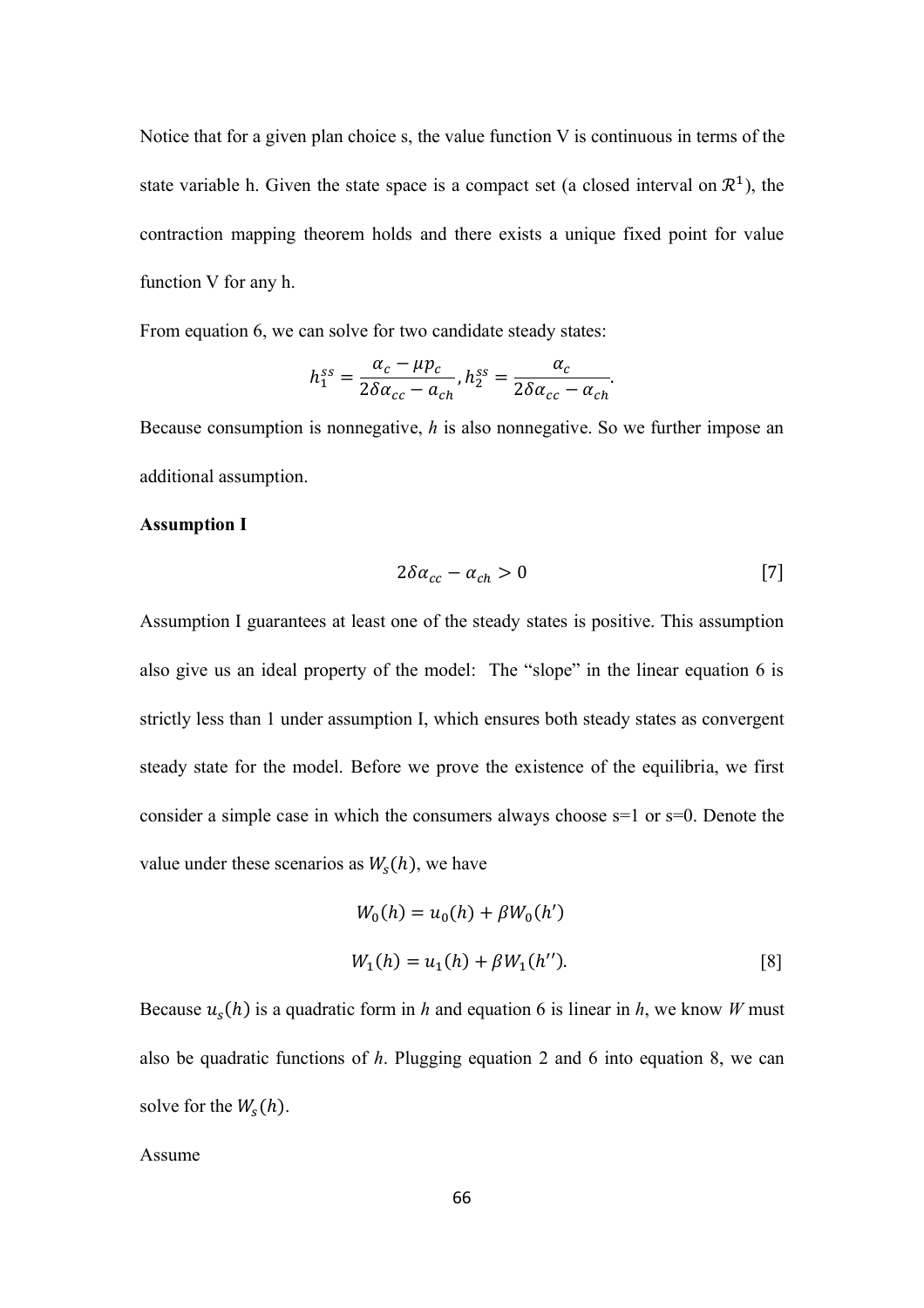$$
W_0(h) = a_0 h^2 + b_0 h + c_0
$$
  
\n
$$
W_1(h) = a_1 h^2 + b_1 h + c_1.
$$
\n<sup>(9)</sup>

To keep the notation from being overcomplicated, we introduce a new set of utility parameter notations such that

$$
u_0(h) = Ah^2 + B_0h + C_0
$$

$$
u_1(h) = Ah^2 + B_1h + C_1
$$

$$
h' = eh + f_0
$$

$$
h'' = eh + f_1.
$$

Now, we can use equation 8 to solve for the parameters in equation 9 in terms of these simplified notations for utility parameters:

$$
a_0h^2 + b_0h + c_0 = Ah^2 + B_0h + C_0 + \beta[a_0(eh + f_0)^2 + b_0(eh + f_0) + c_0], \forall h.
$$

We get

$$
\begin{cases}\n a_0 = \frac{A}{1 - \beta e^2} \\
b_0 = \frac{B_0 + 2\beta e f_0 a_0}{1 - \beta e} \\
c_0 = \frac{C_0 + \beta a_0 f_0^2 + \beta b_0 f_0}{1 - \beta}\n\end{cases}
$$

Similarly, we can solve for  $W_1(h)$  in the same way and get

$$
\left\{ \begin{array}{c} a_1 = \frac{A}{1-\beta e^2} \\ b_1 = \frac{B_1+2\beta e f_1 a_1}{1-\beta e} \\ c_1 = \frac{C_1+\beta a_1 f_1^2+\beta b_1 f_1}{1-\beta} \end{array} \right.,
$$

where

$$
A=\frac{\alpha_{ch}^2}{4\alpha_{cc}}; e=(1-\delta)+\frac{\alpha_{ch}}{2\alpha_{cc}};
$$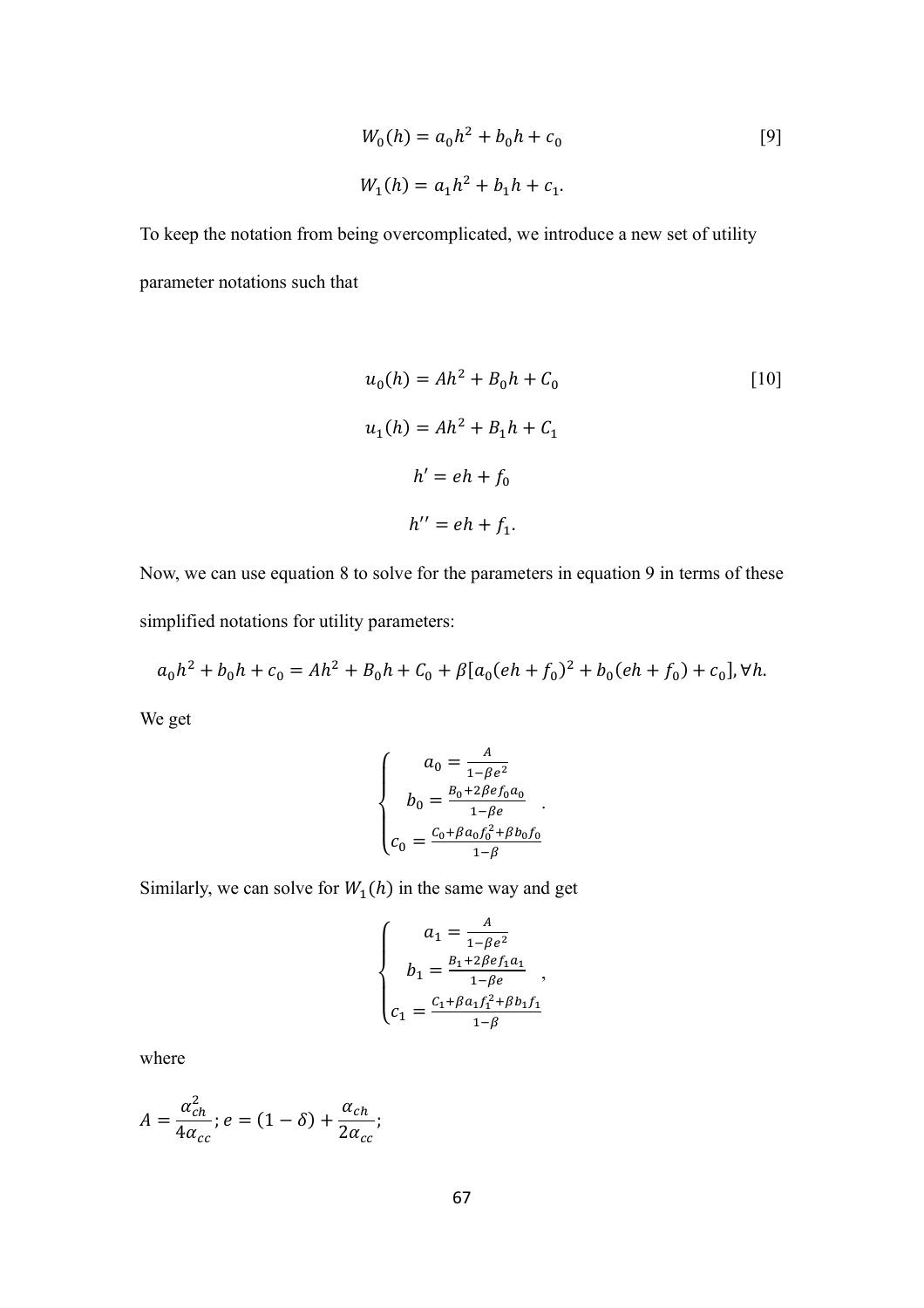$$
B_0 = \frac{(\alpha_c - \mu p_c - \gamma)\alpha_{ch}}{2\alpha_{cc}}; C_0 = \frac{(\alpha_c - \mu p_c)(\alpha_c - \mu p_c - 2\gamma)}{4\alpha_{cc}}; f_0 = \frac{\alpha_c - \mu p_c}{2\alpha_{cc}};
$$
  

$$
B_1 = \frac{(\alpha_c - \gamma)\alpha_{ch}}{2\alpha_{cc}}; C_1 = \frac{\alpha_c(\alpha_c - 2\gamma)}{4\alpha_{cc}} - \mu p_s; f_1 = \frac{\alpha_c}{2\alpha_{cc}}.
$$

Notice  $a_1 = a_0$ , so  $W_1(h) - W_0(h) = (b_1 - b_0)h - (c_0 - c_1)$ , which is linear in *h* and thus guarantees the "single-crossing" property of  $W_1(h)$  and  $W_0(h)$ . Equipped with these results, we start the formal proof of proposition 1. Our method is by guess and verify of the value function and then solve for the policy function.

**1.** When  $h_2^{ss} > h_1^* > h_1^{ss}$ 

$$
V = \begin{cases} ah^2 + b_0h + c_0, h < h_1^* \\ ah^2 + b_1h + c_1, h \ge h_1^* \end{cases}
$$

$$
h_1^* = \frac{c_0 - c_1}{b_1 - b_0}.
$$

Without loss of generosity, assume the consumer starts with some initialconsumption stock state  $h > h_1^*$ . If the above value function is correct, after one iteration, *V* will remain identical. In other words, because  $h > h_1^*$ , we need to show that for any h after the consumer makes the optimal plan-choice decision to maximize the value function, *V* will still be equal to  $ah^2 + b_1h + c_1$  after it is plugged into equation 5. Given assumption I, we know that if the consumer chooses monthly subscription  $s=1$ ,  $h_1^*$  is lower than her next-periodconsumption stock state, h''. However, it is undetermined whether  $h' > h_1^*$ . So, we discuss two cases here.

*Case I*  $h' < h_1^*$ 

$$
V(h) = \max(V_0(h), V_1(h))
$$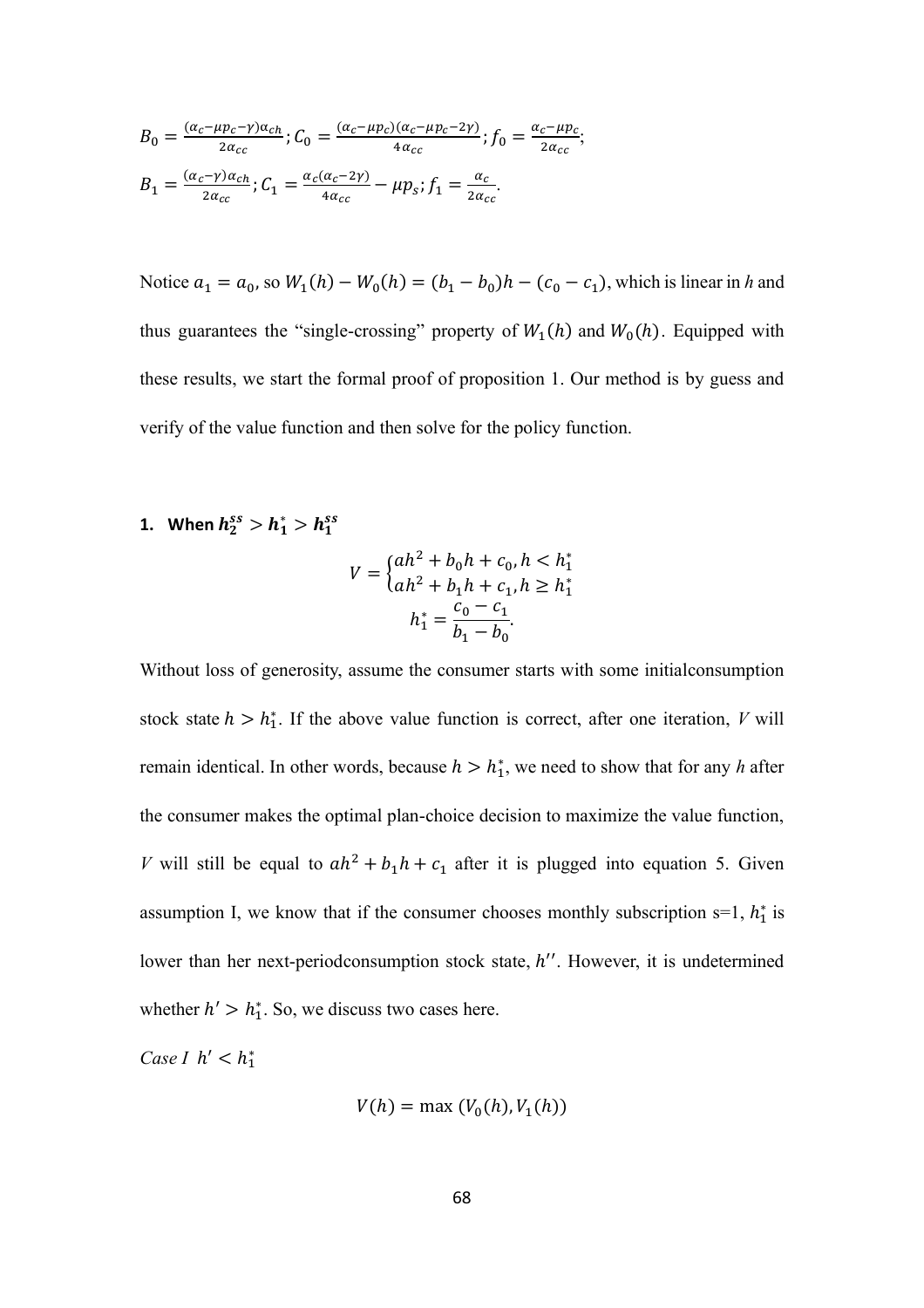$$
= \max\{Ah^2 + B_0h + C_0 + \beta(ah'^2 + b_0h' + c_0), Ah^2 + B_1h + C_1
$$

$$
+ \beta(ah''^2 + b_1h'' + c_1)\}
$$

$$
= \max\{ah^2 + b_0h + c_0, ah^2 + b_1h + c_1\}
$$

$$
= ah^2 + b_1h + c_1,
$$

where the second equation utilizes the "fixed-point" property of  $W_1$  and  $W_2$ , and the third equation is simply algebra with the fact the  $b_1 > b_0$  and  $ah^2 + b_1h + c_1 > ah^2 +$  $b_0 h + c_0$  with any  $h > h_1^* = (c_0 - c_1)/(b_1 - b_0)$ .

*Case II*  $h' \geq h_1^*$ 

$$
V(h) = \max \left\{ \begin{aligned} & Ah^2 + B_0 h + C_0 + \beta (ah'^2 + b_1 h' + c_1), \\ & Ah^2 + B_1 h + C_1 + \beta (ah''^2 + b_1 h'' + c_1) \end{aligned} \right\} = \max \left\{ \begin{aligned} & ah^2 + b_0 h + c_0 + \beta [(b_1 - b_0) h' + (c_1 - c_0)], \\ & ah^2 + b_1 h + c_1 \end{aligned} \right\} = \max \left\{ ah^2 + b_0 h + c_0 + \beta [(b_1 - b_0) h' + (c_1 - c_0)], \\ &ah^2 + b_0 h + c_0 + [(b_1 - b_0) h + (c_1 - c_0)] \right\}.
$$

Because  $h > h_1^* > h_1^{ss}$ , by equation 6, we know that  $h > h'$ , so we have

$$
[(b_1 - b_0)h + (c_1 - c_0)] > \beta [(b_1 - b_0)h + (c_1 - c_0)]
$$
  
>  $\beta [(b_1 - b_0)h' + (c_1 - c_0)],$ 

and  $V(h) = ah^2 + b_1h + c_1.$ 

Similarly, we can prove that for any  $h < h_1^*$ ,  $V(h) = ah^2 + b_0 h + c_0$ .

Given the functional form of the value function, it is straightforward to solve for the optimal policy function  $s(h) = 1 * 1(h > h_1^*) + 0 * 1(h < h_1^*)$ .

2. When  $h_1^* > h_2^{ss} > h_1^{ss}$ ,

$$
V(h) = \begin{cases} \sum_{t=0}^{T_h} \beta^t u_1(h_t) + \beta^{T_h+1} (a_0 h_{T_h+1}^2 + b_0 h_{T_h+1} + c_0) & \text{if } h \ge h_2^* \\ a_0 h^2 + b_0 h + c_0 & \text{Otherwise} \end{cases}
$$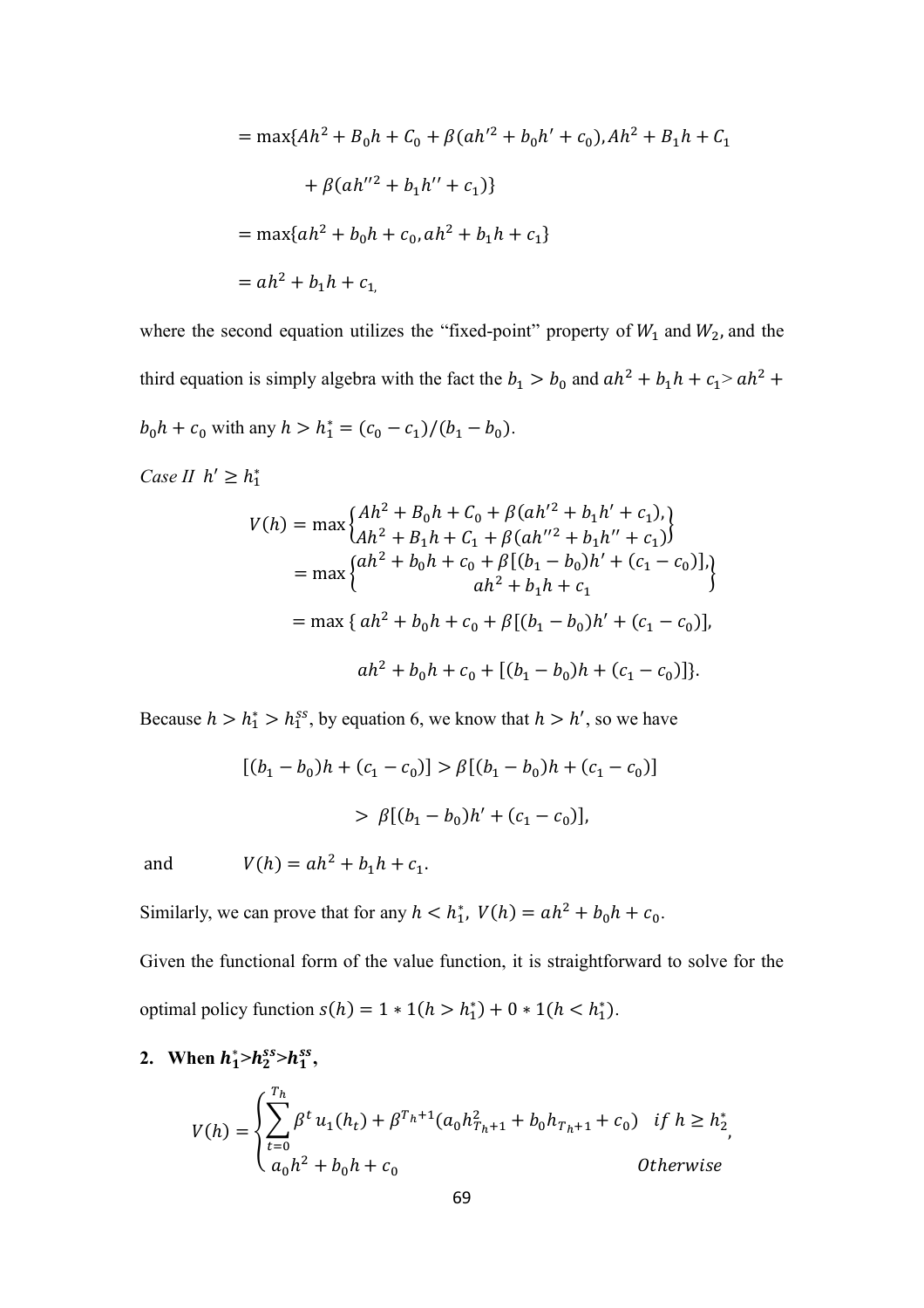where

$$
h_0 = h
$$

$$
h_{t+1} = eh_t + f_1; t = 0, 1, 2, ..., T_h
$$

$$
T_h = \lfloor \frac{\log \frac{(1 - e)h_2^* - f_1}{(1 - e)h - f_1}}{\log e} \rfloor
$$

$$
h_2^* = \frac{(c_0 - c_1) + \beta[(b_1 - b_0)f_1 + c_1 - c_0]}{(1 - \beta e)(b_1 - b_0)}.
$$

Proof:

First**,** we define the "difference function" Z(h) as

$$
Z(h) \equiv u_1(h) + \beta W_0(h'') - W_0(h) = u_1(h) + \beta W_0(eh + f_1) - W_0(h).
$$

Z(h) measures the lifetime utility difference between when consumers always choose to pay per chapter and when consumers purchase monthly subscription in the current period and choose to pay-per-chapter starting next period. When  $Z(h)=0$ , the consumer receives same utility value no matter what price plan he chooses in the next time period, given that he keep pay-per-chapter since the third time period. With some algebra, we can show

$$
Z(h) = (B_1 + \beta(2ae f_1 + b_0 e) - b_0)h + (1 - \beta)(c_0 - c_1) + \beta(b_1 - b_0)f_1
$$
  
= 
$$
(B_1 - B_0 + \beta(2ae(f_1 - f_0))h + (1 - \beta)(c_0 - c_1) + \beta(b_1 - b_0)f_1,
$$

where the second equation uses the fixed-point property of  $W_0(h)$ . Because  $B_1 > B_0$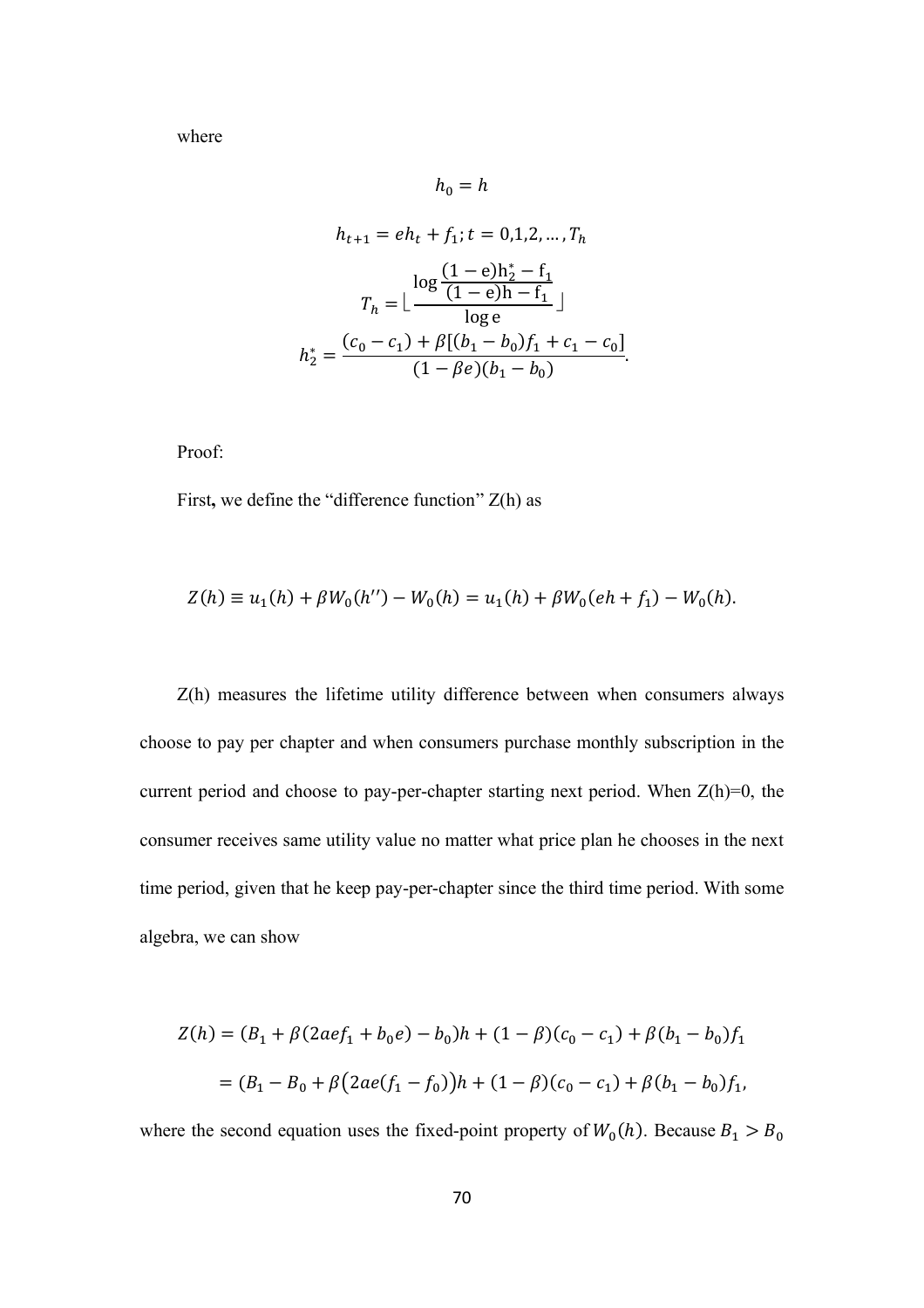and  $f_1 > f_0$  (the utility for monetary cost is always negative), Z(h) is a linear monotone increasing function in *h*, and  $h_2^*$  is the unique solution to Z(h)=0. So,

$$
u_1(h) + \beta w_0(h'') \ge w_0(h) \,\forall h \ge h_2^* \tag{11}
$$

$$
u_1(h) + \beta w_0(h'') < w_0(h) \,\forall h < h_2^*,\tag{12}
$$

and vice versa.

Next, we show that if  $h_1^* > h_2^{ss}$ , then  $h_2^* > h_2^{ss}$ ;

$$
h_2^* = \frac{\frac{(1 - \beta)(c_0 - c_1)}{b_1 - b_0} + \beta f_1}{1 - \beta e}
$$
  
= 
$$
\frac{(1 - \beta)h_1^* + \beta f_1}{1 - \beta e}
$$
  

$$
> \frac{(1 - \beta)h_2^{ss} + \beta f_1}{1 - \beta e}
$$
  
= 
$$
\frac{(1 - \beta)f_1}{1 - \beta e}
$$
  
= 
$$
\frac{f_1}{1 - e} = h_2^{ss},
$$

where the third equation is derived from the expression of  $h_2^{ss}$  in the form of  $f_1$  and e.

Finally, we show the value function above is the fixed point of equation 5. Without loss of generosity, assume some consumer with initial consumption stock state  $h > h_2^*$ at the initial period  $t=0$ . We first show by induction that for any T (for any h),

by equation 11, we know that for  $T_h=0$ ,

$$
u_1(h) + \beta(a_0h_2^2 + b_0h_2 + c_0) = u_1(h) + \beta w_0(h'') \ge w_0(h) = a_0h^2 + b_0h + c_0
$$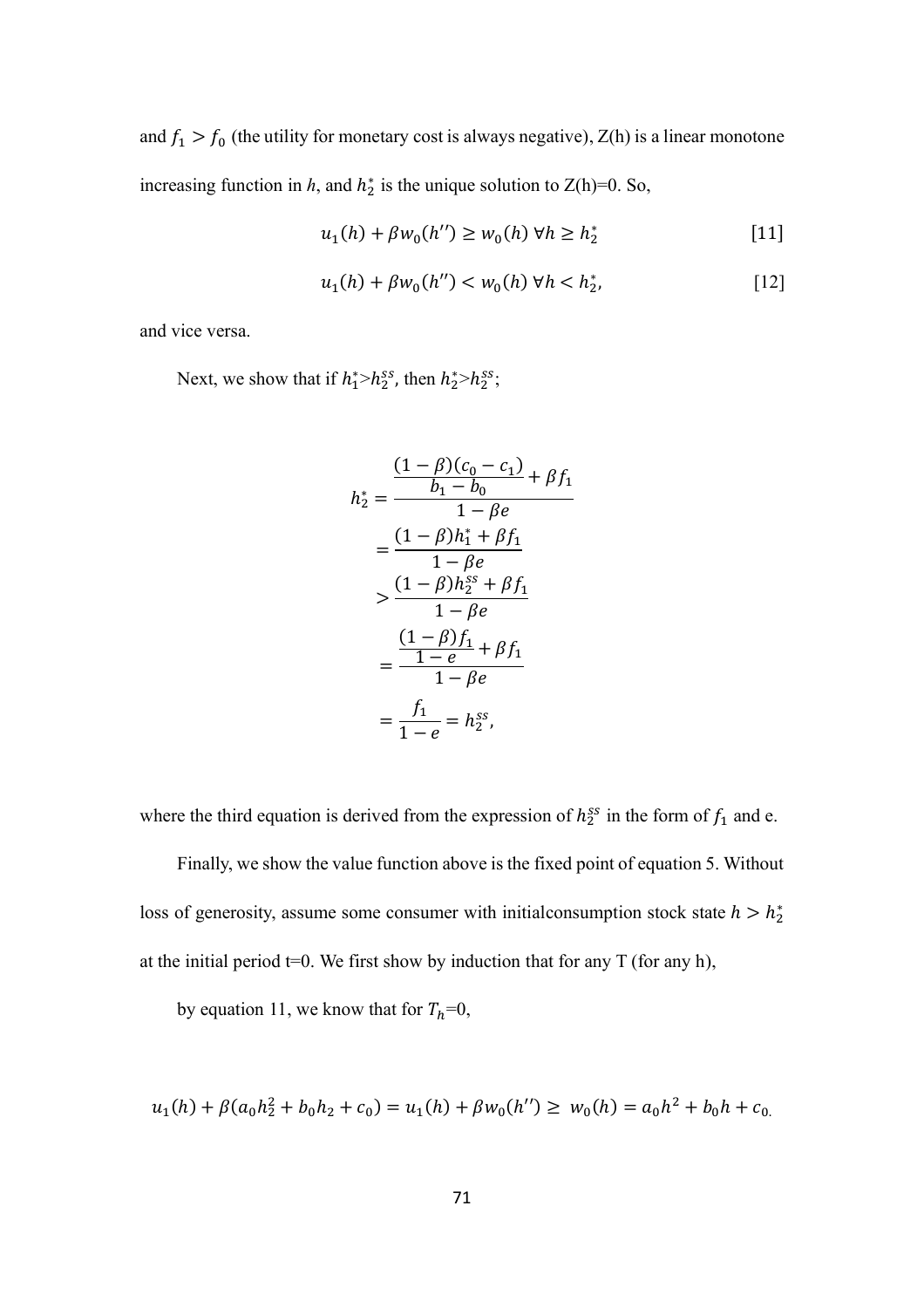If for  $T_h = n$ , the following inequality holds:

$$
\sum_{t=0}^{n} \beta^t u_1(h_t) + \beta^{n+1} w_0(h_{n+1}) \ge w_0(h_1).
$$

Then, for  $T_h = n + 1$ , the following also holds:

$$
\sum_{t=0}^{n+1} \beta^t u_1(h_t) + \beta^{n+2} w_0(h_{n+2})
$$
  
= 
$$
\sum_{t=0}^n \beta^t u_1(h_t) + \beta^{n+1} u_1(h_{n+1}) + \beta^{n+2} w_0(h_{n+2})
$$
  
= 
$$
\sum_{t=0}^n \beta^t u_1(h_t) + \beta^{n+1} (u_1(h_{n+1}) + \beta w_0(h_{n+2}))
$$
  

$$
\geq \sum_{t=0}^n \beta^t u_1(h_t) + \beta^{n+1} w_0(h_{n+1})
$$
  

$$
\geq w_0(h).
$$

The proof above establishes that when the consumer starts with anyconsumption stock state  $h \geq h_2^*$ , the optimal plan choice is always s=1. We now show that after one iteration, the value function remains the same functional form. Because the nextperiodconsumption stock states will be  $h''$ , again we discuss two cases in which  $h'' \geq$  $h_2^*$  and  $h'' < h_2^*$ :

*Case I.*  $h'' \geq h_2^*$ 

$$
V(h) = u_1(h) + \beta V(h'')
$$
  

$$
\tau_{h''}
$$
  

$$
= u_1(h) + \beta (\sum_{t=0}^{T_h''} \beta^t u_1(h_{t+1}) + \beta^{T_h''+1} (a_0 h_{T_h''+2}^2 + b_0 h_{T_h''+2} + c_0)
$$

Because  $h'' = eh + f_1, T_{h''} = T_h - 1$ ,

$$
=\sum_{t=0}^{T_h} \beta^t u_1(h_t) + \beta^{T_h+1} (a_0 h_{T_h+1}^2 + b_0 h_{T_h+1} + c_0).
$$

*Case I.*  $h'' < h_2^*$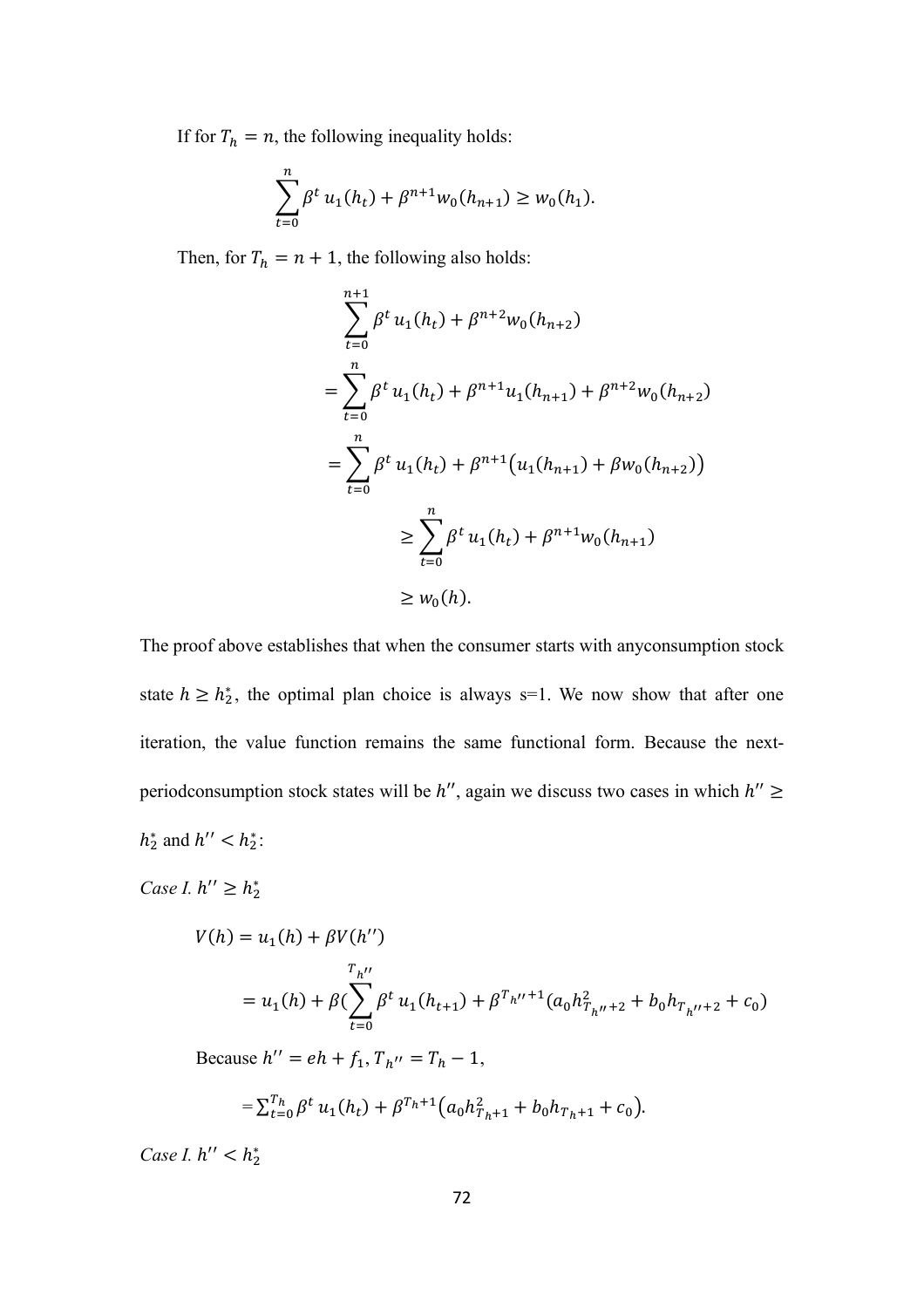When  $h'' < h_2^*$ , it is straightforward to see  $T_h = 0$  and  $T_h$  by its specification:

$$
V(h) = u_1(h) + \beta V(h'')
$$
  
=  $u_1(h) + \beta (a_0 h''^2 + b_0 h'' + c_0)$   
=  $\sum_{t=0}^{T_h} \beta^t u_1(h_t) + \beta^{T_h+1} (a_0 h_{T_h+1}^2 + b_0 h_{T_h+1} + c_0).$ 

Use equation 12 instead of equation 11, we can repeat the same proof above and show

for any  $h < h_2^* V(h) = a_0 h^2 + b_0 h + c_0$ .

Thus, we have proved that for any h when  $h_1^* > h_2^{ss} > h_1^{ss}$ , the policy function is

$$
s(h) = 1 * (h > h_2^*) + 0 * (h < h_2^*).
$$

Symmetrically, when  $h_2^{ss} > h_1^{ss} > h_1^{ss}$ , we can show  $s(h) = 1 * (h > h_2^{**}) + 0 * (h <$  $h_2^{**}$ ), where  $h_2^{**}$  is the unique solution to

$$
u_0(h) + \beta w_1(h') - w_1(h) = 0.
$$

Solving the equation above gives us  $h_2^{**} = \frac{(1-\beta)(c_1-c_0)+\beta(b_1-b_0)f_0}{(1-\beta e)(b_1-b_0)}$  $\frac{(1-(1-\epsilon_0)+p(\theta_1-\theta_0)/0)}{(1-\beta e)(b_1-b_0)}$ . Q.E.D.

## **A2. Proof of Proposition 2**

Because it is obvious that all states for h are aperiodic given  $p_{m,m}$ , ( $\theta$ ) > 0 for any *m*. To prove the existence of the limiting distribution, we only need to show that all states for *h* are irreducible, which means for any state  $i, j = 1, 2, ..., H$ ,  $\exists n_0$  s.t.  $p_{ij}^{n_0} > 0$ . Together with aperiodic and irreducible states, the Markov chain for *h* is ergodic. Thus, the ergodicity theorem guarantees the existence of the limiting distribution for *h*  specified in proposition 2.

For any *i*, we first show that if  $j \ge i$ , then  $\exists n_0 = 1$  s.t.  $p_{ij}^1 > 0$ : without loss of generosity, we start from any *h* in state *i*, which means  $h \in \left[\frac{i-1}{N}\right]$  $\frac{-1}{N}H, \frac{i}{N}$  $\frac{1}{N}H$ ). The c.d.f. for the next period of consumption stock state h' follows the c.d.f  $f(h'|h, \theta)$ , which is specified in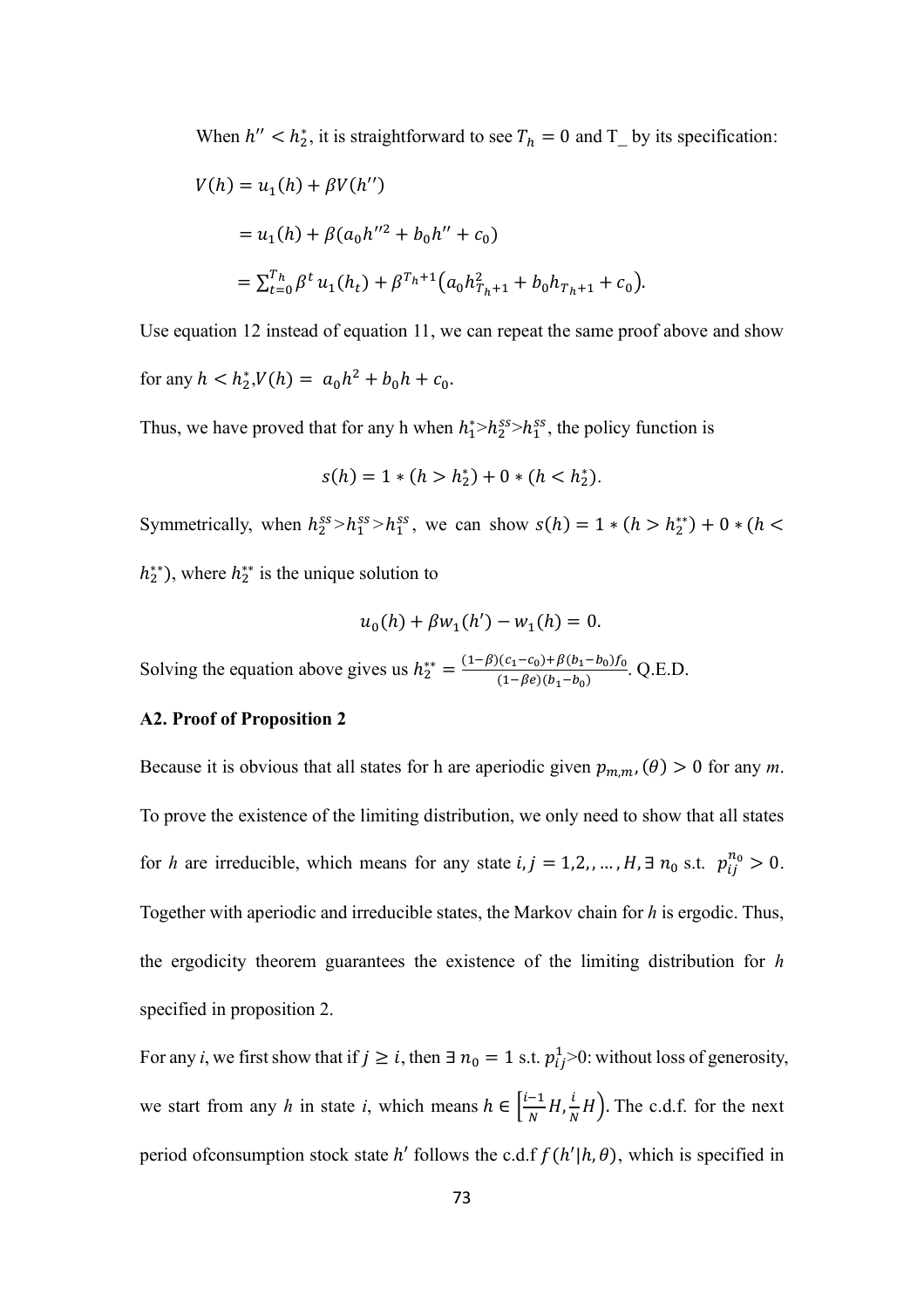the main text right before the proposition 2. Because the consumption is nonnegative, it is straightforward to see that  $f(h'|h, \theta) > 0$  on the support of  $[(1 - \delta)h, H]$ . Also, we

have 
$$
\frac{j}{N}H > \frac{j-1}{N}H > h > (1 - \delta)h
$$
, so  $p_{ij}^1 = \int_{\frac{i}{N}H}^{\frac{i-1}{N}H} f(h'|h \in i, \theta) dh' > 0$ .

Similarly, we can show that for any *j* that  $\frac{j-1}{N}H \ge (1-\delta)h$ ,  $p_{ij}^1 > 0$ . Because lim<sub>n→∞</sub>  $(1 - \delta)^n h = 0$ , for any *j* that  $\frac{j-1}{N} H \ge 0$ , there always exists a finite  $n_0$  so that  $p_{ij}^{n_0} > 0.$ 

Now that we have established that any i,j=1,2,..,N,  $\exists n_0$  s.t.  $p_{ij}^{n_0} > 0$  , together with the facts that the Markov chain is aperiodic, we have proved the  $\{h_t\}$  is an ergodic Markov chain that has a unique stationary distribution. Q.E.D.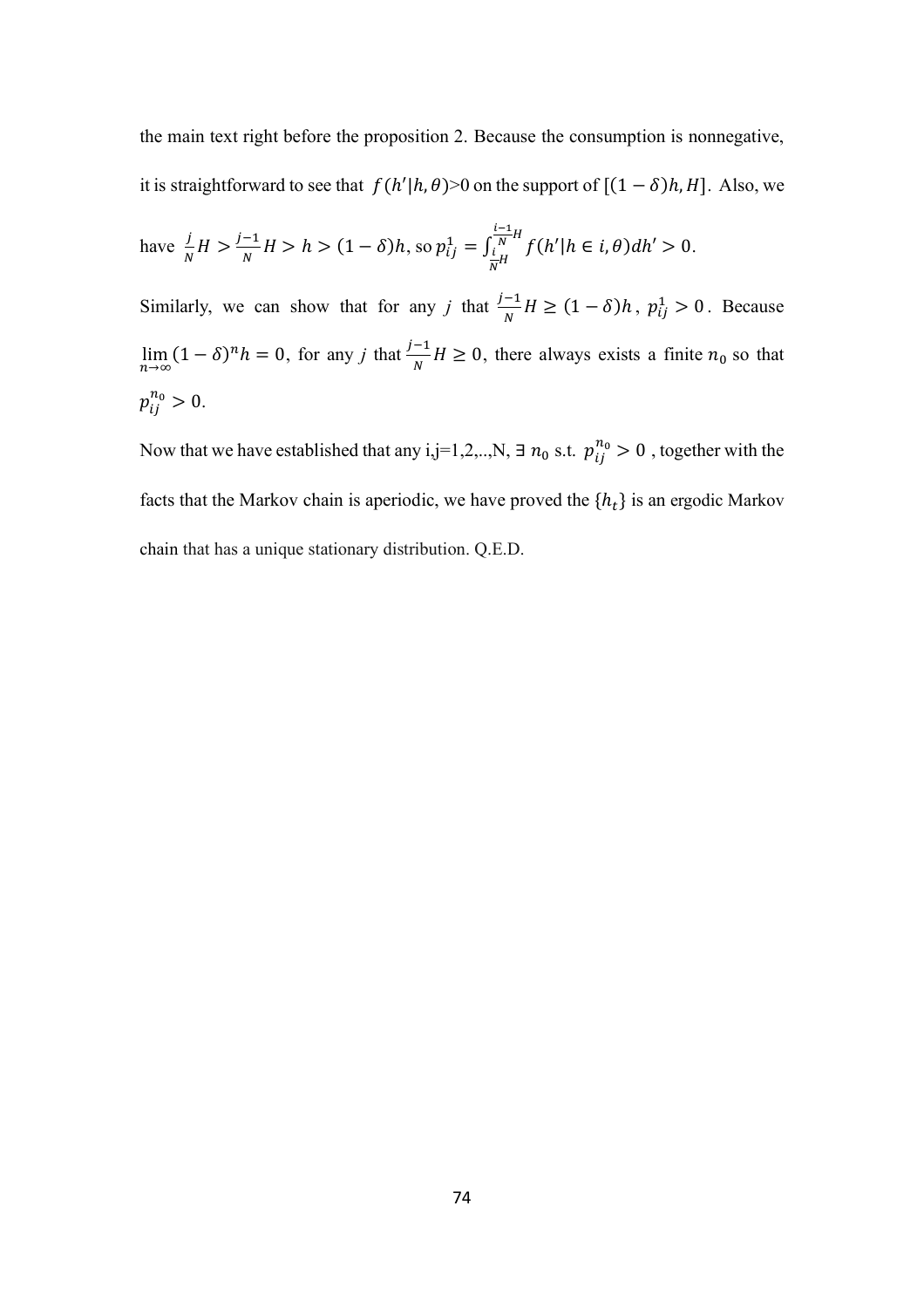## **Appendix B**

| $beta=0.98$ | Observation=68,706   |            |            |           |            |           |       |  |  |  |
|-------------|----------------------|------------|------------|-----------|------------|-----------|-------|--|--|--|
|             |                      | Segment 1  | s.e.       | Segment 2 | s.e.       | Segment 3 | s.e.  |  |  |  |
| 3-Class     | $a_c$                | $-113.41$  | 0.41       | $-25.16$  | 0.84       | 760.39    | 31.25 |  |  |  |
|             | $a_{ch}$             | 0.34       | 37.56      | 557.86    | 0.69       | 0.63      | 0.02  |  |  |  |
|             | $\mu$                | 0.88       | 418.03     | 0.65      | 623.96     | 1.52      | 2.23  |  |  |  |
|             | $log \sigma_{\rm w}$ | 6.38       | 3.63       |           |            |           |       |  |  |  |
|             | $log \sigma_e$       | 8.49       | 0.02       |           |            |           |       |  |  |  |
|             | Class size           | 0.94       |            | 0.03      |            | 0.03      |       |  |  |  |
|             | Log<br>likelihood    | -439711.00 | <b>AIC</b> | 848697    | <b>BIC</b> | 848870    |       |  |  |  |

## **Table B1 Estimation results (time-consistent consumers)**